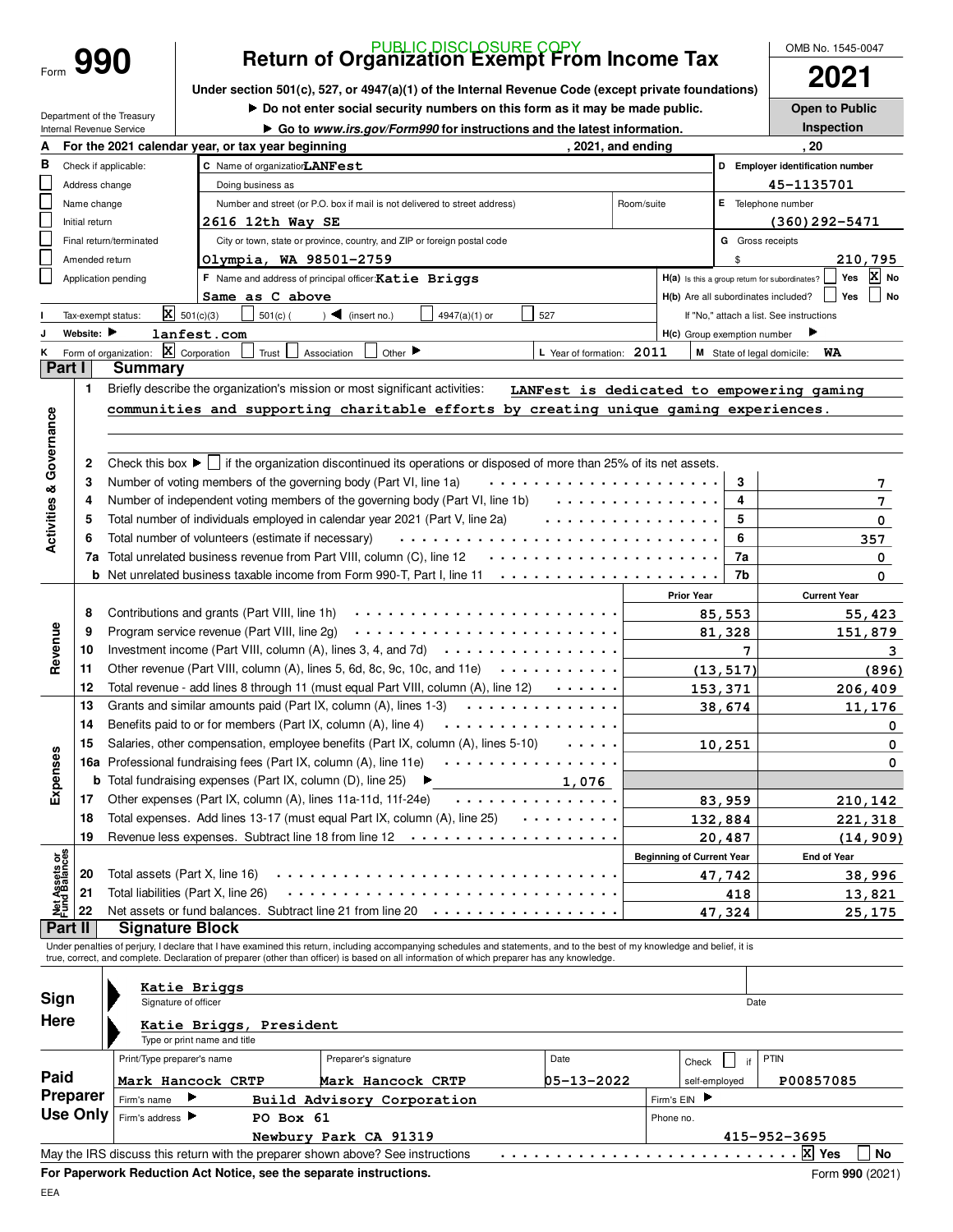|              | PUBLIC DISCLOSURE COPY<br>Form 990 (2021)<br>Page 2<br>LANFest<br>45-1135701                                                       |
|--------------|------------------------------------------------------------------------------------------------------------------------------------|
|              | <b>Statement of Program Service Accomplishments</b><br>Part III                                                                    |
|              | Check if Schedule O contains a response or note to any line in this Part III                                                       |
| 1.           | Briefly describe the organization's mission:                                                                                       |
|              | LANFest is dedicated to empowering gaming communities and supporting charitable efforts by                                         |
|              | creating unique gaming experiences.                                                                                                |
|              |                                                                                                                                    |
| $\mathbf{2}$ | Did the organization undertake any significant program services during the year which were not listed on the                       |
|              | $\Box$ No                                                                                                                          |
|              | If "Yes," describe these new services on Schedule O.                                                                               |
| 3            | Did the organization cease conducting, or make significant changes in how it conducts, any program                                 |
|              | $\vert$   No                                                                                                                       |
|              | If "Yes," describe these changes on Schedule O.                                                                                    |
| 4            | Describe the organization's program service accomplishments for each of its three largest program services, as measured by         |
|              | expenses. Section $501(c)(3)$ and $501(c)(4)$ organizations are required to report the amount of grants and allocations to others, |
|              | the total expenses, and revenue, if any, for each program service reported.                                                        |
| 4a           | 168, 998 including grants of $$$ 11, 176 ) (Revenue<br>(Code:<br>) (Expenses \$<br>\$                                              |
|              | LANFest hosted 42 events with 26,000 attendees (in-person and online) during 2021. Charities                                       |
|              | receiving donations from LANFest in 2021 include the Starlight Children's Foundation, the Boys                                     |
|              | and Girls Club Hollywood, Engineers Without Borders, the CrossRoads Animal Shelter, Gamer's                                        |
|              | Outreach, the Webster County Fire Department, Children's Miracle Network (UC Davis and Seattle                                     |
|              | Children's Hospital), and the Anti-Cruelty Network.                                                                                |
|              |                                                                                                                                    |
|              |                                                                                                                                    |
|              |                                                                                                                                    |
|              |                                                                                                                                    |
|              |                                                                                                                                    |
|              |                                                                                                                                    |
| 4b           | ) (Revenue<br>\$<br>(Code:<br>) (Expenses \$<br>25, 963 including grants of \$<br>28,746)                                          |
|              | LANFest builds healthy communities through gaming by providing safe places for everyone to have                                    |
|              | fun and accomplish good. LANFest offers STEM educational programs during community events as well                                  |
|              | as building communities through gaming.                                                                                            |
|              |                                                                                                                                    |
|              |                                                                                                                                    |
|              |                                                                                                                                    |
|              |                                                                                                                                    |
|              |                                                                                                                                    |
|              |                                                                                                                                    |
|              |                                                                                                                                    |
|              |                                                                                                                                    |
| 4c           | including grants of \$<br>) (Expenses \$<br>) (Revenue<br>$\mathfrak{S}$<br>(Code:                                                 |
|              |                                                                                                                                    |
|              |                                                                                                                                    |
|              |                                                                                                                                    |
|              |                                                                                                                                    |
|              |                                                                                                                                    |
|              |                                                                                                                                    |
|              |                                                                                                                                    |
|              |                                                                                                                                    |
|              |                                                                                                                                    |
|              |                                                                                                                                    |
| 4d           | Other program services (Describe on Schedule O.)                                                                                   |
|              | (Expenses \$<br>including grants of $$$<br>(Revenue \$                                                                             |
| 4e           | Total program service expenses<br>▶<br>194,961                                                                                     |
| EEA          | Form 990 (2021)                                                                                                                    |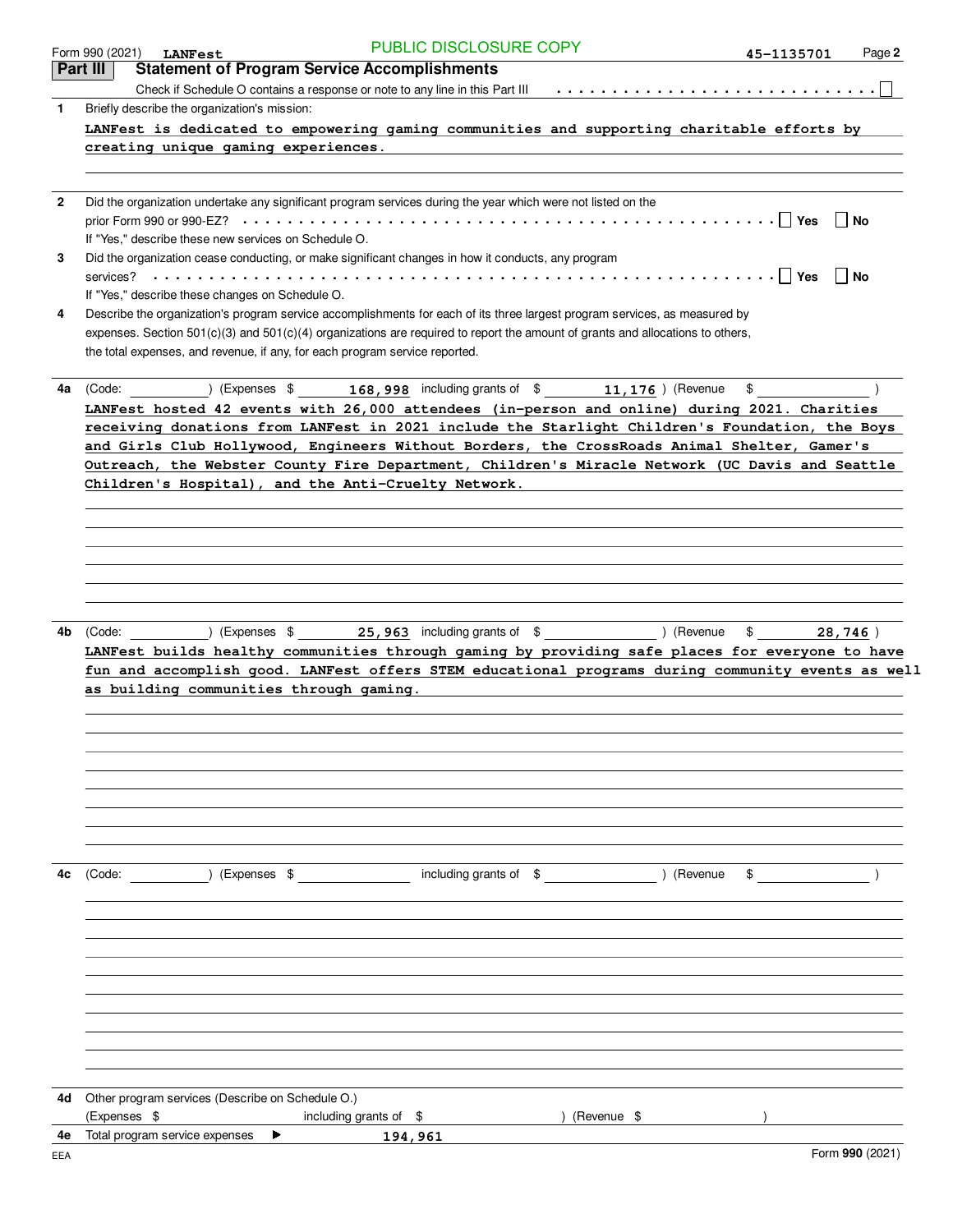**Part IV Checklist of Required Schedules** 

Form 990 (2021) Page **3 LANFest 45-1135701** PUBLIC DISCLOSURE COPY

| Is the organization described in section $501(c)(3)$ or $4947(a)(1)$ (other than a private foundation)? If "Yes,"<br>1<br>complete Schedule A<br>$\mathbf{1}$<br>x<br>Is the organization required to complete Schedule B, Schedule of Contributors? See instructions<br>.<br>$\mathbf{2}$<br>2<br>$\mathbf x$<br>3<br>Did the organization engage in direct or indirect political campaign activities on behalf of or in opposition to<br>candidates for public office? If "Yes," complete Schedule C, Part I<br>3<br>x<br>Section 501(c)(3) organizations. Did the organization engage in lobbying activities, or have a section 501(h)<br>4<br>election in effect during the tax year? If "Yes," complete Schedule C, Part II<br>4<br>x<br>Is the organization a section $501(c)(4)$ , $501(c)(5)$ , or $501(c)(6)$ organization that receives membership dues,<br>5<br>assessments, or similar amounts as defined in Rev. Proc. 98-19? If "Yes," complete Schedule C, Part III<br>5<br>Did the organization maintain any donor advised funds or any similar funds or accounts for which donors<br>6<br>have the right to provide advice on the distribution or investment of amounts in such funds or accounts? If<br>6<br>x<br>Did the organization receive or hold a conservation easement, including easements to preserve open space,<br>7<br>the environment, historic land areas, or historic structures? If "Yes," complete Schedule D, Part II<br>.<br>$\overline{7}$<br>x<br>Did the organization maintain collections of works of art, historical treasures, or other similar assets? If "Yes,"<br>8<br>8<br>x<br>Did the organization report an amount in Part X, line 21, for escrow or custodial account liability, serve as a<br>9<br>custodian for amounts not listed in Part X; or provide credit counseling, debt management, credit repair, or<br>debt negotiation services? If "Yes," complete Schedule D, Part IV<br>9<br>x<br>Did the organization, directly or through a related organization, hold assets in donor-restricted endowments<br>10<br>or in quasi endowments? If "Yes," complete Schedule D, Part V<br>10<br>x<br>If the organization's answer to any of the following questions is "Yes," then complete Schedule D, Parts VI,<br>11<br>VII, VIII, IX, or X as applicable.<br>Did the organization report an amount for land, buildings, and equipment in Part X, line 10? If "Yes,"<br>11a<br>x<br>Did the organization report an amount for investments - other securities in Part X, line 12, that is 5% or more<br>b<br>of its total assets reported in Part X, line 16? If "Yes," complete Schedule D, Part VII<br>11 <sub>b</sub><br>x<br>Did the organization report an amount for investments - program related in Part X, line 13, that is 5% or more<br>of its total assets reported in Part X, line 16? If "Yes," complete Schedule D, Part VIII<br>11c<br>x<br>Did the organization report an amount for other assets in Part X, line 15, that is 5% or more of its total assets<br>d<br>11d<br>x<br>Did the organization report an amount for other liabilities in Part X, line 25? If "Yes," complete Schedule D, Part X<br>11e<br>x<br>е<br>Did the organization's separate or consolidated financial statements for the tax year include a footnote that addresses<br>f.<br>the organization's liability for uncertain tax positions under FIN 48 (ASC 740)? If "Yes," complete Schedule D, Part X<br>11f<br>x<br>Did the organization obtain separate, independent audited financial statements for the tax year? If "Yes," complete<br>12a<br>12a<br>x<br>Was the organization included in consolidated, independent audited financial statements for the tax year? If<br>"Yes," and if the organization answered "No" to line 12a, then completing Schedule D, Parts XI and XII is optional<br>12b<br>.<br>x<br>Is the organization a school described in section $170(b)(1)(A)(ii)$ ? If "Yes," complete Schedule E<br>.<br>13<br>13<br>x<br>Did the organization maintain an office, employees, or agents outside of the United States?<br>.<br>14a<br>14a<br>x<br>Did the organization have aggregate revenues or expenses of more than \$10,000 from grantmaking,<br>b<br>fundraising, business, investment, and program service activities outside the United States, or aggregate<br>foreign investments valued at \$100,000 or more? If "Yes," complete Schedule F, Parts I and IV<br>.<br>14b<br>x<br>Did the organization report on Part IX, column (A), line 3, more than \$5,000 of grants or other assistance to or<br>15<br>for any foreign organization? If "Yes," complete Schedule F, Parts II and IV<br>15<br>x<br>Did the organization report on Part IX, column (A), line 3, more than \$5,000 of aggregate grants or other<br>16<br>assistance to or for foreign individuals? If "Yes," complete Schedule F, Parts III and IV<br>16<br>x<br>Did the organization report a total of more than \$15,000 of expenses for professional fundraising services on<br>17<br>Part IX, column (A), lines 6 and 11e? If "Yes," complete Schedule G, Part I See instructions<br>.<br>17<br>x<br>Did the organization report more than \$15,000 total of fundraising event gross income and contributions on<br>18<br>Part VIII, lines 1c and 8a? If "Yes," complete Schedule G, Part II<br>18<br>x<br>Did the organization report more than \$15,000 of gross income from gaming activities on Part VIII, line 9a?<br>19<br>19<br>x<br>.<br>Did the organization operate one or more hospital facilities? If "Yes," complete Schedule H<br>20a<br>20 a<br>x<br>If "Yes" to line 20a, did the organization attach a copy of its audited financial statements to this return?<br>20b<br>b<br>Did the organization report more than \$5,000 of grants or other assistance to any domestic organization or<br>21<br>domestic government on Part IX, column (A), line 1? If "Yes," complete Schedule I, Parts I and II<br>21<br>.<br>x |  | Yes | No |
|-----------------------------------------------------------------------------------------------------------------------------------------------------------------------------------------------------------------------------------------------------------------------------------------------------------------------------------------------------------------------------------------------------------------------------------------------------------------------------------------------------------------------------------------------------------------------------------------------------------------------------------------------------------------------------------------------------------------------------------------------------------------------------------------------------------------------------------------------------------------------------------------------------------------------------------------------------------------------------------------------------------------------------------------------------------------------------------------------------------------------------------------------------------------------------------------------------------------------------------------------------------------------------------------------------------------------------------------------------------------------------------------------------------------------------------------------------------------------------------------------------------------------------------------------------------------------------------------------------------------------------------------------------------------------------------------------------------------------------------------------------------------------------------------------------------------------------------------------------------------------------------------------------------------------------------------------------------------------------------------------------------------------------------------------------------------------------------------------------------------------------------------------------------------------------------------------------------------------------------------------------------------------------------------------------------------------------------------------------------------------------------------------------------------------------------------------------------------------------------------------------------------------------------------------------------------------------------------------------------------------------------------------------------------------------------------------------------------------------------------------------------------------------------------------------------------------------------------------------------------------------------------------------------------------------------------------------------------------------------------------------------------------------------------------------------------------------------------------------------------------------------------------------------------------------------------------------------------------------------------------------------------------------------------------------------------------------------------------------------------------------------------------------------------------------------------------------------------------------------------------------------------------------------------------------------------------------------------------------------------------------------------------------------------------------------------------------------------------------------------------------------------------------------------------------------------------------------------------------------------------------------------------------------------------------------------------------------------------------------------------------------------------------------------------------------------------------------------------------------------------------------------------------------------------------------------------------------------------------------------------------------------------------------------------------------------------------------------------------------------------------------------------------------------------------------------------------------------------------------------------------------------------------------------------------------------------------------------------------------------------------------------------------------------------------------------------------------------------------------------------------------------------------------------------------------------------------------------------------------------------------------------------------------------------------------------------------------------------------------------------------------------------------------------------------------------------------------------------------------------------------------------------------------------------------------------------------------------------------------------------------------------------------------------------------------------------------------------------------------------------------------------------------------------------------------------------------------------------------------------------------------------------------------------------------------------------------------------------------------------------------------------------------------------------------------------------------------------------------------------------------------------------------------------------------------------------------------------------------------------------------------------------------------------------------------------------------------------------------------------------------|--|-----|----|
|                                                                                                                                                                                                                                                                                                                                                                                                                                                                                                                                                                                                                                                                                                                                                                                                                                                                                                                                                                                                                                                                                                                                                                                                                                                                                                                                                                                                                                                                                                                                                                                                                                                                                                                                                                                                                                                                                                                                                                                                                                                                                                                                                                                                                                                                                                                                                                                                                                                                                                                                                                                                                                                                                                                                                                                                                                                                                                                                                                                                                                                                                                                                                                                                                                                                                                                                                                                                                                                                                                                                                                                                                                                                                                                                                                                                                                                                                                                                                                                                                                                                                                                                                                                                                                                                                                                                                                                                                                                                                                                                                                                                                                                                                                                                                                                                                                                                                                                                                                                                                                                                                                                                                                                                                                                                                                                                                                                                                                                                                                                                                                                                                                                                                                                                                                                                                                                                                                                                                                                                     |  |     |    |
|                                                                                                                                                                                                                                                                                                                                                                                                                                                                                                                                                                                                                                                                                                                                                                                                                                                                                                                                                                                                                                                                                                                                                                                                                                                                                                                                                                                                                                                                                                                                                                                                                                                                                                                                                                                                                                                                                                                                                                                                                                                                                                                                                                                                                                                                                                                                                                                                                                                                                                                                                                                                                                                                                                                                                                                                                                                                                                                                                                                                                                                                                                                                                                                                                                                                                                                                                                                                                                                                                                                                                                                                                                                                                                                                                                                                                                                                                                                                                                                                                                                                                                                                                                                                                                                                                                                                                                                                                                                                                                                                                                                                                                                                                                                                                                                                                                                                                                                                                                                                                                                                                                                                                                                                                                                                                                                                                                                                                                                                                                                                                                                                                                                                                                                                                                                                                                                                                                                                                                                                     |  |     |    |
|                                                                                                                                                                                                                                                                                                                                                                                                                                                                                                                                                                                                                                                                                                                                                                                                                                                                                                                                                                                                                                                                                                                                                                                                                                                                                                                                                                                                                                                                                                                                                                                                                                                                                                                                                                                                                                                                                                                                                                                                                                                                                                                                                                                                                                                                                                                                                                                                                                                                                                                                                                                                                                                                                                                                                                                                                                                                                                                                                                                                                                                                                                                                                                                                                                                                                                                                                                                                                                                                                                                                                                                                                                                                                                                                                                                                                                                                                                                                                                                                                                                                                                                                                                                                                                                                                                                                                                                                                                                                                                                                                                                                                                                                                                                                                                                                                                                                                                                                                                                                                                                                                                                                                                                                                                                                                                                                                                                                                                                                                                                                                                                                                                                                                                                                                                                                                                                                                                                                                                                                     |  |     |    |
|                                                                                                                                                                                                                                                                                                                                                                                                                                                                                                                                                                                                                                                                                                                                                                                                                                                                                                                                                                                                                                                                                                                                                                                                                                                                                                                                                                                                                                                                                                                                                                                                                                                                                                                                                                                                                                                                                                                                                                                                                                                                                                                                                                                                                                                                                                                                                                                                                                                                                                                                                                                                                                                                                                                                                                                                                                                                                                                                                                                                                                                                                                                                                                                                                                                                                                                                                                                                                                                                                                                                                                                                                                                                                                                                                                                                                                                                                                                                                                                                                                                                                                                                                                                                                                                                                                                                                                                                                                                                                                                                                                                                                                                                                                                                                                                                                                                                                                                                                                                                                                                                                                                                                                                                                                                                                                                                                                                                                                                                                                                                                                                                                                                                                                                                                                                                                                                                                                                                                                                                     |  |     |    |
|                                                                                                                                                                                                                                                                                                                                                                                                                                                                                                                                                                                                                                                                                                                                                                                                                                                                                                                                                                                                                                                                                                                                                                                                                                                                                                                                                                                                                                                                                                                                                                                                                                                                                                                                                                                                                                                                                                                                                                                                                                                                                                                                                                                                                                                                                                                                                                                                                                                                                                                                                                                                                                                                                                                                                                                                                                                                                                                                                                                                                                                                                                                                                                                                                                                                                                                                                                                                                                                                                                                                                                                                                                                                                                                                                                                                                                                                                                                                                                                                                                                                                                                                                                                                                                                                                                                                                                                                                                                                                                                                                                                                                                                                                                                                                                                                                                                                                                                                                                                                                                                                                                                                                                                                                                                                                                                                                                                                                                                                                                                                                                                                                                                                                                                                                                                                                                                                                                                                                                                                     |  |     |    |
|                                                                                                                                                                                                                                                                                                                                                                                                                                                                                                                                                                                                                                                                                                                                                                                                                                                                                                                                                                                                                                                                                                                                                                                                                                                                                                                                                                                                                                                                                                                                                                                                                                                                                                                                                                                                                                                                                                                                                                                                                                                                                                                                                                                                                                                                                                                                                                                                                                                                                                                                                                                                                                                                                                                                                                                                                                                                                                                                                                                                                                                                                                                                                                                                                                                                                                                                                                                                                                                                                                                                                                                                                                                                                                                                                                                                                                                                                                                                                                                                                                                                                                                                                                                                                                                                                                                                                                                                                                                                                                                                                                                                                                                                                                                                                                                                                                                                                                                                                                                                                                                                                                                                                                                                                                                                                                                                                                                                                                                                                                                                                                                                                                                                                                                                                                                                                                                                                                                                                                                                     |  |     |    |
|                                                                                                                                                                                                                                                                                                                                                                                                                                                                                                                                                                                                                                                                                                                                                                                                                                                                                                                                                                                                                                                                                                                                                                                                                                                                                                                                                                                                                                                                                                                                                                                                                                                                                                                                                                                                                                                                                                                                                                                                                                                                                                                                                                                                                                                                                                                                                                                                                                                                                                                                                                                                                                                                                                                                                                                                                                                                                                                                                                                                                                                                                                                                                                                                                                                                                                                                                                                                                                                                                                                                                                                                                                                                                                                                                                                                                                                                                                                                                                                                                                                                                                                                                                                                                                                                                                                                                                                                                                                                                                                                                                                                                                                                                                                                                                                                                                                                                                                                                                                                                                                                                                                                                                                                                                                                                                                                                                                                                                                                                                                                                                                                                                                                                                                                                                                                                                                                                                                                                                                                     |  |     |    |
|                                                                                                                                                                                                                                                                                                                                                                                                                                                                                                                                                                                                                                                                                                                                                                                                                                                                                                                                                                                                                                                                                                                                                                                                                                                                                                                                                                                                                                                                                                                                                                                                                                                                                                                                                                                                                                                                                                                                                                                                                                                                                                                                                                                                                                                                                                                                                                                                                                                                                                                                                                                                                                                                                                                                                                                                                                                                                                                                                                                                                                                                                                                                                                                                                                                                                                                                                                                                                                                                                                                                                                                                                                                                                                                                                                                                                                                                                                                                                                                                                                                                                                                                                                                                                                                                                                                                                                                                                                                                                                                                                                                                                                                                                                                                                                                                                                                                                                                                                                                                                                                                                                                                                                                                                                                                                                                                                                                                                                                                                                                                                                                                                                                                                                                                                                                                                                                                                                                                                                                                     |  |     |    |
|                                                                                                                                                                                                                                                                                                                                                                                                                                                                                                                                                                                                                                                                                                                                                                                                                                                                                                                                                                                                                                                                                                                                                                                                                                                                                                                                                                                                                                                                                                                                                                                                                                                                                                                                                                                                                                                                                                                                                                                                                                                                                                                                                                                                                                                                                                                                                                                                                                                                                                                                                                                                                                                                                                                                                                                                                                                                                                                                                                                                                                                                                                                                                                                                                                                                                                                                                                                                                                                                                                                                                                                                                                                                                                                                                                                                                                                                                                                                                                                                                                                                                                                                                                                                                                                                                                                                                                                                                                                                                                                                                                                                                                                                                                                                                                                                                                                                                                                                                                                                                                                                                                                                                                                                                                                                                                                                                                                                                                                                                                                                                                                                                                                                                                                                                                                                                                                                                                                                                                                                     |  |     |    |
|                                                                                                                                                                                                                                                                                                                                                                                                                                                                                                                                                                                                                                                                                                                                                                                                                                                                                                                                                                                                                                                                                                                                                                                                                                                                                                                                                                                                                                                                                                                                                                                                                                                                                                                                                                                                                                                                                                                                                                                                                                                                                                                                                                                                                                                                                                                                                                                                                                                                                                                                                                                                                                                                                                                                                                                                                                                                                                                                                                                                                                                                                                                                                                                                                                                                                                                                                                                                                                                                                                                                                                                                                                                                                                                                                                                                                                                                                                                                                                                                                                                                                                                                                                                                                                                                                                                                                                                                                                                                                                                                                                                                                                                                                                                                                                                                                                                                                                                                                                                                                                                                                                                                                                                                                                                                                                                                                                                                                                                                                                                                                                                                                                                                                                                                                                                                                                                                                                                                                                                                     |  |     |    |
|                                                                                                                                                                                                                                                                                                                                                                                                                                                                                                                                                                                                                                                                                                                                                                                                                                                                                                                                                                                                                                                                                                                                                                                                                                                                                                                                                                                                                                                                                                                                                                                                                                                                                                                                                                                                                                                                                                                                                                                                                                                                                                                                                                                                                                                                                                                                                                                                                                                                                                                                                                                                                                                                                                                                                                                                                                                                                                                                                                                                                                                                                                                                                                                                                                                                                                                                                                                                                                                                                                                                                                                                                                                                                                                                                                                                                                                                                                                                                                                                                                                                                                                                                                                                                                                                                                                                                                                                                                                                                                                                                                                                                                                                                                                                                                                                                                                                                                                                                                                                                                                                                                                                                                                                                                                                                                                                                                                                                                                                                                                                                                                                                                                                                                                                                                                                                                                                                                                                                                                                     |  |     |    |
|                                                                                                                                                                                                                                                                                                                                                                                                                                                                                                                                                                                                                                                                                                                                                                                                                                                                                                                                                                                                                                                                                                                                                                                                                                                                                                                                                                                                                                                                                                                                                                                                                                                                                                                                                                                                                                                                                                                                                                                                                                                                                                                                                                                                                                                                                                                                                                                                                                                                                                                                                                                                                                                                                                                                                                                                                                                                                                                                                                                                                                                                                                                                                                                                                                                                                                                                                                                                                                                                                                                                                                                                                                                                                                                                                                                                                                                                                                                                                                                                                                                                                                                                                                                                                                                                                                                                                                                                                                                                                                                                                                                                                                                                                                                                                                                                                                                                                                                                                                                                                                                                                                                                                                                                                                                                                                                                                                                                                                                                                                                                                                                                                                                                                                                                                                                                                                                                                                                                                                                                     |  |     |    |
|                                                                                                                                                                                                                                                                                                                                                                                                                                                                                                                                                                                                                                                                                                                                                                                                                                                                                                                                                                                                                                                                                                                                                                                                                                                                                                                                                                                                                                                                                                                                                                                                                                                                                                                                                                                                                                                                                                                                                                                                                                                                                                                                                                                                                                                                                                                                                                                                                                                                                                                                                                                                                                                                                                                                                                                                                                                                                                                                                                                                                                                                                                                                                                                                                                                                                                                                                                                                                                                                                                                                                                                                                                                                                                                                                                                                                                                                                                                                                                                                                                                                                                                                                                                                                                                                                                                                                                                                                                                                                                                                                                                                                                                                                                                                                                                                                                                                                                                                                                                                                                                                                                                                                                                                                                                                                                                                                                                                                                                                                                                                                                                                                                                                                                                                                                                                                                                                                                                                                                                                     |  |     |    |
|                                                                                                                                                                                                                                                                                                                                                                                                                                                                                                                                                                                                                                                                                                                                                                                                                                                                                                                                                                                                                                                                                                                                                                                                                                                                                                                                                                                                                                                                                                                                                                                                                                                                                                                                                                                                                                                                                                                                                                                                                                                                                                                                                                                                                                                                                                                                                                                                                                                                                                                                                                                                                                                                                                                                                                                                                                                                                                                                                                                                                                                                                                                                                                                                                                                                                                                                                                                                                                                                                                                                                                                                                                                                                                                                                                                                                                                                                                                                                                                                                                                                                                                                                                                                                                                                                                                                                                                                                                                                                                                                                                                                                                                                                                                                                                                                                                                                                                                                                                                                                                                                                                                                                                                                                                                                                                                                                                                                                                                                                                                                                                                                                                                                                                                                                                                                                                                                                                                                                                                                     |  |     |    |
|                                                                                                                                                                                                                                                                                                                                                                                                                                                                                                                                                                                                                                                                                                                                                                                                                                                                                                                                                                                                                                                                                                                                                                                                                                                                                                                                                                                                                                                                                                                                                                                                                                                                                                                                                                                                                                                                                                                                                                                                                                                                                                                                                                                                                                                                                                                                                                                                                                                                                                                                                                                                                                                                                                                                                                                                                                                                                                                                                                                                                                                                                                                                                                                                                                                                                                                                                                                                                                                                                                                                                                                                                                                                                                                                                                                                                                                                                                                                                                                                                                                                                                                                                                                                                                                                                                                                                                                                                                                                                                                                                                                                                                                                                                                                                                                                                                                                                                                                                                                                                                                                                                                                                                                                                                                                                                                                                                                                                                                                                                                                                                                                                                                                                                                                                                                                                                                                                                                                                                                                     |  |     |    |
|                                                                                                                                                                                                                                                                                                                                                                                                                                                                                                                                                                                                                                                                                                                                                                                                                                                                                                                                                                                                                                                                                                                                                                                                                                                                                                                                                                                                                                                                                                                                                                                                                                                                                                                                                                                                                                                                                                                                                                                                                                                                                                                                                                                                                                                                                                                                                                                                                                                                                                                                                                                                                                                                                                                                                                                                                                                                                                                                                                                                                                                                                                                                                                                                                                                                                                                                                                                                                                                                                                                                                                                                                                                                                                                                                                                                                                                                                                                                                                                                                                                                                                                                                                                                                                                                                                                                                                                                                                                                                                                                                                                                                                                                                                                                                                                                                                                                                                                                                                                                                                                                                                                                                                                                                                                                                                                                                                                                                                                                                                                                                                                                                                                                                                                                                                                                                                                                                                                                                                                                     |  |     |    |
|                                                                                                                                                                                                                                                                                                                                                                                                                                                                                                                                                                                                                                                                                                                                                                                                                                                                                                                                                                                                                                                                                                                                                                                                                                                                                                                                                                                                                                                                                                                                                                                                                                                                                                                                                                                                                                                                                                                                                                                                                                                                                                                                                                                                                                                                                                                                                                                                                                                                                                                                                                                                                                                                                                                                                                                                                                                                                                                                                                                                                                                                                                                                                                                                                                                                                                                                                                                                                                                                                                                                                                                                                                                                                                                                                                                                                                                                                                                                                                                                                                                                                                                                                                                                                                                                                                                                                                                                                                                                                                                                                                                                                                                                                                                                                                                                                                                                                                                                                                                                                                                                                                                                                                                                                                                                                                                                                                                                                                                                                                                                                                                                                                                                                                                                                                                                                                                                                                                                                                                                     |  |     |    |
|                                                                                                                                                                                                                                                                                                                                                                                                                                                                                                                                                                                                                                                                                                                                                                                                                                                                                                                                                                                                                                                                                                                                                                                                                                                                                                                                                                                                                                                                                                                                                                                                                                                                                                                                                                                                                                                                                                                                                                                                                                                                                                                                                                                                                                                                                                                                                                                                                                                                                                                                                                                                                                                                                                                                                                                                                                                                                                                                                                                                                                                                                                                                                                                                                                                                                                                                                                                                                                                                                                                                                                                                                                                                                                                                                                                                                                                                                                                                                                                                                                                                                                                                                                                                                                                                                                                                                                                                                                                                                                                                                                                                                                                                                                                                                                                                                                                                                                                                                                                                                                                                                                                                                                                                                                                                                                                                                                                                                                                                                                                                                                                                                                                                                                                                                                                                                                                                                                                                                                                                     |  |     |    |
|                                                                                                                                                                                                                                                                                                                                                                                                                                                                                                                                                                                                                                                                                                                                                                                                                                                                                                                                                                                                                                                                                                                                                                                                                                                                                                                                                                                                                                                                                                                                                                                                                                                                                                                                                                                                                                                                                                                                                                                                                                                                                                                                                                                                                                                                                                                                                                                                                                                                                                                                                                                                                                                                                                                                                                                                                                                                                                                                                                                                                                                                                                                                                                                                                                                                                                                                                                                                                                                                                                                                                                                                                                                                                                                                                                                                                                                                                                                                                                                                                                                                                                                                                                                                                                                                                                                                                                                                                                                                                                                                                                                                                                                                                                                                                                                                                                                                                                                                                                                                                                                                                                                                                                                                                                                                                                                                                                                                                                                                                                                                                                                                                                                                                                                                                                                                                                                                                                                                                                                                     |  |     |    |
|                                                                                                                                                                                                                                                                                                                                                                                                                                                                                                                                                                                                                                                                                                                                                                                                                                                                                                                                                                                                                                                                                                                                                                                                                                                                                                                                                                                                                                                                                                                                                                                                                                                                                                                                                                                                                                                                                                                                                                                                                                                                                                                                                                                                                                                                                                                                                                                                                                                                                                                                                                                                                                                                                                                                                                                                                                                                                                                                                                                                                                                                                                                                                                                                                                                                                                                                                                                                                                                                                                                                                                                                                                                                                                                                                                                                                                                                                                                                                                                                                                                                                                                                                                                                                                                                                                                                                                                                                                                                                                                                                                                                                                                                                                                                                                                                                                                                                                                                                                                                                                                                                                                                                                                                                                                                                                                                                                                                                                                                                                                                                                                                                                                                                                                                                                                                                                                                                                                                                                                                     |  |     |    |
|                                                                                                                                                                                                                                                                                                                                                                                                                                                                                                                                                                                                                                                                                                                                                                                                                                                                                                                                                                                                                                                                                                                                                                                                                                                                                                                                                                                                                                                                                                                                                                                                                                                                                                                                                                                                                                                                                                                                                                                                                                                                                                                                                                                                                                                                                                                                                                                                                                                                                                                                                                                                                                                                                                                                                                                                                                                                                                                                                                                                                                                                                                                                                                                                                                                                                                                                                                                                                                                                                                                                                                                                                                                                                                                                                                                                                                                                                                                                                                                                                                                                                                                                                                                                                                                                                                                                                                                                                                                                                                                                                                                                                                                                                                                                                                                                                                                                                                                                                                                                                                                                                                                                                                                                                                                                                                                                                                                                                                                                                                                                                                                                                                                                                                                                                                                                                                                                                                                                                                                                     |  |     |    |
|                                                                                                                                                                                                                                                                                                                                                                                                                                                                                                                                                                                                                                                                                                                                                                                                                                                                                                                                                                                                                                                                                                                                                                                                                                                                                                                                                                                                                                                                                                                                                                                                                                                                                                                                                                                                                                                                                                                                                                                                                                                                                                                                                                                                                                                                                                                                                                                                                                                                                                                                                                                                                                                                                                                                                                                                                                                                                                                                                                                                                                                                                                                                                                                                                                                                                                                                                                                                                                                                                                                                                                                                                                                                                                                                                                                                                                                                                                                                                                                                                                                                                                                                                                                                                                                                                                                                                                                                                                                                                                                                                                                                                                                                                                                                                                                                                                                                                                                                                                                                                                                                                                                                                                                                                                                                                                                                                                                                                                                                                                                                                                                                                                                                                                                                                                                                                                                                                                                                                                                                     |  |     |    |
|                                                                                                                                                                                                                                                                                                                                                                                                                                                                                                                                                                                                                                                                                                                                                                                                                                                                                                                                                                                                                                                                                                                                                                                                                                                                                                                                                                                                                                                                                                                                                                                                                                                                                                                                                                                                                                                                                                                                                                                                                                                                                                                                                                                                                                                                                                                                                                                                                                                                                                                                                                                                                                                                                                                                                                                                                                                                                                                                                                                                                                                                                                                                                                                                                                                                                                                                                                                                                                                                                                                                                                                                                                                                                                                                                                                                                                                                                                                                                                                                                                                                                                                                                                                                                                                                                                                                                                                                                                                                                                                                                                                                                                                                                                                                                                                                                                                                                                                                                                                                                                                                                                                                                                                                                                                                                                                                                                                                                                                                                                                                                                                                                                                                                                                                                                                                                                                                                                                                                                                                     |  |     |    |
|                                                                                                                                                                                                                                                                                                                                                                                                                                                                                                                                                                                                                                                                                                                                                                                                                                                                                                                                                                                                                                                                                                                                                                                                                                                                                                                                                                                                                                                                                                                                                                                                                                                                                                                                                                                                                                                                                                                                                                                                                                                                                                                                                                                                                                                                                                                                                                                                                                                                                                                                                                                                                                                                                                                                                                                                                                                                                                                                                                                                                                                                                                                                                                                                                                                                                                                                                                                                                                                                                                                                                                                                                                                                                                                                                                                                                                                                                                                                                                                                                                                                                                                                                                                                                                                                                                                                                                                                                                                                                                                                                                                                                                                                                                                                                                                                                                                                                                                                                                                                                                                                                                                                                                                                                                                                                                                                                                                                                                                                                                                                                                                                                                                                                                                                                                                                                                                                                                                                                                                                     |  |     |    |
|                                                                                                                                                                                                                                                                                                                                                                                                                                                                                                                                                                                                                                                                                                                                                                                                                                                                                                                                                                                                                                                                                                                                                                                                                                                                                                                                                                                                                                                                                                                                                                                                                                                                                                                                                                                                                                                                                                                                                                                                                                                                                                                                                                                                                                                                                                                                                                                                                                                                                                                                                                                                                                                                                                                                                                                                                                                                                                                                                                                                                                                                                                                                                                                                                                                                                                                                                                                                                                                                                                                                                                                                                                                                                                                                                                                                                                                                                                                                                                                                                                                                                                                                                                                                                                                                                                                                                                                                                                                                                                                                                                                                                                                                                                                                                                                                                                                                                                                                                                                                                                                                                                                                                                                                                                                                                                                                                                                                                                                                                                                                                                                                                                                                                                                                                                                                                                                                                                                                                                                                     |  |     |    |
|                                                                                                                                                                                                                                                                                                                                                                                                                                                                                                                                                                                                                                                                                                                                                                                                                                                                                                                                                                                                                                                                                                                                                                                                                                                                                                                                                                                                                                                                                                                                                                                                                                                                                                                                                                                                                                                                                                                                                                                                                                                                                                                                                                                                                                                                                                                                                                                                                                                                                                                                                                                                                                                                                                                                                                                                                                                                                                                                                                                                                                                                                                                                                                                                                                                                                                                                                                                                                                                                                                                                                                                                                                                                                                                                                                                                                                                                                                                                                                                                                                                                                                                                                                                                                                                                                                                                                                                                                                                                                                                                                                                                                                                                                                                                                                                                                                                                                                                                                                                                                                                                                                                                                                                                                                                                                                                                                                                                                                                                                                                                                                                                                                                                                                                                                                                                                                                                                                                                                                                                     |  |     |    |
|                                                                                                                                                                                                                                                                                                                                                                                                                                                                                                                                                                                                                                                                                                                                                                                                                                                                                                                                                                                                                                                                                                                                                                                                                                                                                                                                                                                                                                                                                                                                                                                                                                                                                                                                                                                                                                                                                                                                                                                                                                                                                                                                                                                                                                                                                                                                                                                                                                                                                                                                                                                                                                                                                                                                                                                                                                                                                                                                                                                                                                                                                                                                                                                                                                                                                                                                                                                                                                                                                                                                                                                                                                                                                                                                                                                                                                                                                                                                                                                                                                                                                                                                                                                                                                                                                                                                                                                                                                                                                                                                                                                                                                                                                                                                                                                                                                                                                                                                                                                                                                                                                                                                                                                                                                                                                                                                                                                                                                                                                                                                                                                                                                                                                                                                                                                                                                                                                                                                                                                                     |  |     |    |
|                                                                                                                                                                                                                                                                                                                                                                                                                                                                                                                                                                                                                                                                                                                                                                                                                                                                                                                                                                                                                                                                                                                                                                                                                                                                                                                                                                                                                                                                                                                                                                                                                                                                                                                                                                                                                                                                                                                                                                                                                                                                                                                                                                                                                                                                                                                                                                                                                                                                                                                                                                                                                                                                                                                                                                                                                                                                                                                                                                                                                                                                                                                                                                                                                                                                                                                                                                                                                                                                                                                                                                                                                                                                                                                                                                                                                                                                                                                                                                                                                                                                                                                                                                                                                                                                                                                                                                                                                                                                                                                                                                                                                                                                                                                                                                                                                                                                                                                                                                                                                                                                                                                                                                                                                                                                                                                                                                                                                                                                                                                                                                                                                                                                                                                                                                                                                                                                                                                                                                                                     |  |     |    |
|                                                                                                                                                                                                                                                                                                                                                                                                                                                                                                                                                                                                                                                                                                                                                                                                                                                                                                                                                                                                                                                                                                                                                                                                                                                                                                                                                                                                                                                                                                                                                                                                                                                                                                                                                                                                                                                                                                                                                                                                                                                                                                                                                                                                                                                                                                                                                                                                                                                                                                                                                                                                                                                                                                                                                                                                                                                                                                                                                                                                                                                                                                                                                                                                                                                                                                                                                                                                                                                                                                                                                                                                                                                                                                                                                                                                                                                                                                                                                                                                                                                                                                                                                                                                                                                                                                                                                                                                                                                                                                                                                                                                                                                                                                                                                                                                                                                                                                                                                                                                                                                                                                                                                                                                                                                                                                                                                                                                                                                                                                                                                                                                                                                                                                                                                                                                                                                                                                                                                                                                     |  |     |    |
|                                                                                                                                                                                                                                                                                                                                                                                                                                                                                                                                                                                                                                                                                                                                                                                                                                                                                                                                                                                                                                                                                                                                                                                                                                                                                                                                                                                                                                                                                                                                                                                                                                                                                                                                                                                                                                                                                                                                                                                                                                                                                                                                                                                                                                                                                                                                                                                                                                                                                                                                                                                                                                                                                                                                                                                                                                                                                                                                                                                                                                                                                                                                                                                                                                                                                                                                                                                                                                                                                                                                                                                                                                                                                                                                                                                                                                                                                                                                                                                                                                                                                                                                                                                                                                                                                                                                                                                                                                                                                                                                                                                                                                                                                                                                                                                                                                                                                                                                                                                                                                                                                                                                                                                                                                                                                                                                                                                                                                                                                                                                                                                                                                                                                                                                                                                                                                                                                                                                                                                                     |  |     |    |
|                                                                                                                                                                                                                                                                                                                                                                                                                                                                                                                                                                                                                                                                                                                                                                                                                                                                                                                                                                                                                                                                                                                                                                                                                                                                                                                                                                                                                                                                                                                                                                                                                                                                                                                                                                                                                                                                                                                                                                                                                                                                                                                                                                                                                                                                                                                                                                                                                                                                                                                                                                                                                                                                                                                                                                                                                                                                                                                                                                                                                                                                                                                                                                                                                                                                                                                                                                                                                                                                                                                                                                                                                                                                                                                                                                                                                                                                                                                                                                                                                                                                                                                                                                                                                                                                                                                                                                                                                                                                                                                                                                                                                                                                                                                                                                                                                                                                                                                                                                                                                                                                                                                                                                                                                                                                                                                                                                                                                                                                                                                                                                                                                                                                                                                                                                                                                                                                                                                                                                                                     |  |     |    |
|                                                                                                                                                                                                                                                                                                                                                                                                                                                                                                                                                                                                                                                                                                                                                                                                                                                                                                                                                                                                                                                                                                                                                                                                                                                                                                                                                                                                                                                                                                                                                                                                                                                                                                                                                                                                                                                                                                                                                                                                                                                                                                                                                                                                                                                                                                                                                                                                                                                                                                                                                                                                                                                                                                                                                                                                                                                                                                                                                                                                                                                                                                                                                                                                                                                                                                                                                                                                                                                                                                                                                                                                                                                                                                                                                                                                                                                                                                                                                                                                                                                                                                                                                                                                                                                                                                                                                                                                                                                                                                                                                                                                                                                                                                                                                                                                                                                                                                                                                                                                                                                                                                                                                                                                                                                                                                                                                                                                                                                                                                                                                                                                                                                                                                                                                                                                                                                                                                                                                                                                     |  |     |    |
|                                                                                                                                                                                                                                                                                                                                                                                                                                                                                                                                                                                                                                                                                                                                                                                                                                                                                                                                                                                                                                                                                                                                                                                                                                                                                                                                                                                                                                                                                                                                                                                                                                                                                                                                                                                                                                                                                                                                                                                                                                                                                                                                                                                                                                                                                                                                                                                                                                                                                                                                                                                                                                                                                                                                                                                                                                                                                                                                                                                                                                                                                                                                                                                                                                                                                                                                                                                                                                                                                                                                                                                                                                                                                                                                                                                                                                                                                                                                                                                                                                                                                                                                                                                                                                                                                                                                                                                                                                                                                                                                                                                                                                                                                                                                                                                                                                                                                                                                                                                                                                                                                                                                                                                                                                                                                                                                                                                                                                                                                                                                                                                                                                                                                                                                                                                                                                                                                                                                                                                                     |  |     |    |
|                                                                                                                                                                                                                                                                                                                                                                                                                                                                                                                                                                                                                                                                                                                                                                                                                                                                                                                                                                                                                                                                                                                                                                                                                                                                                                                                                                                                                                                                                                                                                                                                                                                                                                                                                                                                                                                                                                                                                                                                                                                                                                                                                                                                                                                                                                                                                                                                                                                                                                                                                                                                                                                                                                                                                                                                                                                                                                                                                                                                                                                                                                                                                                                                                                                                                                                                                                                                                                                                                                                                                                                                                                                                                                                                                                                                                                                                                                                                                                                                                                                                                                                                                                                                                                                                                                                                                                                                                                                                                                                                                                                                                                                                                                                                                                                                                                                                                                                                                                                                                                                                                                                                                                                                                                                                                                                                                                                                                                                                                                                                                                                                                                                                                                                                                                                                                                                                                                                                                                                                     |  |     |    |
|                                                                                                                                                                                                                                                                                                                                                                                                                                                                                                                                                                                                                                                                                                                                                                                                                                                                                                                                                                                                                                                                                                                                                                                                                                                                                                                                                                                                                                                                                                                                                                                                                                                                                                                                                                                                                                                                                                                                                                                                                                                                                                                                                                                                                                                                                                                                                                                                                                                                                                                                                                                                                                                                                                                                                                                                                                                                                                                                                                                                                                                                                                                                                                                                                                                                                                                                                                                                                                                                                                                                                                                                                                                                                                                                                                                                                                                                                                                                                                                                                                                                                                                                                                                                                                                                                                                                                                                                                                                                                                                                                                                                                                                                                                                                                                                                                                                                                                                                                                                                                                                                                                                                                                                                                                                                                                                                                                                                                                                                                                                                                                                                                                                                                                                                                                                                                                                                                                                                                                                                     |  |     |    |
|                                                                                                                                                                                                                                                                                                                                                                                                                                                                                                                                                                                                                                                                                                                                                                                                                                                                                                                                                                                                                                                                                                                                                                                                                                                                                                                                                                                                                                                                                                                                                                                                                                                                                                                                                                                                                                                                                                                                                                                                                                                                                                                                                                                                                                                                                                                                                                                                                                                                                                                                                                                                                                                                                                                                                                                                                                                                                                                                                                                                                                                                                                                                                                                                                                                                                                                                                                                                                                                                                                                                                                                                                                                                                                                                                                                                                                                                                                                                                                                                                                                                                                                                                                                                                                                                                                                                                                                                                                                                                                                                                                                                                                                                                                                                                                                                                                                                                                                                                                                                                                                                                                                                                                                                                                                                                                                                                                                                                                                                                                                                                                                                                                                                                                                                                                                                                                                                                                                                                                                                     |  |     |    |
|                                                                                                                                                                                                                                                                                                                                                                                                                                                                                                                                                                                                                                                                                                                                                                                                                                                                                                                                                                                                                                                                                                                                                                                                                                                                                                                                                                                                                                                                                                                                                                                                                                                                                                                                                                                                                                                                                                                                                                                                                                                                                                                                                                                                                                                                                                                                                                                                                                                                                                                                                                                                                                                                                                                                                                                                                                                                                                                                                                                                                                                                                                                                                                                                                                                                                                                                                                                                                                                                                                                                                                                                                                                                                                                                                                                                                                                                                                                                                                                                                                                                                                                                                                                                                                                                                                                                                                                                                                                                                                                                                                                                                                                                                                                                                                                                                                                                                                                                                                                                                                                                                                                                                                                                                                                                                                                                                                                                                                                                                                                                                                                                                                                                                                                                                                                                                                                                                                                                                                                                     |  |     |    |
|                                                                                                                                                                                                                                                                                                                                                                                                                                                                                                                                                                                                                                                                                                                                                                                                                                                                                                                                                                                                                                                                                                                                                                                                                                                                                                                                                                                                                                                                                                                                                                                                                                                                                                                                                                                                                                                                                                                                                                                                                                                                                                                                                                                                                                                                                                                                                                                                                                                                                                                                                                                                                                                                                                                                                                                                                                                                                                                                                                                                                                                                                                                                                                                                                                                                                                                                                                                                                                                                                                                                                                                                                                                                                                                                                                                                                                                                                                                                                                                                                                                                                                                                                                                                                                                                                                                                                                                                                                                                                                                                                                                                                                                                                                                                                                                                                                                                                                                                                                                                                                                                                                                                                                                                                                                                                                                                                                                                                                                                                                                                                                                                                                                                                                                                                                                                                                                                                                                                                                                                     |  |     |    |
|                                                                                                                                                                                                                                                                                                                                                                                                                                                                                                                                                                                                                                                                                                                                                                                                                                                                                                                                                                                                                                                                                                                                                                                                                                                                                                                                                                                                                                                                                                                                                                                                                                                                                                                                                                                                                                                                                                                                                                                                                                                                                                                                                                                                                                                                                                                                                                                                                                                                                                                                                                                                                                                                                                                                                                                                                                                                                                                                                                                                                                                                                                                                                                                                                                                                                                                                                                                                                                                                                                                                                                                                                                                                                                                                                                                                                                                                                                                                                                                                                                                                                                                                                                                                                                                                                                                                                                                                                                                                                                                                                                                                                                                                                                                                                                                                                                                                                                                                                                                                                                                                                                                                                                                                                                                                                                                                                                                                                                                                                                                                                                                                                                                                                                                                                                                                                                                                                                                                                                                                     |  |     |    |
|                                                                                                                                                                                                                                                                                                                                                                                                                                                                                                                                                                                                                                                                                                                                                                                                                                                                                                                                                                                                                                                                                                                                                                                                                                                                                                                                                                                                                                                                                                                                                                                                                                                                                                                                                                                                                                                                                                                                                                                                                                                                                                                                                                                                                                                                                                                                                                                                                                                                                                                                                                                                                                                                                                                                                                                                                                                                                                                                                                                                                                                                                                                                                                                                                                                                                                                                                                                                                                                                                                                                                                                                                                                                                                                                                                                                                                                                                                                                                                                                                                                                                                                                                                                                                                                                                                                                                                                                                                                                                                                                                                                                                                                                                                                                                                                                                                                                                                                                                                                                                                                                                                                                                                                                                                                                                                                                                                                                                                                                                                                                                                                                                                                                                                                                                                                                                                                                                                                                                                                                     |  |     |    |
|                                                                                                                                                                                                                                                                                                                                                                                                                                                                                                                                                                                                                                                                                                                                                                                                                                                                                                                                                                                                                                                                                                                                                                                                                                                                                                                                                                                                                                                                                                                                                                                                                                                                                                                                                                                                                                                                                                                                                                                                                                                                                                                                                                                                                                                                                                                                                                                                                                                                                                                                                                                                                                                                                                                                                                                                                                                                                                                                                                                                                                                                                                                                                                                                                                                                                                                                                                                                                                                                                                                                                                                                                                                                                                                                                                                                                                                                                                                                                                                                                                                                                                                                                                                                                                                                                                                                                                                                                                                                                                                                                                                                                                                                                                                                                                                                                                                                                                                                                                                                                                                                                                                                                                                                                                                                                                                                                                                                                                                                                                                                                                                                                                                                                                                                                                                                                                                                                                                                                                                                     |  |     |    |
|                                                                                                                                                                                                                                                                                                                                                                                                                                                                                                                                                                                                                                                                                                                                                                                                                                                                                                                                                                                                                                                                                                                                                                                                                                                                                                                                                                                                                                                                                                                                                                                                                                                                                                                                                                                                                                                                                                                                                                                                                                                                                                                                                                                                                                                                                                                                                                                                                                                                                                                                                                                                                                                                                                                                                                                                                                                                                                                                                                                                                                                                                                                                                                                                                                                                                                                                                                                                                                                                                                                                                                                                                                                                                                                                                                                                                                                                                                                                                                                                                                                                                                                                                                                                                                                                                                                                                                                                                                                                                                                                                                                                                                                                                                                                                                                                                                                                                                                                                                                                                                                                                                                                                                                                                                                                                                                                                                                                                                                                                                                                                                                                                                                                                                                                                                                                                                                                                                                                                                                                     |  |     |    |
|                                                                                                                                                                                                                                                                                                                                                                                                                                                                                                                                                                                                                                                                                                                                                                                                                                                                                                                                                                                                                                                                                                                                                                                                                                                                                                                                                                                                                                                                                                                                                                                                                                                                                                                                                                                                                                                                                                                                                                                                                                                                                                                                                                                                                                                                                                                                                                                                                                                                                                                                                                                                                                                                                                                                                                                                                                                                                                                                                                                                                                                                                                                                                                                                                                                                                                                                                                                                                                                                                                                                                                                                                                                                                                                                                                                                                                                                                                                                                                                                                                                                                                                                                                                                                                                                                                                                                                                                                                                                                                                                                                                                                                                                                                                                                                                                                                                                                                                                                                                                                                                                                                                                                                                                                                                                                                                                                                                                                                                                                                                                                                                                                                                                                                                                                                                                                                                                                                                                                                                                     |  |     |    |
|                                                                                                                                                                                                                                                                                                                                                                                                                                                                                                                                                                                                                                                                                                                                                                                                                                                                                                                                                                                                                                                                                                                                                                                                                                                                                                                                                                                                                                                                                                                                                                                                                                                                                                                                                                                                                                                                                                                                                                                                                                                                                                                                                                                                                                                                                                                                                                                                                                                                                                                                                                                                                                                                                                                                                                                                                                                                                                                                                                                                                                                                                                                                                                                                                                                                                                                                                                                                                                                                                                                                                                                                                                                                                                                                                                                                                                                                                                                                                                                                                                                                                                                                                                                                                                                                                                                                                                                                                                                                                                                                                                                                                                                                                                                                                                                                                                                                                                                                                                                                                                                                                                                                                                                                                                                                                                                                                                                                                                                                                                                                                                                                                                                                                                                                                                                                                                                                                                                                                                                                     |  |     |    |
|                                                                                                                                                                                                                                                                                                                                                                                                                                                                                                                                                                                                                                                                                                                                                                                                                                                                                                                                                                                                                                                                                                                                                                                                                                                                                                                                                                                                                                                                                                                                                                                                                                                                                                                                                                                                                                                                                                                                                                                                                                                                                                                                                                                                                                                                                                                                                                                                                                                                                                                                                                                                                                                                                                                                                                                                                                                                                                                                                                                                                                                                                                                                                                                                                                                                                                                                                                                                                                                                                                                                                                                                                                                                                                                                                                                                                                                                                                                                                                                                                                                                                                                                                                                                                                                                                                                                                                                                                                                                                                                                                                                                                                                                                                                                                                                                                                                                                                                                                                                                                                                                                                                                                                                                                                                                                                                                                                                                                                                                                                                                                                                                                                                                                                                                                                                                                                                                                                                                                                                                     |  |     |    |
|                                                                                                                                                                                                                                                                                                                                                                                                                                                                                                                                                                                                                                                                                                                                                                                                                                                                                                                                                                                                                                                                                                                                                                                                                                                                                                                                                                                                                                                                                                                                                                                                                                                                                                                                                                                                                                                                                                                                                                                                                                                                                                                                                                                                                                                                                                                                                                                                                                                                                                                                                                                                                                                                                                                                                                                                                                                                                                                                                                                                                                                                                                                                                                                                                                                                                                                                                                                                                                                                                                                                                                                                                                                                                                                                                                                                                                                                                                                                                                                                                                                                                                                                                                                                                                                                                                                                                                                                                                                                                                                                                                                                                                                                                                                                                                                                                                                                                                                                                                                                                                                                                                                                                                                                                                                                                                                                                                                                                                                                                                                                                                                                                                                                                                                                                                                                                                                                                                                                                                                                     |  |     |    |
|                                                                                                                                                                                                                                                                                                                                                                                                                                                                                                                                                                                                                                                                                                                                                                                                                                                                                                                                                                                                                                                                                                                                                                                                                                                                                                                                                                                                                                                                                                                                                                                                                                                                                                                                                                                                                                                                                                                                                                                                                                                                                                                                                                                                                                                                                                                                                                                                                                                                                                                                                                                                                                                                                                                                                                                                                                                                                                                                                                                                                                                                                                                                                                                                                                                                                                                                                                                                                                                                                                                                                                                                                                                                                                                                                                                                                                                                                                                                                                                                                                                                                                                                                                                                                                                                                                                                                                                                                                                                                                                                                                                                                                                                                                                                                                                                                                                                                                                                                                                                                                                                                                                                                                                                                                                                                                                                                                                                                                                                                                                                                                                                                                                                                                                                                                                                                                                                                                                                                                                                     |  |     |    |
|                                                                                                                                                                                                                                                                                                                                                                                                                                                                                                                                                                                                                                                                                                                                                                                                                                                                                                                                                                                                                                                                                                                                                                                                                                                                                                                                                                                                                                                                                                                                                                                                                                                                                                                                                                                                                                                                                                                                                                                                                                                                                                                                                                                                                                                                                                                                                                                                                                                                                                                                                                                                                                                                                                                                                                                                                                                                                                                                                                                                                                                                                                                                                                                                                                                                                                                                                                                                                                                                                                                                                                                                                                                                                                                                                                                                                                                                                                                                                                                                                                                                                                                                                                                                                                                                                                                                                                                                                                                                                                                                                                                                                                                                                                                                                                                                                                                                                                                                                                                                                                                                                                                                                                                                                                                                                                                                                                                                                                                                                                                                                                                                                                                                                                                                                                                                                                                                                                                                                                                                     |  |     |    |
|                                                                                                                                                                                                                                                                                                                                                                                                                                                                                                                                                                                                                                                                                                                                                                                                                                                                                                                                                                                                                                                                                                                                                                                                                                                                                                                                                                                                                                                                                                                                                                                                                                                                                                                                                                                                                                                                                                                                                                                                                                                                                                                                                                                                                                                                                                                                                                                                                                                                                                                                                                                                                                                                                                                                                                                                                                                                                                                                                                                                                                                                                                                                                                                                                                                                                                                                                                                                                                                                                                                                                                                                                                                                                                                                                                                                                                                                                                                                                                                                                                                                                                                                                                                                                                                                                                                                                                                                                                                                                                                                                                                                                                                                                                                                                                                                                                                                                                                                                                                                                                                                                                                                                                                                                                                                                                                                                                                                                                                                                                                                                                                                                                                                                                                                                                                                                                                                                                                                                                                                     |  |     |    |
|                                                                                                                                                                                                                                                                                                                                                                                                                                                                                                                                                                                                                                                                                                                                                                                                                                                                                                                                                                                                                                                                                                                                                                                                                                                                                                                                                                                                                                                                                                                                                                                                                                                                                                                                                                                                                                                                                                                                                                                                                                                                                                                                                                                                                                                                                                                                                                                                                                                                                                                                                                                                                                                                                                                                                                                                                                                                                                                                                                                                                                                                                                                                                                                                                                                                                                                                                                                                                                                                                                                                                                                                                                                                                                                                                                                                                                                                                                                                                                                                                                                                                                                                                                                                                                                                                                                                                                                                                                                                                                                                                                                                                                                                                                                                                                                                                                                                                                                                                                                                                                                                                                                                                                                                                                                                                                                                                                                                                                                                                                                                                                                                                                                                                                                                                                                                                                                                                                                                                                                                     |  |     |    |
|                                                                                                                                                                                                                                                                                                                                                                                                                                                                                                                                                                                                                                                                                                                                                                                                                                                                                                                                                                                                                                                                                                                                                                                                                                                                                                                                                                                                                                                                                                                                                                                                                                                                                                                                                                                                                                                                                                                                                                                                                                                                                                                                                                                                                                                                                                                                                                                                                                                                                                                                                                                                                                                                                                                                                                                                                                                                                                                                                                                                                                                                                                                                                                                                                                                                                                                                                                                                                                                                                                                                                                                                                                                                                                                                                                                                                                                                                                                                                                                                                                                                                                                                                                                                                                                                                                                                                                                                                                                                                                                                                                                                                                                                                                                                                                                                                                                                                                                                                                                                                                                                                                                                                                                                                                                                                                                                                                                                                                                                                                                                                                                                                                                                                                                                                                                                                                                                                                                                                                                                     |  |     |    |
|                                                                                                                                                                                                                                                                                                                                                                                                                                                                                                                                                                                                                                                                                                                                                                                                                                                                                                                                                                                                                                                                                                                                                                                                                                                                                                                                                                                                                                                                                                                                                                                                                                                                                                                                                                                                                                                                                                                                                                                                                                                                                                                                                                                                                                                                                                                                                                                                                                                                                                                                                                                                                                                                                                                                                                                                                                                                                                                                                                                                                                                                                                                                                                                                                                                                                                                                                                                                                                                                                                                                                                                                                                                                                                                                                                                                                                                                                                                                                                                                                                                                                                                                                                                                                                                                                                                                                                                                                                                                                                                                                                                                                                                                                                                                                                                                                                                                                                                                                                                                                                                                                                                                                                                                                                                                                                                                                                                                                                                                                                                                                                                                                                                                                                                                                                                                                                                                                                                                                                                                     |  |     |    |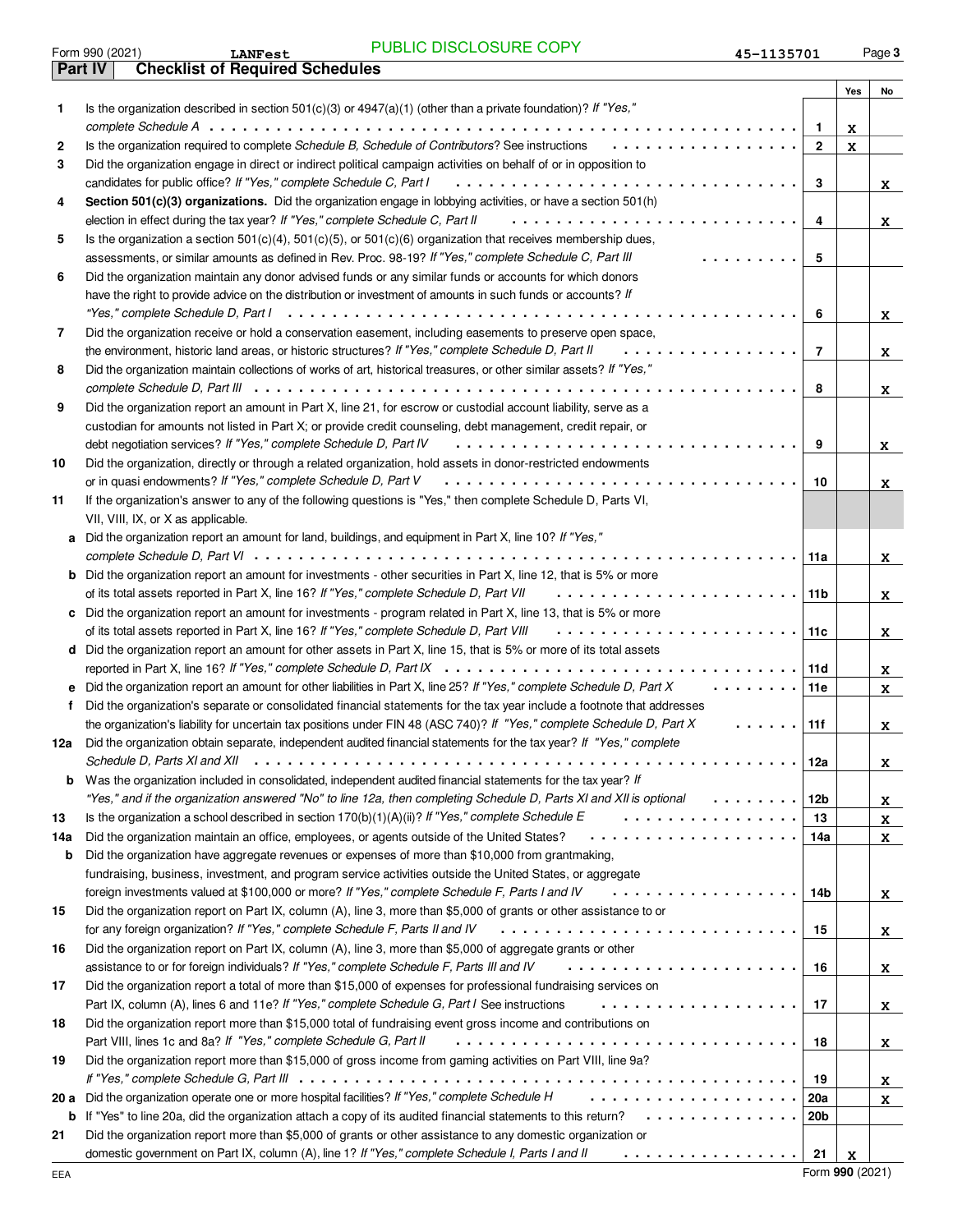|            | Part IV<br><b>Checklist of Required Schedules (continued)</b>                                                                                             |                 |
|------------|-----------------------------------------------------------------------------------------------------------------------------------------------------------|-----------------|
|            |                                                                                                                                                           |                 |
| 22         | Did the organization report more than \$5,000 of grants or other assistance to or for domestic individuals on                                             |                 |
|            |                                                                                                                                                           | 22              |
| 23         | Did the organization answer "Yes" to Part VII, Section A, line 3, 4, or 5 about compensation of the                                                       |                 |
|            | organization's current and former officers, directors, trustees, key employees, and highest compensated                                                   |                 |
|            |                                                                                                                                                           | 23              |
| 24a        | Did the organization have a tax-exempt bond issue with an outstanding principal amount of more than                                                       |                 |
|            | \$100,000 as of the last day of the year, that was issued after December 31, 2002? If "Yes," answer lines 24b                                             |                 |
|            | through 24d and complete Schedule K. If "No," go to line 25a $\ldots \ldots \ldots \ldots \ldots \ldots \ldots \ldots \ldots \ldots \ldots \ldots \ldots$ | 24a             |
| b          | Did the organization invest any proceeds of tax-exempt bonds beyond a temporary period exception?                                                         | 24 <sub>b</sub> |
| c          | Did the organization maintain an escrow account other than a refunding escrow at any time during the year                                                 |                 |
|            |                                                                                                                                                           | 24c             |
| d          | Did the organization act as an "on behalf of" issuer for bonds outstanding at any time during the year?                                                   | 24d             |
| 25a        | Section 501(c)(3), 501(c)(4), and 501(c)(29) organizations. Did the organization engage in an excess benefit                                              |                 |
|            |                                                                                                                                                           | 25a             |
| b          | Is the organization aware that it engaged in an excess benefit transaction with a disqualified person in a prior                                          |                 |
|            | year, and that the transaction has not been reported on any of the organization's prior Forms 990 or 990-EZ?                                              |                 |
|            |                                                                                                                                                           | 25 <sub>b</sub> |
| 26         | Did the organization report any amount on Part X, line 5 or 22, for receivables from or payables to any current                                           |                 |
|            | or former officer, director, trustee, key employee, creator or founder, substantial contributor, or 35%                                                   |                 |
|            |                                                                                                                                                           | 26              |
| 27         | Did the organization provide a grant or other assistance to any current or former officer, director, trustee, key                                         |                 |
|            | employee, creator or founder, substantial contributor or employee thereof, a grant selection committee                                                    |                 |
|            | member, or to a 35% controlled entity (including an employee thereof) or family member of any of these                                                    |                 |
|            |                                                                                                                                                           | 27              |
| 28         | Was the organization a party to a business transaction with one of the following parties (see Schedule L,                                                 |                 |
|            | Part IV instructions, for applicable filing thresholds, conditions, and exceptions):                                                                      |                 |
| a          | A current or former officer, director, trustee, key employee, creator or founder, or substantial contributor? If                                          |                 |
|            |                                                                                                                                                           | 28a             |
| b          |                                                                                                                                                           | 28 <sub>b</sub> |
|            | A 35% controlled entity of one or more individuals and/or organizations described in lines 28a or 28b? If                                                 |                 |
| c          |                                                                                                                                                           |                 |
|            | Did the organization receive more than \$25,000 in non-cash contributions? If "Yes," complete Schedule M                                                  | 28c             |
| 29         |                                                                                                                                                           | 29              |
| 30         | Did the organization receive contributions of art, historical treasures, or other similar assets, or qualified                                            |                 |
|            |                                                                                                                                                           | 30              |
| 31         | Did the organization liquidate, terminate, or dissolve and cease operations? If "Yes," complete Schedule N, Part                                          | 31              |
| 32         | Did the organization sell, exchange, dispose of, or transfer more than 25% of its net assets? If "Yes,"                                                   |                 |
|            | complete Schedule N, Part II                                                                                                                              | 32              |
| 33         | Did the organization own 100% of an entity disregarded as separate from the organization under Regulations                                                |                 |
|            | sections 301.7701-2 and 301.7701-3? If "Yes," complete Schedule R, Part $1, \ldots, \ldots, \ldots, \ldots, \ldots, \ldots, \ldots, \ldots, \ldots$       | 33              |
| 34         | Was the organization related to any tax-exempt or taxable entity? If "Yes," complete Schedule R, Part II, III,                                            |                 |
|            |                                                                                                                                                           | 34              |
| <b>35a</b> |                                                                                                                                                           | 35a             |
| b          | If "Yes" to line 35a, did the organization receive any payment from or engage in any transaction with a                                                   |                 |
|            | controlled entity within the meaning of section 512(b)(13)? If "Yes," complete Schedule R, Part V, line 2<br>.                                            | 35 <sub>b</sub> |
| 36         | Section 501(c)(3) organizations. Did the organization make any transfers to an exempt non-charitable                                                      |                 |
|            |                                                                                                                                                           | 36              |
| 37         | Did the organization conduct more than 5% of its activities through an entity that is not a related organization                                          |                 |
|            | and that is treated as a partnership for federal income tax purposes? If "Yes," complete Schedule R, Part VI                                              | 37              |
| 38         | Did the organization complete Schedule O and provide explanations on Schedule O for Part VI, lines 11b and                                                |                 |
|            | 19? Note: All Form 990 filers are required to complete Schedule O.                                                                                        | 38              |

**Part V** Statements Regarding Other IRS Filings and Tax Compliance

#### **1a** Enter the number reported in Box 3 of Form 1096. Enter -0- if not applicable  $\cdots \cdots \cdots \cdots \cdots$ **b** Enter the number of Form W-2G included in line 1a. Enter -0- if not applicable  $\cdots \cdots \cdots \cdots \cdots \cdot \cdot \cdot$ **c 1c** Did the organization comply with backup withholding rules for reportable payments to vendors and reportable gaming (gambling) winnings to prize winners? Form **990** (2021) . . . . . . . . . . . . . . . . . . . . . . . . . . . . . . . . . . . **5 0**

Check if Schedule O contains a response or note to any line in this Part V . . . . . . . . . . . . . . . . . . .

Form 990 (2021) PUBLIC DISCLOSURE COPY **45-1135701** Page 4

**Yes No**

**X**

**X**

**X**

**X**

**X**

**X**

**X**

**X X**

**X X**

**X X**

**X**

**X X**

**X**

**X**

**X**

**X**

**Yes No**

**X**

|  | LANFest |  |
|--|---------|--|
|  |         |  |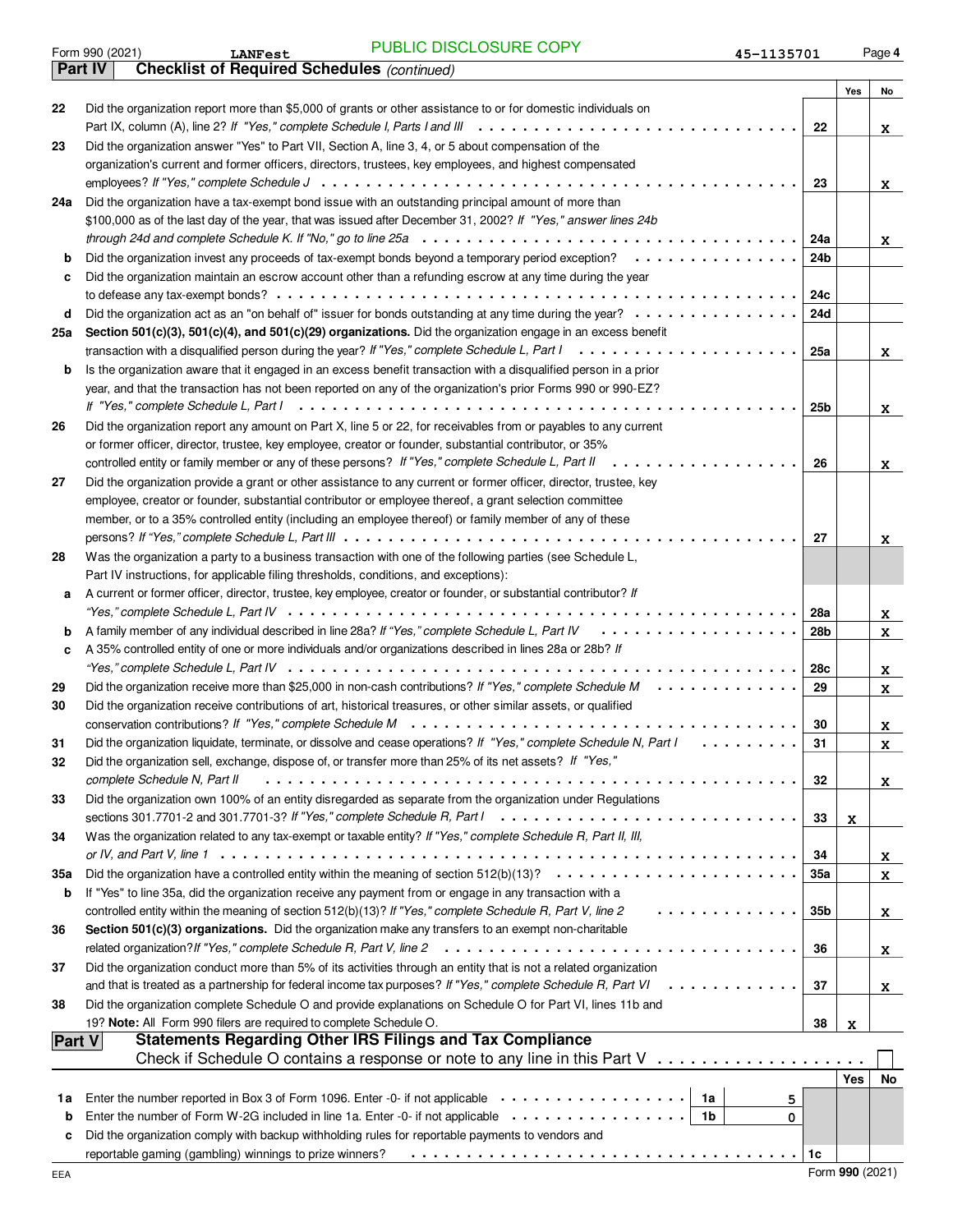|        | Form 990 (2021)<br>LANFest<br>45-1135701                                                                                           |     |     | Page 5 |
|--------|------------------------------------------------------------------------------------------------------------------------------------|-----|-----|--------|
| Part V | Statements Regarding Other IRS Filings and Tax Compliance (continued)                                                              |     | Yes | No     |
| 2a     | Enter the number of employees reported on Form W-3, Transmittal of Wage and Tax                                                    |     |     |        |
|        | Statements, filed for the calendar year ending with or within the year covered by this return<br>2a<br>.<br>0                      |     |     |        |
| b      | .<br>If at least one is reported on line 2a, did the organization file all required federal employment tax returns?                | 2b  | X   |        |
|        | Note: If the sum of lines 1a and 2a is greater than 250, you may be required to e-file. See instructions.                          |     |     |        |
| За     |                                                                                                                                    | За  |     |        |
|        |                                                                                                                                    | 3b  |     | x      |
| b      |                                                                                                                                    |     |     |        |
| 4a     | At any time during the calendar year, did the organization have an interest in, or a signature or other authority over,            |     |     |        |
|        | a financial account in a foreign country (such as a bank account, securities account, or other financial account)?                 | 4a  |     | x      |
| b      | If "Yes," enter the name of the foreign country                                                                                    |     |     |        |
|        | See instructions for filing requirements for FinCEN Form 114, Report of Foreign Bank and Financial Accounts (FBAR).                |     |     |        |
| 5a     | Was the organization a party to a prohibited tax shelter transaction at any time during the tax year?                              | 5a  |     | x      |
| b      | Did any taxable party notify the organization that it was or is a party to a prohibited tax shelter transaction?                   | 5b  |     | x      |
| c      |                                                                                                                                    | 5c  |     |        |
| 6a     | Does the organization have annual gross receipts that are normally greater than \$100,000, and did the                             |     |     |        |
|        | .<br>organization solicit any contributions that were not tax deductible as charitable contributions?                              | 6a  |     | x      |
| b      | If "Yes," did the organization include with every solicitation an express statement that such contributions or                     |     |     |        |
|        |                                                                                                                                    | 6b  |     |        |
| 7      | Organizations that may receive deductible contributions under section 170(c).                                                      |     |     |        |
| a      | Did the organization receive a payment in excess of \$75 made partly as a contribution and partly for goods                        |     |     |        |
|        |                                                                                                                                    | 7a  |     | x      |
| b      |                                                                                                                                    | 7b  |     |        |
|        | Did the organization sell, exchange, or otherwise dispose of tangible personal property for which it was                           |     |     |        |
| c      |                                                                                                                                    |     |     |        |
|        |                                                                                                                                    | 7c  |     | x      |
| d      | 7d                                                                                                                                 |     |     |        |
| е      | Did the organization receive any funds, directly or indirectly, to pay premiums on a personal benefit contract?                    | 7e  |     | x      |
| f      | Did the organization, during the year, pay premiums, directly or indirectly, on a personal benefit contract?                       | 7f  |     | X      |
| g      | If the organization received a contribution of qualified intellectual property, did the organization file Form 8899 as required?   | 7g  |     | X      |
| h      | If the organization received a contribution of cars, boats, airplanes, or other vehicles, did the organization file a Form 1098-C? | 7h  |     | x      |
| 8      | Sponsoring organizations maintaining donor advised funds. Did a donor advised fund maintained by the                               |     |     |        |
|        | sponsoring organization have excess business holdings at any time during the year?                                                 | 8   |     |        |
| 9      | Sponsoring organizations maintaining donor advised funds.                                                                          |     |     |        |
| а      |                                                                                                                                    | 9a  |     |        |
| b      | .<br>Did the sponsoring organization make a distribution to a donor, donor advisor, or related person?                             | 9b  |     |        |
| 10     | Section 501(c)(7) organizations. Enter:                                                                                            |     |     |        |
| а      | 10a                                                                                                                                |     |     |        |
|        | 10 <sub>b</sub><br>Gross receipts, included on Form 990, Part VIII, line 12, for public use of club facilities                     |     |     |        |
| 11     | Section 501(c)(12) organizations. Enter:                                                                                           |     |     |        |
| a      | Gross income from members or shareholders<br>11a                                                                                   |     |     |        |
| b      | Gross income from other sources (Do not net amounts due or paid to other sources                                                   |     |     |        |
|        | 11 <sub>b</sub>                                                                                                                    |     |     |        |
| 12a    | Section 4947(a)(1) non-exempt charitable trusts. Is the organization filing Form 990 in lieu of Form 1041?                         | 12a |     |        |
| b      | 12 <sub>b</sub><br>If "Yes," enter the amount of tax-exempt interest received or accrued during the year                           |     |     |        |
| 13     | Section 501(c)(29) qualified nonprofit health insurance issuers.                                                                   |     |     |        |
| а      | Is the organization licensed to issue qualified health plans in more than one state?                                               | 13a |     |        |
|        | Note: See the instructions for additional information the organization must report on Schedule O.                                  |     |     |        |
|        |                                                                                                                                    |     |     |        |
| b      | Enter the amount of reserves the organization is required to maintain by the states in which                                       |     |     |        |
|        | 13b                                                                                                                                |     |     |        |
| c      | 13 <sub>c</sub>                                                                                                                    |     |     |        |
| 14a    | Did the organization receive any payments for indoor tanning services during the tax year?                                         | 14a |     | x      |
| b      | If "Yes," has it filed a Form 720 to report these payments? If "No," provide an explanation on Schedule O<br>.                     | 14b |     |        |
| 15     | Is the organization subject to the section 4960 tax on payment(s) of more than \$1,000,000 in remuneration or                      |     |     |        |
|        | excess parachute payment(s) during the year?                                                                                       | 15  |     | x      |
|        | If "Yes," see instructions and file Form 4720, Schedule N.                                                                         |     |     |        |
| 16     | Is the organization an educational institution subject to the section 4968 excise tax on net investment income?                    | 16  |     | x      |
|        | If "Yes," complete Form 4720, Schedule O.                                                                                          |     |     |        |
| 17     | Section 501(c)(21) organizations. Did the trust, any disqualified person, or mine operator engage in any                           |     |     |        |
|        | .<br>activities that would result in the imposition of an excise tax under section 4951, 4952 or 4953?                             | 17  |     |        |
|        | If "Yes," complete Form 6069.                                                                                                      |     |     |        |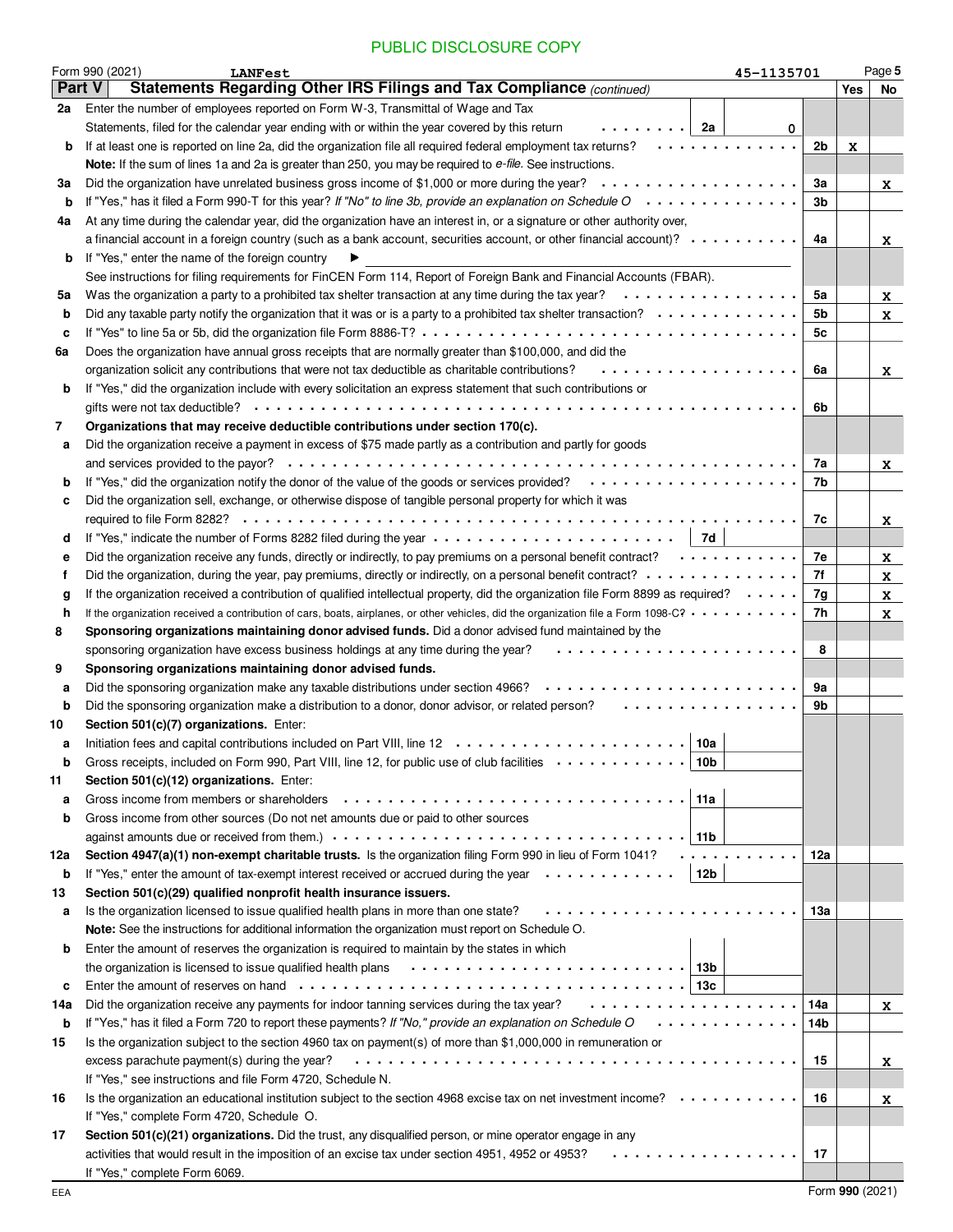|         | <b>Section A. Governing Body and Management</b>                                                                                                               |                 |                 |    |
|---------|---------------------------------------------------------------------------------------------------------------------------------------------------------------|-----------------|-----------------|----|
|         |                                                                                                                                                               |                 | Yes             | No |
| 1a      | Enter the number of voting members of the governing body at the end of the tax year $\dots \dots$<br>1a<br>7                                                  |                 |                 |    |
|         | If there are material differences in voting rights among members of the governing body, or                                                                    |                 |                 |    |
|         | if the governing body delegated broad authority to an executive committee or similar                                                                          |                 |                 |    |
|         | committee, explain on Schedule O.                                                                                                                             |                 |                 |    |
| b       | Enter the number of voting members included in line 1a, above, who are independent<br>∣ 1b<br>7                                                               |                 |                 |    |
| 2       | Did any officer, director, trustee, or key employee have a family relationship or a business relationship with                                                |                 |                 |    |
|         | any other officer, director, trustee, or key employee?                                                                                                        | 2               | X               |    |
| 3       | Did the organization delegate control over management duties customarily performed by or under the direct                                                     |                 |                 |    |
|         | supervision of officers, directors, or trustees, or key employees to a management company or other person? $\cdots \cdots \cdots$                             | 3               |                 | x  |
| 4       | Did the organization make any significant changes to its governing documents since the prior Form 990 was filed?                                              | 4               |                 | X  |
| 5       | Did the organization become aware during the year of a significant diversion of the organization's assets? $\cdots \cdots \cdots \cdots$                      | 5<br>6          |                 | X  |
| 6<br>7a | Did the organization have members or stockholders?<br>Did the organization have members, stockholders, or other persons who had the power to elect or appoint |                 |                 | x  |
|         |                                                                                                                                                               | 7a              |                 | x  |
| b       | Are any governance decisions of the organization reserved to (or subject to approval by) members,                                                             |                 |                 |    |
|         |                                                                                                                                                               | 7b              |                 | x  |
| 8       | Did the organization contemporaneously document the meetings held or written actions undertaken during                                                        |                 |                 |    |
|         | the year by the following:                                                                                                                                    |                 |                 |    |
| а       |                                                                                                                                                               | 8а              | X               |    |
| b       |                                                                                                                                                               | 8b              | X               |    |
| 9       | Is there any officer, director, trustee, or key employee listed in Part VII, Section A, who cannot be reached at                                              |                 |                 |    |
|         | the organization's mailing address? If "Yes," provide the names and addresses on Schedule O<br>. <b>.</b>                                                     | 9               |                 | x  |
|         | Section B. Policies (This Section B requests information about policies not required by the Internal Revenue Code.)                                           |                 |                 |    |
|         |                                                                                                                                                               |                 | Yes             | No |
| 10a     | Did the organization have local chapters, branches, or affiliates?                                                                                            | 10a             | x               |    |
| b       | If "Yes," did the organization have written policies and procedures governing the activities of such chapters,                                                |                 |                 |    |
|         | affiliates, and branches to ensure their operations are consistent with the organization's exempt purposes?                                                   | 10 <sub>b</sub> | $\mathbf x$     |    |
| 11a     | Has the organization provided a complete copy of this Form 990 to all members of its governing body before filing the form?                                   | 11a             | $\mathbf x$     |    |
| b       | Describe in Schedule O the process, if any, used by the organization to review this Form 990.                                                                 |                 |                 |    |
| 12a     |                                                                                                                                                               | 12a             | X               |    |
| b       | Were officers, directors, or trustees, and key employees required to disclose annually interests that could give rise to conflicts?                           | 12b             | $\mathbf x$     |    |
| c       | Did the organization regularly and consistently monitor and enforce compliance with the policy? If "Yes,"                                                     |                 |                 |    |
|         |                                                                                                                                                               | 12c             | x               |    |
| 13      |                                                                                                                                                               | 13              | $\mathbf x$     |    |
| 14      | Did the process for determining compensation of the following persons include a review and approval by                                                        | 14              | X               |    |
| 15      | independent persons, comparability data, and contemporaneous substantiation of the deliberation and decision?                                                 |                 |                 |    |
| а       |                                                                                                                                                               | 15a             |                 | X  |
| b       | Other officers or key employees of the organization                                                                                                           | 15 <sub>b</sub> |                 | x  |
|         | If "Yes" to line 15a or 15b, describe the process on Schedule O. See instructions.                                                                            |                 |                 |    |
| 16a     | Did the organization invest in, contribute assets to, or participate in a joint venture or similar arrangement                                                |                 |                 |    |
|         | with a taxable entity during the year?                                                                                                                        | 16a             |                 | x  |
| b       | If "Yes," did the organization follow a written policy or procedure requiring the organization to evaluate its                                                |                 |                 |    |
|         | participation in joint venture arrangements under applicable federal tax law, and take steps to safeguard the                                                 |                 |                 |    |
|         | organization's exempt status with respect to such arrangements?                                                                                               | 16b             |                 | X  |
|         | <b>Section C. Disclosure</b>                                                                                                                                  |                 |                 |    |
| 17      | List the states with which a copy of this Form 990 is required to be filed<br>$\blacktriangleright$ California                                                |                 |                 |    |
| 18      | Section 6104 requires an organization to make its Forms 1023 (1024 or 1024-A if applicable), 990, and 990-T (Section 501(c)                                   |                 |                 |    |
|         | (3)s only) available for public inspection. Indicate how you made these available. Check all that apply.                                                      |                 |                 |    |
|         | X Upon request<br>Other (explain on Schedule O)<br>Own website<br>Another's website<br>$\mathsf{L}$                                                           |                 |                 |    |
| 19      | Describe on Schedule O whether (and if so, how) the organization made its governing documents, conflict of interest policy,                                   |                 |                 |    |
|         | and financial statements available to the public during the tax year.                                                                                         |                 |                 |    |
| 20      | State the name, address, and telephone number of the person who possesses the organization's books and records                                                |                 |                 |    |
|         | Katie Briggs (360) 292-5471, 2616 12th Way SE, Olympia, WA 98501-2759                                                                                         |                 |                 |    |
| EEA     |                                                                                                                                                               |                 | Form 990 (2021) |    |
|         |                                                                                                                                                               |                 |                 |    |

Form 990 (2021) Page **6 LANFest 45-1135701** PUBLIC DISCLOSURE COPY

response to line 8a, 8b, or 10b below, describe the circumstances, processes, or changes in Schedule O. See instructions.

Check if Schedule O contains a response or note to any line in this Part VI *marroof particle in the section* of the contains a response or note to any line in this Part VI **marroof and the container and the section**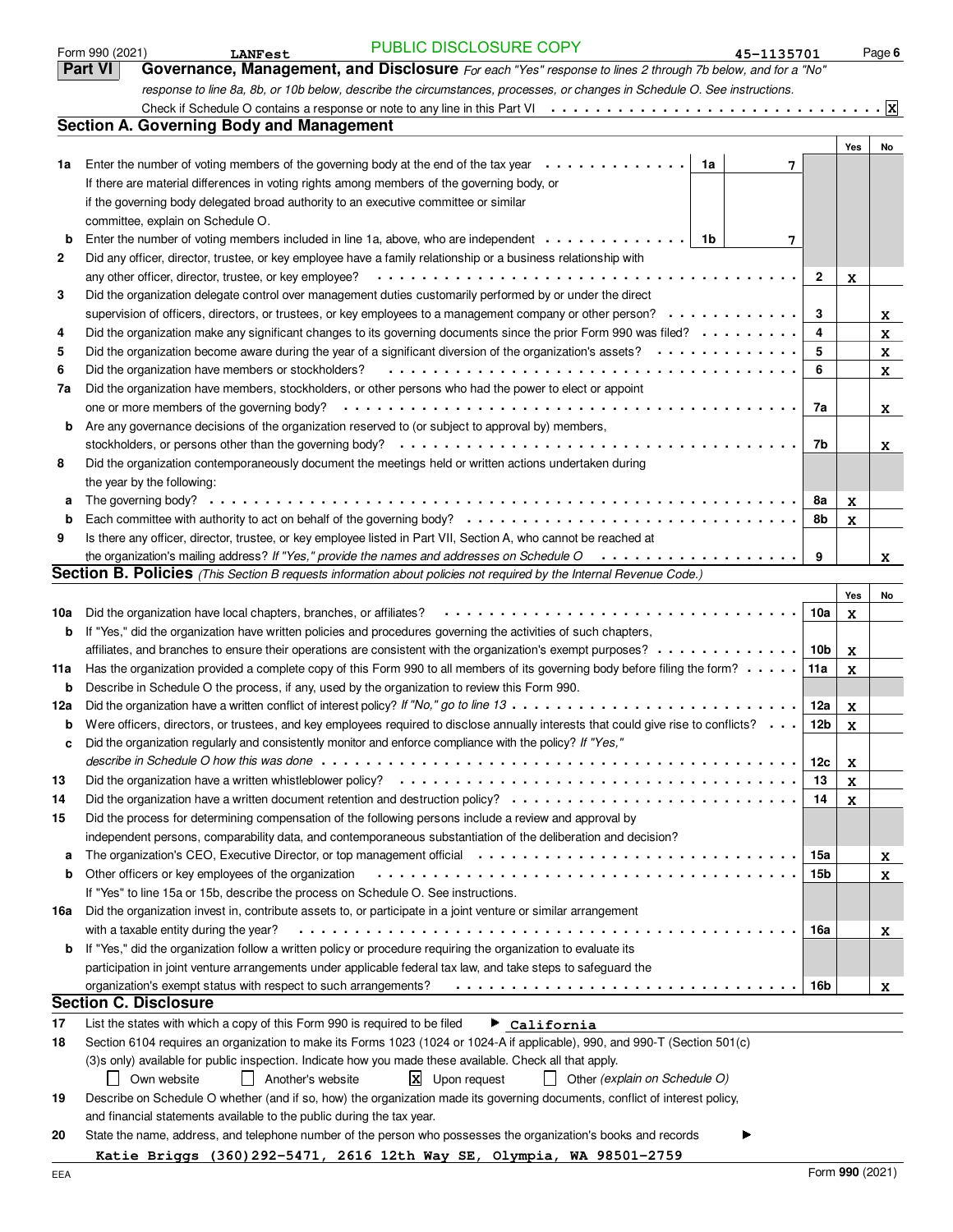#### Form 990 (2021) **LANFest** PUBLIC DISCLOSURE COPY **45-1135701** Page **7 LANFest 45-1135701**

|            | <b>Part VII</b> Compensation of Officers, Directors, Trustees, Key Employees, Highest Compensated Employees, and<br><b>Independent Contractors</b> |  |
|------------|----------------------------------------------------------------------------------------------------------------------------------------------------|--|
|            | Check if Schedule O contains a response or note to any line in this Part VII                                                                       |  |
| Section A. | Officers, Directors, Trustees, Key Employees, and Highest Compensated Employees                                                                    |  |

**1a** Complete this table for all persons required to be listed. Report compensation for the calendar year ending with or within the organization's tax year.

List all of the organization's **current** officers, directors, trustees (whether individuals or organizations), regardless of amount of compensation. Enter -0- in columns (D), (E), and (F) if no compensation was paid.

List all of the organization's **current** key employees, if any. See instructions for definition of "key employee."

List the organization's five **current** highest compensated employees (other than an officer, director, trustee, or key employee) who received reportable compensation (box 5 of Form W-2, Form 1099-MISC, and/or box 1 of Form 1099-NEC) of more than \$100,000 from the organization and any related organizations.

List all of the organization's **former** officers, key employees, and highest compensated employees who received more than

\$100,000 of reportable compensation from the organization and any related organizations.

List all of the organization's **former directors or trustees** that received, in the capacity as a former director or trustee of the organization, more than \$10,000 of reportable compensation from the organization and any related organizations.

See instructions for the order in which to list the persons above.

Check this box if neither the organization nor any related organization compensated any current officer, director, or trustee.

 $\mathbf{I}$ 

 $\mathbf{I}$ 

|                                                |                      |                                   |                                                              |             | (C)          |                                 |        |                                  |                                  |                              |
|------------------------------------------------|----------------------|-----------------------------------|--------------------------------------------------------------|-------------|--------------|---------------------------------|--------|----------------------------------|----------------------------------|------------------------------|
| (A)                                            | (B)                  | Position                          |                                                              |             |              |                                 |        | (D)                              | (E)                              | (F)                          |
| Name and title                                 | Average              |                                   | (do not check more than one<br>box, unless person is both an |             |              |                                 |        | Reportable                       | Reportable                       | Estimated amount             |
|                                                | hours                |                                   |                                                              |             |              | officer and a director/trustee) |        | compensation                     | compensation                     | of other                     |
|                                                | per week             |                                   |                                                              |             |              |                                 |        | from the                         | from related                     | compensation                 |
|                                                | (list any            |                                   |                                                              |             |              |                                 |        | organization (W-2/<br>1099-MISC/ | organizations W-2/<br>1099-MISC/ | from the<br>organization and |
|                                                | hours for<br>related | Individual trustee<br>or director | Institutional trustee                                        | Office      | Key employee | Highest compensated<br>employee | Former | 1099-NEC)                        | 1099-NEC                         | related organizations        |
|                                                | organizations        |                                   |                                                              |             |              |                                 |        |                                  |                                  |                              |
|                                                | below                |                                   |                                                              |             |              |                                 |        |                                  |                                  |                              |
|                                                | dotted line)         |                                   |                                                              |             |              |                                 |        |                                  |                                  |                              |
|                                                |                      |                                   |                                                              |             |              |                                 |        |                                  |                                  |                              |
|                                                |                      |                                   |                                                              |             |              |                                 |        |                                  |                                  |                              |
| (1) Jason Wild<br>_ _ _ _ _ _ _ _ _ _ _ _      | 5.00                 |                                   |                                                              |             |              |                                 |        |                                  |                                  |                              |
| Executive Producer                             |                      |                                   |                                                              | X           |              |                                 |        | 14,070                           | 0                                | 0                            |
| (2) Bridget Reese<br>_ _ _ _ _ _ _ _ _ _ _ _ _ | 5.00                 |                                   |                                                              |             |              |                                 |        |                                  |                                  |                              |
| Chief Operating Officer                        |                      |                                   |                                                              | X           |              |                                 |        | 10,800                           | $\Omega$                         | 0                            |
| (3) Steven Offield                             | 5.00                 |                                   |                                                              |             |              |                                 |        |                                  |                                  |                              |
| Chief Marketing & Comms Officer                |                      |                                   |                                                              | $\mathbf x$ |              |                                 |        | 9,220                            | 0                                | 0                            |
| (4) Chris Allison<br>_ _ _ _ _ _ _ _ _ _ _ _   | 5.00                 |                                   |                                                              |             |              |                                 |        |                                  |                                  |                              |
| Former CFO (Jan-August)                        |                      |                                   |                                                              | X           |              |                                 |        | 7,200                            | 0                                | 0                            |
| (5) Marcus Summers _ _ _ _ _ _ _ _ _ _ _ _ _   | 1.00                 |                                   |                                                              |             |              |                                 |        |                                  |                                  |                              |
| Board Member                                   |                      | X                                 |                                                              |             |              |                                 |        | 0                                | 0                                | 0                            |
| (6) Jarrod Tindall                             | 1.00                 |                                   |                                                              |             |              |                                 |        |                                  |                                  |                              |
| Board Member                                   |                      | X                                 |                                                              |             |              |                                 |        | 0                                | 0                                | 0                            |
| (7) Daniel Rogers                              | 1.00                 |                                   |                                                              |             |              |                                 |        |                                  |                                  |                              |
| Board Member                                   |                      | x                                 |                                                              |             |              |                                 |        | 0                                | 0                                | 0                            |
| (8) Spencer Hill<br><u>.</u>                   | 1.00                 |                                   |                                                              |             |              |                                 |        |                                  |                                  |                              |
| Board Member                                   |                      | x                                 |                                                              |             |              |                                 |        | 0                                | 0                                | 0                            |
| (9) Nathan Johnson                             | 1.00                 |                                   |                                                              |             |              |                                 |        |                                  |                                  |                              |
| Board Member                                   |                      | x                                 |                                                              |             |              |                                 |        | 0                                | 0                                | 0                            |
| $(10)$ Chris Grassel _____________             | 1.00                 |                                   |                                                              |             |              |                                 |        |                                  |                                  |                              |
| Chairperson                                    |                      | x                                 |                                                              |             |              |                                 |        | 0                                | 0                                | 0                            |
| (11) Ruth Suehle<br><u>a a a a a a a</u>       | 1.00                 |                                   |                                                              |             |              |                                 |        |                                  |                                  |                              |
| Board Member & Secretary                       |                      | X                                 |                                                              | X           |              |                                 |        | 0                                | 0                                | 0                            |
| $(12)$ Katie Briggs<br>------------            | 5.00                 |                                   |                                                              |             |              |                                 |        |                                  |                                  |                              |
| President                                      |                      |                                   |                                                              | X           |              |                                 |        | 0                                | 0                                | 0                            |
| (13) Cory Barnes _______________               | 5.00                 |                                   |                                                              |             |              |                                 |        |                                  |                                  |                              |
| Chief Technology Officer                       |                      |                                   |                                                              | X           |              |                                 |        | 0                                | 0                                | 0                            |
| (14)                                           |                      |                                   |                                                              |             |              |                                 |        |                                  |                                  |                              |
|                                                |                      |                                   |                                                              |             |              |                                 |        |                                  |                                  |                              |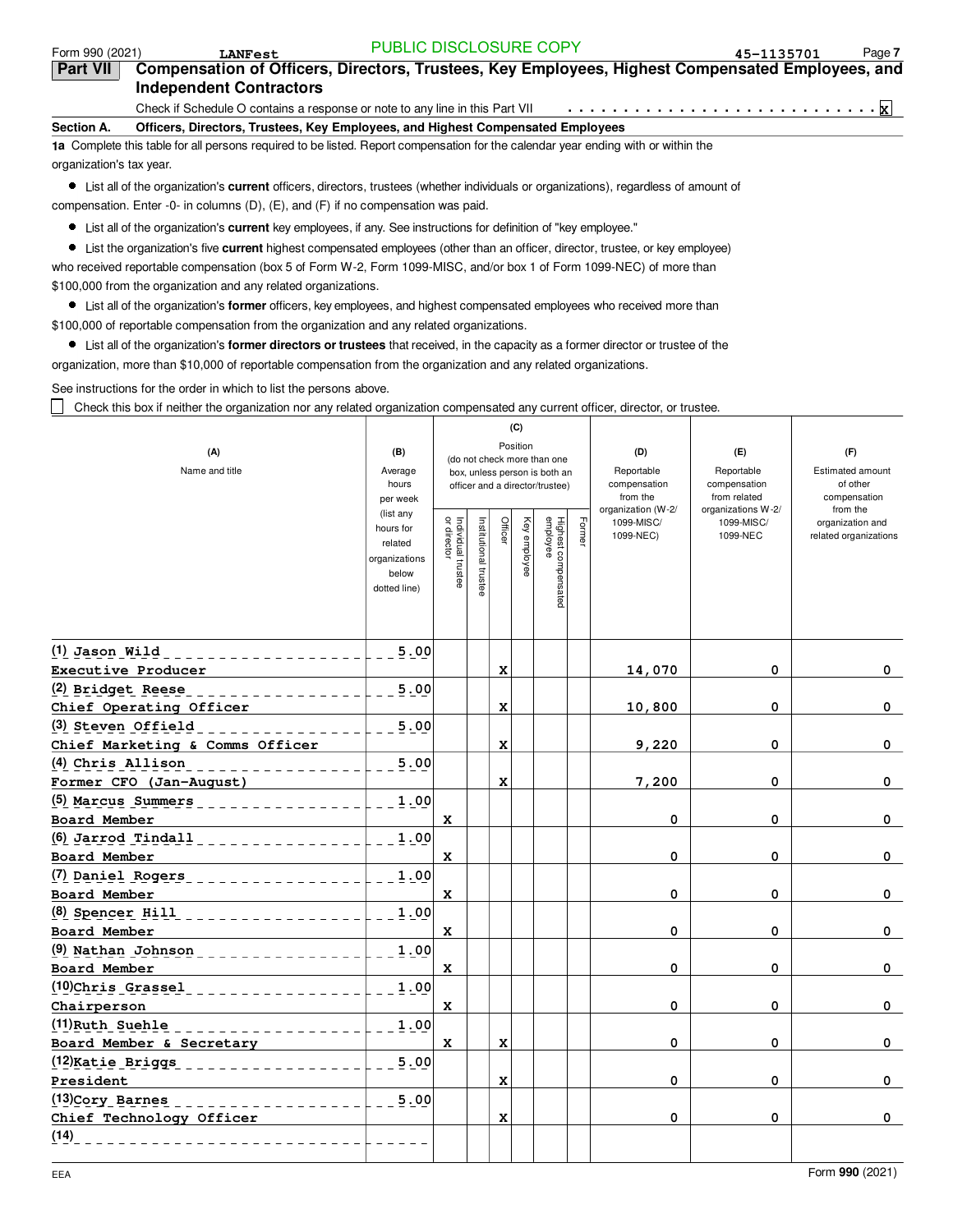## Form 990 (2021) Page **8 LANFest 45-1135701** PUBLIC DISCLOSURE COPY

| <b>Part VII</b> | Section A. Officers, Directors, Trustees, Key Employees, and Highest Compensated Employees (continued)                                                                                                                                                                                              |                                                                             |                                   |                       |         |                 |                                                                                                 |        |                                                                     |                                                                          |              |                     |                                                       |              |
|-----------------|-----------------------------------------------------------------------------------------------------------------------------------------------------------------------------------------------------------------------------------------------------------------------------------------------------|-----------------------------------------------------------------------------|-----------------------------------|-----------------------|---------|-----------------|-------------------------------------------------------------------------------------------------|--------|---------------------------------------------------------------------|--------------------------------------------------------------------------|--------------|---------------------|-------------------------------------------------------|--------------|
|                 | (A)<br>Name and title                                                                                                                                                                                                                                                                               | (B)<br>Average<br>hours<br>per week                                         |                                   |                       |         | (C)<br>Position | (do not check more than one<br>box, unless person is both an<br>officer and a director/trustee) |        | (D)<br>Reportable<br>compensation<br>from the<br>organization (W-2/ | (E)<br>Reportable<br>compensation<br>from related<br>organizations (W-2/ |              | Estimated amount    | of other<br>compensation                              |              |
|                 |                                                                                                                                                                                                                                                                                                     | (list any<br>hours for<br>related<br>organizations<br>below<br>dotted line) | Individual trustee<br>or director | Institutional trustee | Officer | Key employee    | Highest compensated<br>employee                                                                 | Former | 1099-MISC/<br>1099-NEC)                                             | 1099-MISC/<br>1099-NEC)                                                  |              |                     | from the<br>organization and<br>related organizations |              |
|                 | (15)                                                                                                                                                                                                                                                                                                |                                                                             |                                   |                       |         |                 |                                                                                                 |        |                                                                     |                                                                          |              |                     |                                                       |              |
|                 | (16)                                                                                                                                                                                                                                                                                                |                                                                             |                                   |                       |         |                 |                                                                                                 |        |                                                                     |                                                                          |              |                     |                                                       |              |
|                 | (17)                                                                                                                                                                                                                                                                                                |                                                                             |                                   |                       |         |                 |                                                                                                 |        |                                                                     |                                                                          |              |                     |                                                       |              |
|                 | (18)                                                                                                                                                                                                                                                                                                |                                                                             |                                   |                       |         |                 |                                                                                                 |        |                                                                     |                                                                          |              |                     |                                                       |              |
|                 |                                                                                                                                                                                                                                                                                                     |                                                                             |                                   |                       |         |                 |                                                                                                 |        |                                                                     |                                                                          |              |                     |                                                       |              |
|                 | (20) ________________________________                                                                                                                                                                                                                                                               |                                                                             |                                   |                       |         |                 |                                                                                                 |        |                                                                     |                                                                          |              |                     |                                                       |              |
|                 |                                                                                                                                                                                                                                                                                                     |                                                                             |                                   |                       |         |                 |                                                                                                 |        |                                                                     |                                                                          |              |                     |                                                       |              |
|                 |                                                                                                                                                                                                                                                                                                     |                                                                             |                                   |                       |         |                 |                                                                                                 |        |                                                                     |                                                                          |              |                     |                                                       |              |
|                 |                                                                                                                                                                                                                                                                                                     |                                                                             |                                   |                       |         |                 |                                                                                                 |        |                                                                     |                                                                          |              |                     |                                                       |              |
|                 |                                                                                                                                                                                                                                                                                                     |                                                                             |                                   |                       |         |                 |                                                                                                 |        |                                                                     |                                                                          |              |                     |                                                       |              |
| (25)            |                                                                                                                                                                                                                                                                                                     |                                                                             |                                   |                       |         |                 |                                                                                                 |        |                                                                     |                                                                          |              |                     |                                                       |              |
| 1b<br>C         | Subtotal<br>Total from continuation sheets to Part VII, Section A                                                                                                                                                                                                                                   |                                                                             | . <b>.</b>                        |                       |         |                 |                                                                                                 |        |                                                                     |                                                                          |              |                     |                                                       |              |
| d<br>2          | Total number of individuals (including but not limited to those listed above) who received more than \$100,000 of                                                                                                                                                                                   |                                                                             |                                   |                       |         |                 |                                                                                                 |        | 41,290                                                              |                                                                          | $\mathbf{0}$ |                     |                                                       | $\mathbf{0}$ |
| 3               | reportable compensation from the organization<br>Did the organization list any former officer, director, trustee, key employee, or highest compensated<br>employee on line 1a? If "Yes," complete Schedule J for such individual                                                                    |                                                                             |                                   |                       |         |                 |                                                                                                 |        |                                                                     |                                                                          |              | 3                   | Yes                                                   | 0<br>No      |
| 4               | For any individual listed on line 1a, is the sum of reportable compensation and other compensation from the<br>organization and related organizations greater than \$150,000? If "Yes," complete Schedule J for such                                                                                |                                                                             |                                   |                       |         |                 |                                                                                                 |        |                                                                     |                                                                          |              |                     |                                                       | x            |
| 5               | Did any person listed on line 1a receive or accrue compensation from any unrelated organization or individual<br>for services rendered to the organization? If "Yes," complete Schedule J for such person                                                                                           |                                                                             |                                   |                       |         |                 |                                                                                                 |        | .<br>.                                                              |                                                                          |              | 4<br>5              |                                                       | x<br>x       |
| 1               | <b>Section B. Independent Contractors</b><br>Complete this table for your five highest compensated independent contractors that received more than \$100,000 of<br>compensation from the organization. Report compensation for the calendar year ending with or within the organization's tax year. |                                                                             |                                   |                       |         |                 |                                                                                                 |        |                                                                     |                                                                          |              |                     |                                                       |              |
|                 | (A)<br>Name and business address                                                                                                                                                                                                                                                                    |                                                                             |                                   |                       |         |                 |                                                                                                 |        | (B)<br>Description of services                                      |                                                                          |              | (C)<br>Compensation |                                                       |              |
|                 |                                                                                                                                                                                                                                                                                                     |                                                                             |                                   |                       |         |                 |                                                                                                 |        |                                                                     |                                                                          |              |                     |                                                       |              |
|                 |                                                                                                                                                                                                                                                                                                     |                                                                             |                                   |                       |         |                 |                                                                                                 |        |                                                                     |                                                                          |              |                     |                                                       |              |
| 2               | Total number of independent contractors (including but not limited to those listed above) who                                                                                                                                                                                                       |                                                                             |                                   |                       |         |                 |                                                                                                 |        |                                                                     |                                                                          |              |                     |                                                       |              |

 $\blacktriangleright$ 

received more than \$100,000 of compensation from the organization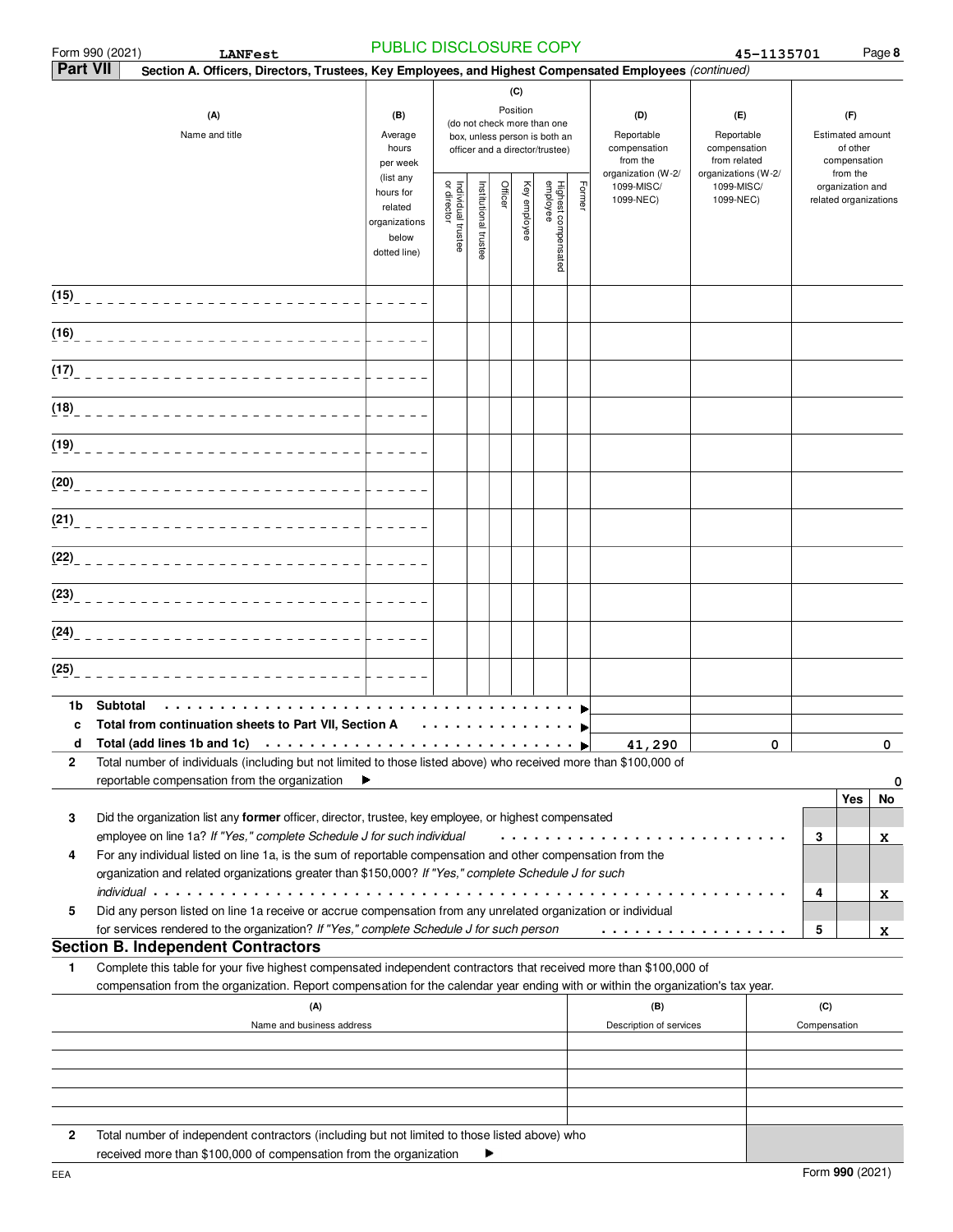| <b>Part VIII</b>                                          |    | <b>Statement of Revenue</b>                     |    |  |
|-----------------------------------------------------------|----|-------------------------------------------------|----|--|
|                                                           |    | Check if Schedule O contains a response or note |    |  |
|                                                           |    |                                                 |    |  |
|                                                           |    |                                                 |    |  |
|                                                           | 1a | Federated campaigns                             | 1a |  |
|                                                           | b  | Membership dues                                 | 1b |  |
|                                                           | c  | Fundraising events<br>.                         | 1c |  |
|                                                           | d  | Related organizations                           | 1d |  |
|                                                           | e  | Government grants (contributions)               | 1e |  |
|                                                           | f  | All other contributions, gifts, grants,         |    |  |
|                                                           |    | and similar amounts not included above          | 1f |  |
| Contributions, Gifts, Grants<br>and Other Similar Amounts | g  | Noncash contributions included in               |    |  |
|                                                           |    | lines 1a-1f                                     | 1g |  |
|                                                           | h  | <b>Total.</b> Add lines 1a-1f                   |    |  |
|                                                           |    |                                                 |    |  |
| Φ                                                         | 2a | Event ticket sales                              |    |  |

# Form 990 (2021) Page **9 LANFest 45-1135701** PUBLIC DISCLOSURE COPY

| <b>Statement of Revenue</b>                                                                                                                                                                     |                      |             |                      |                                              |                                      |                                                               |
|-------------------------------------------------------------------------------------------------------------------------------------------------------------------------------------------------|----------------------|-------------|----------------------|----------------------------------------------|--------------------------------------|---------------------------------------------------------------|
| Check if Schedule O contains a response or note to any line in this Part VIII                                                                                                                   |                      |             |                      |                                              |                                      |                                                               |
|                                                                                                                                                                                                 |                      |             | (A)<br>Total revenue | (B)<br>Related or exempt<br>function revenue | (C)<br>Unrelated<br>business revenue | (D)<br>Revenue excluded<br>from tax under<br>sections 512-514 |
| ederated campaigns $\cdots \cdots$<br>embership dues $\dots \dots \dots$<br>undraising events $\cdots \cdots$<br>elated organizations $\cdots \cdots$                                           | 1a<br>1b<br>1c<br>1d |             |                      |                                              |                                      |                                                               |
| overnment grants (contributions)<br>I other contributions, gifts, grants,<br>d similar amounts not included above<br>oncash contributions included in<br>$es 1a-1f \ldots \ldots \ldots \ldots$ | 1e<br>1f<br>1g       | 55,423<br>8 |                      |                                              |                                      |                                                               |
| <b>otal.</b> Add lines 1a-1f                                                                                                                                                                    |                      |             | 55,423               |                                              |                                      |                                                               |

|                         |                       |                                                                                                                                                                                                                                                                  | <b>Business Code</b> |          |          |   |              |
|-------------------------|-----------------------|------------------------------------------------------------------------------------------------------------------------------------------------------------------------------------------------------------------------------------------------------------------|----------------------|----------|----------|---|--------------|
|                         | 2a Event ticket sales |                                                                                                                                                                                                                                                                  | 900099               | 80,717   | 80,717   |   |              |
|                         |                       | b PC Build workshops                                                                                                                                                                                                                                             | 900099               | 28,746   | 28,746   |   |              |
| Program Service         |                       | c Gaming program partners                                                                                                                                                                                                                                        | 900099               | 42,416   | 42,416   |   |              |
|                         | d                     |                                                                                                                                                                                                                                                                  |                      |          |          |   |              |
|                         | е                     |                                                                                                                                                                                                                                                                  |                      |          |          |   |              |
|                         |                       | f All other program service revenue $\cdots$                                                                                                                                                                                                                     |                      |          |          |   |              |
|                         |                       |                                                                                                                                                                                                                                                                  |                      | 151,879  |          |   |              |
|                         | 3                     | Investment income (including dividends, interest, and                                                                                                                                                                                                            |                      |          |          |   |              |
|                         |                       | other similar amounts) $\cdots$ $\cdots$ $\cdots$ $\cdots$ $\cdots$ $\cdots$ $\cdots$                                                                                                                                                                            |                      | 3        |          |   | 3            |
|                         | 4                     | Income from investment of tax-exempt bond proceeds                                                                                                                                                                                                               | a a a Br             |          |          |   |              |
|                         | 5                     |                                                                                                                                                                                                                                                                  |                      |          |          |   |              |
|                         |                       | (i) Real                                                                                                                                                                                                                                                         | (ii) Personal        |          |          |   |              |
|                         |                       | 6a Gross rents $\cdots$ .<br>∣ 6a                                                                                                                                                                                                                                |                      |          |          |   |              |
|                         |                       | <b>b</b> Less: rental expenses<br>  6b                                                                                                                                                                                                                           |                      |          |          |   |              |
|                         |                       | c Rental income or (loss)<br>6c                                                                                                                                                                                                                                  |                      |          |          |   |              |
|                         |                       | <b>d</b> Net rental income or (loss)<br>.                                                                                                                                                                                                                        |                      |          |          |   |              |
|                         |                       | (i) Securities<br>7a Gross amount from                                                                                                                                                                                                                           | (ii) Other           |          |          |   |              |
|                         |                       | sales of assets                                                                                                                                                                                                                                                  |                      |          |          |   |              |
|                         |                       | other than inventory<br>7a                                                                                                                                                                                                                                       |                      |          |          |   |              |
|                         |                       | <b>b</b> Less: cost or other basis                                                                                                                                                                                                                               |                      |          |          |   |              |
|                         |                       | and sales expenses<br>. . 7b                                                                                                                                                                                                                                     |                      |          |          |   |              |
|                         |                       | c Gain or (loss) $\cdots$ 17c                                                                                                                                                                                                                                    |                      |          |          |   |              |
| <b>Other Revenue</b>    |                       |                                                                                                                                                                                                                                                                  |                      |          |          |   |              |
|                         |                       | 8a Gross income from fundraising                                                                                                                                                                                                                                 |                      |          |          |   |              |
|                         |                       | events (not including \$                                                                                                                                                                                                                                         |                      |          |          |   |              |
|                         |                       | of contributions reported on line                                                                                                                                                                                                                                |                      |          |          |   |              |
|                         |                       | 1c). See Part IV, line 18<br>.<br>8a                                                                                                                                                                                                                             |                      |          |          |   |              |
|                         |                       | <b>b</b> Less: direct expenses<br>$\sim$ 100 km and 100 km and 100 km and 100 km and 100 km and 100 km and 100 km and 100 km and 100 km and 100 km and 100 km and 100 km and 100 km and 100 km and 100 km and 100 km and 100 km and 100 km and 100 km and 100 km | 8b                   |          |          |   |              |
|                         |                       | c Net income or (loss) from fundraising events                                                                                                                                                                                                                   | and a straight and   |          |          |   |              |
|                         |                       | 9a Gross income from gaming                                                                                                                                                                                                                                      |                      |          |          |   |              |
|                         |                       | activities, See Part IV, line 19                                                                                                                                                                                                                                 | 9a                   |          |          |   |              |
|                         |                       | b Less: direct expenses                                                                                                                                                                                                                                          | 9b                   |          |          |   |              |
|                         |                       | c Net income or (loss) from gaming activities                                                                                                                                                                                                                    | .                    |          |          |   |              |
|                         |                       | 10a Gross sales of inventory, less                                                                                                                                                                                                                               |                      |          |          |   |              |
|                         |                       | returns and allowances<br>10a                                                                                                                                                                                                                                    | 1,227                |          |          |   |              |
|                         |                       | b Less: cost of goods sold                                                                                                                                                                                                                                       | 10b<br>4,386         |          |          |   |              |
|                         |                       | c Net income or (loss) from sales of inventory                                                                                                                                                                                                                   | .                    | (3, 159) | (3, 159) |   |              |
|                         |                       |                                                                                                                                                                                                                                                                  | <b>Business Code</b> |          |          |   |              |
|                         |                       | 11a Cashback rewards                                                                                                                                                                                                                                             | 900099               | 2,263    | 2,263    |   |              |
| Miscellanous<br>Revenue | b                     |                                                                                                                                                                                                                                                                  |                      |          |          |   |              |
|                         | c                     |                                                                                                                                                                                                                                                                  |                      |          |          |   |              |
|                         |                       | d All other revenue                                                                                                                                                                                                                                              |                      |          |          |   |              |
|                         |                       |                                                                                                                                                                                                                                                                  |                      | 2,263    |          |   |              |
|                         |                       | <b>12 Total revenue.</b> See instructions                                                                                                                                                                                                                        | .                    | 206,409  | 150,983  | 0 | $\mathbf{3}$ |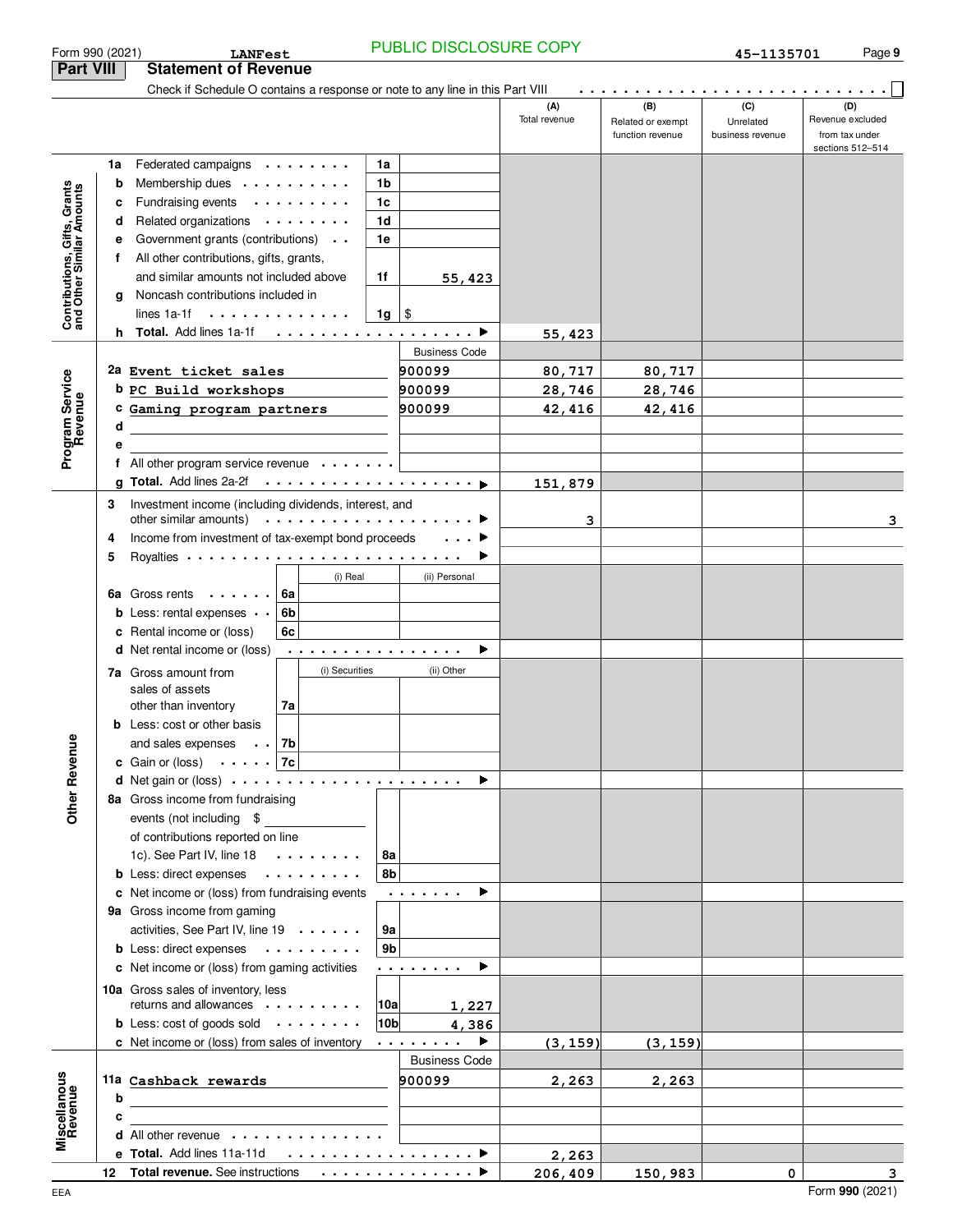| Check if Schedule O contains a response or note to any line in this Part IX<br>(B)<br>(D)<br>(A)<br>(C)<br>Do not include amounts reported on lines 6b, 7b,<br>Program service<br>Fundraising<br>Total expenses<br>Management and<br>8b, 9b, and 10b of Part VIII.<br>expenses<br>general expenses<br>expenses<br>Grants and other assistance to domestic organizations<br>$\mathbf{1}$<br>and domestic governments. See Part IV, line 21<br>$\sim 100$ km s $^{-1}$<br>11,176<br>11,176<br>Grants and other assistance to domestic<br>$\mathbf{2}$<br>individuals. See Part IV, line $22 \cdot \cdot \cdot \cdot \cdot \cdot \cdot \cdot \cdot \cdot \cdot$<br>Grants and other assistance to foreign<br>3<br>organizations, foreign governments, and<br>foreign individuals. See Part IV, lines 15 and 16<br>Benefits paid to or for members<br>4<br>Compensation of current officers, directors,<br>5<br>trustees, and key employees $\cdots$ ,<br>Compensation not included above, to disqualified<br>6<br>persons (as defined under section $4958(f)(1)$ ) and<br>persons described in section $4958(c)(3)(B) \cdot \cdot \cdot \cdot \cdot$<br>Other salaries and wages<br>.<br>7<br>Pension plan accruals and contributions (include<br>8<br>section 401(k) and 403(b) employer contributions)<br>$\sim 10$<br>Other employee benefits<br>9<br>10<br>Fees for services (nonemployees):<br>11<br>42,290<br>42,290<br>а<br>Legal<br>1,427<br>1,427<br>b<br>4,728<br>4,728<br>c<br>d<br>Professional fundraising services. See Part IV, line 17 .<br>е<br>Investment management fees<br>f<br>Other. (If line 11g amount exceeds 10% of line 25, column<br>g<br>(A) amount, list line 11g expenses on Schedule O.)<br>$\sim 10$<br>15,455<br>15,455<br>Advertising and promotion<br>4,489<br>4,130<br>359<br>19,759<br>11,139<br>8,620<br>Information technology<br>1,426<br>1,426<br>16<br>17<br>17,800<br>8,264<br>9,536<br>Payments of travel or entertainment expenses<br>18<br>for any federal, state, or local public officials<br>$\alpha$ , $\alpha$ , $\alpha$ , $\alpha$ , $\alpha$<br>Conferences, conventions, and meetings<br>19<br><b>The State State</b><br>97,641<br>97,641<br>20<br>Payments to affiliates<br>21<br>Depreciation, depletion, and amortization<br>22<br>$insurance \dots \dots \dots \dots \dots \dots \dots \dots$<br>23<br>Other expenses. Itemize expenses not covered<br>24<br>above (List miscellaneous expenses on line 24e. If<br>line 24e amount exceeds 10% of line 25, column<br>(A) amount, list line 24e expenses on Schedule O.)<br>3,440<br>Bank & PayPal fees<br>3,440<br>a<br>Miscellaneous fundraising<br>1,076<br>1,076<br>b<br>538<br>Credit card fees<br>538<br>c<br>Other financial<br>73<br>73<br>d<br>All other expenses<br>е<br>Total functional expenses. Add lines 1 through 24e<br>221,318<br>194,961<br>1,076<br>25<br>25,281<br>Joint costs. Complete this line only if the<br>26<br>organization reported in column (B) joint costs<br>from a combined educational campaign and<br>fundraising solicitation. Check here $\blacktriangleright \bigsqcup_{i=1}^{n}$ if |    | Section 501(c)(3) and 501(c)(4) organizations must complete all columns. All other organizations must complete column (A). |  |  |
|---------------------------------------------------------------------------------------------------------------------------------------------------------------------------------------------------------------------------------------------------------------------------------------------------------------------------------------------------------------------------------------------------------------------------------------------------------------------------------------------------------------------------------------------------------------------------------------------------------------------------------------------------------------------------------------------------------------------------------------------------------------------------------------------------------------------------------------------------------------------------------------------------------------------------------------------------------------------------------------------------------------------------------------------------------------------------------------------------------------------------------------------------------------------------------------------------------------------------------------------------------------------------------------------------------------------------------------------------------------------------------------------------------------------------------------------------------------------------------------------------------------------------------------------------------------------------------------------------------------------------------------------------------------------------------------------------------------------------------------------------------------------------------------------------------------------------------------------------------------------------------------------------------------------------------------------------------------------------------------------------------------------------------------------------------------------------------------------------------------------------------------------------------------------------------------------------------------------------------------------------------------------------------------------------------------------------------------------------------------------------------------------------------------------------------------------------------------------------------------------------------------------------------------------------------------------------------------------------------------------------------------------------------------------------------------------------------------------------------------------------------------------------------------------------------------------------------------------------------------------------------------------------------------------------------------------------------------------------------------------------------------------------------------------------------------------------------------------------------------------------------------|----|----------------------------------------------------------------------------------------------------------------------------|--|--|
|                                                                                                                                                                                                                                                                                                                                                                                                                                                                                                                                                                                                                                                                                                                                                                                                                                                                                                                                                                                                                                                                                                                                                                                                                                                                                                                                                                                                                                                                                                                                                                                                                                                                                                                                                                                                                                                                                                                                                                                                                                                                                                                                                                                                                                                                                                                                                                                                                                                                                                                                                                                                                                                                                                                                                                                                                                                                                                                                                                                                                                                                                                                                       |    |                                                                                                                            |  |  |
|                                                                                                                                                                                                                                                                                                                                                                                                                                                                                                                                                                                                                                                                                                                                                                                                                                                                                                                                                                                                                                                                                                                                                                                                                                                                                                                                                                                                                                                                                                                                                                                                                                                                                                                                                                                                                                                                                                                                                                                                                                                                                                                                                                                                                                                                                                                                                                                                                                                                                                                                                                                                                                                                                                                                                                                                                                                                                                                                                                                                                                                                                                                                       |    |                                                                                                                            |  |  |
|                                                                                                                                                                                                                                                                                                                                                                                                                                                                                                                                                                                                                                                                                                                                                                                                                                                                                                                                                                                                                                                                                                                                                                                                                                                                                                                                                                                                                                                                                                                                                                                                                                                                                                                                                                                                                                                                                                                                                                                                                                                                                                                                                                                                                                                                                                                                                                                                                                                                                                                                                                                                                                                                                                                                                                                                                                                                                                                                                                                                                                                                                                                                       |    |                                                                                                                            |  |  |
|                                                                                                                                                                                                                                                                                                                                                                                                                                                                                                                                                                                                                                                                                                                                                                                                                                                                                                                                                                                                                                                                                                                                                                                                                                                                                                                                                                                                                                                                                                                                                                                                                                                                                                                                                                                                                                                                                                                                                                                                                                                                                                                                                                                                                                                                                                                                                                                                                                                                                                                                                                                                                                                                                                                                                                                                                                                                                                                                                                                                                                                                                                                                       |    |                                                                                                                            |  |  |
|                                                                                                                                                                                                                                                                                                                                                                                                                                                                                                                                                                                                                                                                                                                                                                                                                                                                                                                                                                                                                                                                                                                                                                                                                                                                                                                                                                                                                                                                                                                                                                                                                                                                                                                                                                                                                                                                                                                                                                                                                                                                                                                                                                                                                                                                                                                                                                                                                                                                                                                                                                                                                                                                                                                                                                                                                                                                                                                                                                                                                                                                                                                                       |    |                                                                                                                            |  |  |
|                                                                                                                                                                                                                                                                                                                                                                                                                                                                                                                                                                                                                                                                                                                                                                                                                                                                                                                                                                                                                                                                                                                                                                                                                                                                                                                                                                                                                                                                                                                                                                                                                                                                                                                                                                                                                                                                                                                                                                                                                                                                                                                                                                                                                                                                                                                                                                                                                                                                                                                                                                                                                                                                                                                                                                                                                                                                                                                                                                                                                                                                                                                                       |    |                                                                                                                            |  |  |
|                                                                                                                                                                                                                                                                                                                                                                                                                                                                                                                                                                                                                                                                                                                                                                                                                                                                                                                                                                                                                                                                                                                                                                                                                                                                                                                                                                                                                                                                                                                                                                                                                                                                                                                                                                                                                                                                                                                                                                                                                                                                                                                                                                                                                                                                                                                                                                                                                                                                                                                                                                                                                                                                                                                                                                                                                                                                                                                                                                                                                                                                                                                                       |    |                                                                                                                            |  |  |
|                                                                                                                                                                                                                                                                                                                                                                                                                                                                                                                                                                                                                                                                                                                                                                                                                                                                                                                                                                                                                                                                                                                                                                                                                                                                                                                                                                                                                                                                                                                                                                                                                                                                                                                                                                                                                                                                                                                                                                                                                                                                                                                                                                                                                                                                                                                                                                                                                                                                                                                                                                                                                                                                                                                                                                                                                                                                                                                                                                                                                                                                                                                                       |    |                                                                                                                            |  |  |
|                                                                                                                                                                                                                                                                                                                                                                                                                                                                                                                                                                                                                                                                                                                                                                                                                                                                                                                                                                                                                                                                                                                                                                                                                                                                                                                                                                                                                                                                                                                                                                                                                                                                                                                                                                                                                                                                                                                                                                                                                                                                                                                                                                                                                                                                                                                                                                                                                                                                                                                                                                                                                                                                                                                                                                                                                                                                                                                                                                                                                                                                                                                                       |    |                                                                                                                            |  |  |
|                                                                                                                                                                                                                                                                                                                                                                                                                                                                                                                                                                                                                                                                                                                                                                                                                                                                                                                                                                                                                                                                                                                                                                                                                                                                                                                                                                                                                                                                                                                                                                                                                                                                                                                                                                                                                                                                                                                                                                                                                                                                                                                                                                                                                                                                                                                                                                                                                                                                                                                                                                                                                                                                                                                                                                                                                                                                                                                                                                                                                                                                                                                                       |    |                                                                                                                            |  |  |
|                                                                                                                                                                                                                                                                                                                                                                                                                                                                                                                                                                                                                                                                                                                                                                                                                                                                                                                                                                                                                                                                                                                                                                                                                                                                                                                                                                                                                                                                                                                                                                                                                                                                                                                                                                                                                                                                                                                                                                                                                                                                                                                                                                                                                                                                                                                                                                                                                                                                                                                                                                                                                                                                                                                                                                                                                                                                                                                                                                                                                                                                                                                                       |    |                                                                                                                            |  |  |
|                                                                                                                                                                                                                                                                                                                                                                                                                                                                                                                                                                                                                                                                                                                                                                                                                                                                                                                                                                                                                                                                                                                                                                                                                                                                                                                                                                                                                                                                                                                                                                                                                                                                                                                                                                                                                                                                                                                                                                                                                                                                                                                                                                                                                                                                                                                                                                                                                                                                                                                                                                                                                                                                                                                                                                                                                                                                                                                                                                                                                                                                                                                                       |    |                                                                                                                            |  |  |
|                                                                                                                                                                                                                                                                                                                                                                                                                                                                                                                                                                                                                                                                                                                                                                                                                                                                                                                                                                                                                                                                                                                                                                                                                                                                                                                                                                                                                                                                                                                                                                                                                                                                                                                                                                                                                                                                                                                                                                                                                                                                                                                                                                                                                                                                                                                                                                                                                                                                                                                                                                                                                                                                                                                                                                                                                                                                                                                                                                                                                                                                                                                                       |    |                                                                                                                            |  |  |
|                                                                                                                                                                                                                                                                                                                                                                                                                                                                                                                                                                                                                                                                                                                                                                                                                                                                                                                                                                                                                                                                                                                                                                                                                                                                                                                                                                                                                                                                                                                                                                                                                                                                                                                                                                                                                                                                                                                                                                                                                                                                                                                                                                                                                                                                                                                                                                                                                                                                                                                                                                                                                                                                                                                                                                                                                                                                                                                                                                                                                                                                                                                                       |    |                                                                                                                            |  |  |
|                                                                                                                                                                                                                                                                                                                                                                                                                                                                                                                                                                                                                                                                                                                                                                                                                                                                                                                                                                                                                                                                                                                                                                                                                                                                                                                                                                                                                                                                                                                                                                                                                                                                                                                                                                                                                                                                                                                                                                                                                                                                                                                                                                                                                                                                                                                                                                                                                                                                                                                                                                                                                                                                                                                                                                                                                                                                                                                                                                                                                                                                                                                                       |    |                                                                                                                            |  |  |
|                                                                                                                                                                                                                                                                                                                                                                                                                                                                                                                                                                                                                                                                                                                                                                                                                                                                                                                                                                                                                                                                                                                                                                                                                                                                                                                                                                                                                                                                                                                                                                                                                                                                                                                                                                                                                                                                                                                                                                                                                                                                                                                                                                                                                                                                                                                                                                                                                                                                                                                                                                                                                                                                                                                                                                                                                                                                                                                                                                                                                                                                                                                                       |    |                                                                                                                            |  |  |
|                                                                                                                                                                                                                                                                                                                                                                                                                                                                                                                                                                                                                                                                                                                                                                                                                                                                                                                                                                                                                                                                                                                                                                                                                                                                                                                                                                                                                                                                                                                                                                                                                                                                                                                                                                                                                                                                                                                                                                                                                                                                                                                                                                                                                                                                                                                                                                                                                                                                                                                                                                                                                                                                                                                                                                                                                                                                                                                                                                                                                                                                                                                                       |    |                                                                                                                            |  |  |
|                                                                                                                                                                                                                                                                                                                                                                                                                                                                                                                                                                                                                                                                                                                                                                                                                                                                                                                                                                                                                                                                                                                                                                                                                                                                                                                                                                                                                                                                                                                                                                                                                                                                                                                                                                                                                                                                                                                                                                                                                                                                                                                                                                                                                                                                                                                                                                                                                                                                                                                                                                                                                                                                                                                                                                                                                                                                                                                                                                                                                                                                                                                                       |    |                                                                                                                            |  |  |
|                                                                                                                                                                                                                                                                                                                                                                                                                                                                                                                                                                                                                                                                                                                                                                                                                                                                                                                                                                                                                                                                                                                                                                                                                                                                                                                                                                                                                                                                                                                                                                                                                                                                                                                                                                                                                                                                                                                                                                                                                                                                                                                                                                                                                                                                                                                                                                                                                                                                                                                                                                                                                                                                                                                                                                                                                                                                                                                                                                                                                                                                                                                                       |    |                                                                                                                            |  |  |
|                                                                                                                                                                                                                                                                                                                                                                                                                                                                                                                                                                                                                                                                                                                                                                                                                                                                                                                                                                                                                                                                                                                                                                                                                                                                                                                                                                                                                                                                                                                                                                                                                                                                                                                                                                                                                                                                                                                                                                                                                                                                                                                                                                                                                                                                                                                                                                                                                                                                                                                                                                                                                                                                                                                                                                                                                                                                                                                                                                                                                                                                                                                                       |    |                                                                                                                            |  |  |
|                                                                                                                                                                                                                                                                                                                                                                                                                                                                                                                                                                                                                                                                                                                                                                                                                                                                                                                                                                                                                                                                                                                                                                                                                                                                                                                                                                                                                                                                                                                                                                                                                                                                                                                                                                                                                                                                                                                                                                                                                                                                                                                                                                                                                                                                                                                                                                                                                                                                                                                                                                                                                                                                                                                                                                                                                                                                                                                                                                                                                                                                                                                                       |    |                                                                                                                            |  |  |
|                                                                                                                                                                                                                                                                                                                                                                                                                                                                                                                                                                                                                                                                                                                                                                                                                                                                                                                                                                                                                                                                                                                                                                                                                                                                                                                                                                                                                                                                                                                                                                                                                                                                                                                                                                                                                                                                                                                                                                                                                                                                                                                                                                                                                                                                                                                                                                                                                                                                                                                                                                                                                                                                                                                                                                                                                                                                                                                                                                                                                                                                                                                                       |    |                                                                                                                            |  |  |
|                                                                                                                                                                                                                                                                                                                                                                                                                                                                                                                                                                                                                                                                                                                                                                                                                                                                                                                                                                                                                                                                                                                                                                                                                                                                                                                                                                                                                                                                                                                                                                                                                                                                                                                                                                                                                                                                                                                                                                                                                                                                                                                                                                                                                                                                                                                                                                                                                                                                                                                                                                                                                                                                                                                                                                                                                                                                                                                                                                                                                                                                                                                                       |    |                                                                                                                            |  |  |
|                                                                                                                                                                                                                                                                                                                                                                                                                                                                                                                                                                                                                                                                                                                                                                                                                                                                                                                                                                                                                                                                                                                                                                                                                                                                                                                                                                                                                                                                                                                                                                                                                                                                                                                                                                                                                                                                                                                                                                                                                                                                                                                                                                                                                                                                                                                                                                                                                                                                                                                                                                                                                                                                                                                                                                                                                                                                                                                                                                                                                                                                                                                                       |    |                                                                                                                            |  |  |
|                                                                                                                                                                                                                                                                                                                                                                                                                                                                                                                                                                                                                                                                                                                                                                                                                                                                                                                                                                                                                                                                                                                                                                                                                                                                                                                                                                                                                                                                                                                                                                                                                                                                                                                                                                                                                                                                                                                                                                                                                                                                                                                                                                                                                                                                                                                                                                                                                                                                                                                                                                                                                                                                                                                                                                                                                                                                                                                                                                                                                                                                                                                                       |    |                                                                                                                            |  |  |
|                                                                                                                                                                                                                                                                                                                                                                                                                                                                                                                                                                                                                                                                                                                                                                                                                                                                                                                                                                                                                                                                                                                                                                                                                                                                                                                                                                                                                                                                                                                                                                                                                                                                                                                                                                                                                                                                                                                                                                                                                                                                                                                                                                                                                                                                                                                                                                                                                                                                                                                                                                                                                                                                                                                                                                                                                                                                                                                                                                                                                                                                                                                                       |    |                                                                                                                            |  |  |
|                                                                                                                                                                                                                                                                                                                                                                                                                                                                                                                                                                                                                                                                                                                                                                                                                                                                                                                                                                                                                                                                                                                                                                                                                                                                                                                                                                                                                                                                                                                                                                                                                                                                                                                                                                                                                                                                                                                                                                                                                                                                                                                                                                                                                                                                                                                                                                                                                                                                                                                                                                                                                                                                                                                                                                                                                                                                                                                                                                                                                                                                                                                                       |    |                                                                                                                            |  |  |
|                                                                                                                                                                                                                                                                                                                                                                                                                                                                                                                                                                                                                                                                                                                                                                                                                                                                                                                                                                                                                                                                                                                                                                                                                                                                                                                                                                                                                                                                                                                                                                                                                                                                                                                                                                                                                                                                                                                                                                                                                                                                                                                                                                                                                                                                                                                                                                                                                                                                                                                                                                                                                                                                                                                                                                                                                                                                                                                                                                                                                                                                                                                                       |    |                                                                                                                            |  |  |
|                                                                                                                                                                                                                                                                                                                                                                                                                                                                                                                                                                                                                                                                                                                                                                                                                                                                                                                                                                                                                                                                                                                                                                                                                                                                                                                                                                                                                                                                                                                                                                                                                                                                                                                                                                                                                                                                                                                                                                                                                                                                                                                                                                                                                                                                                                                                                                                                                                                                                                                                                                                                                                                                                                                                                                                                                                                                                                                                                                                                                                                                                                                                       |    |                                                                                                                            |  |  |
|                                                                                                                                                                                                                                                                                                                                                                                                                                                                                                                                                                                                                                                                                                                                                                                                                                                                                                                                                                                                                                                                                                                                                                                                                                                                                                                                                                                                                                                                                                                                                                                                                                                                                                                                                                                                                                                                                                                                                                                                                                                                                                                                                                                                                                                                                                                                                                                                                                                                                                                                                                                                                                                                                                                                                                                                                                                                                                                                                                                                                                                                                                                                       | 12 |                                                                                                                            |  |  |
|                                                                                                                                                                                                                                                                                                                                                                                                                                                                                                                                                                                                                                                                                                                                                                                                                                                                                                                                                                                                                                                                                                                                                                                                                                                                                                                                                                                                                                                                                                                                                                                                                                                                                                                                                                                                                                                                                                                                                                                                                                                                                                                                                                                                                                                                                                                                                                                                                                                                                                                                                                                                                                                                                                                                                                                                                                                                                                                                                                                                                                                                                                                                       | 13 |                                                                                                                            |  |  |
|                                                                                                                                                                                                                                                                                                                                                                                                                                                                                                                                                                                                                                                                                                                                                                                                                                                                                                                                                                                                                                                                                                                                                                                                                                                                                                                                                                                                                                                                                                                                                                                                                                                                                                                                                                                                                                                                                                                                                                                                                                                                                                                                                                                                                                                                                                                                                                                                                                                                                                                                                                                                                                                                                                                                                                                                                                                                                                                                                                                                                                                                                                                                       | 14 |                                                                                                                            |  |  |
|                                                                                                                                                                                                                                                                                                                                                                                                                                                                                                                                                                                                                                                                                                                                                                                                                                                                                                                                                                                                                                                                                                                                                                                                                                                                                                                                                                                                                                                                                                                                                                                                                                                                                                                                                                                                                                                                                                                                                                                                                                                                                                                                                                                                                                                                                                                                                                                                                                                                                                                                                                                                                                                                                                                                                                                                                                                                                                                                                                                                                                                                                                                                       | 15 |                                                                                                                            |  |  |
|                                                                                                                                                                                                                                                                                                                                                                                                                                                                                                                                                                                                                                                                                                                                                                                                                                                                                                                                                                                                                                                                                                                                                                                                                                                                                                                                                                                                                                                                                                                                                                                                                                                                                                                                                                                                                                                                                                                                                                                                                                                                                                                                                                                                                                                                                                                                                                                                                                                                                                                                                                                                                                                                                                                                                                                                                                                                                                                                                                                                                                                                                                                                       |    |                                                                                                                            |  |  |
|                                                                                                                                                                                                                                                                                                                                                                                                                                                                                                                                                                                                                                                                                                                                                                                                                                                                                                                                                                                                                                                                                                                                                                                                                                                                                                                                                                                                                                                                                                                                                                                                                                                                                                                                                                                                                                                                                                                                                                                                                                                                                                                                                                                                                                                                                                                                                                                                                                                                                                                                                                                                                                                                                                                                                                                                                                                                                                                                                                                                                                                                                                                                       |    |                                                                                                                            |  |  |
|                                                                                                                                                                                                                                                                                                                                                                                                                                                                                                                                                                                                                                                                                                                                                                                                                                                                                                                                                                                                                                                                                                                                                                                                                                                                                                                                                                                                                                                                                                                                                                                                                                                                                                                                                                                                                                                                                                                                                                                                                                                                                                                                                                                                                                                                                                                                                                                                                                                                                                                                                                                                                                                                                                                                                                                                                                                                                                                                                                                                                                                                                                                                       |    |                                                                                                                            |  |  |
|                                                                                                                                                                                                                                                                                                                                                                                                                                                                                                                                                                                                                                                                                                                                                                                                                                                                                                                                                                                                                                                                                                                                                                                                                                                                                                                                                                                                                                                                                                                                                                                                                                                                                                                                                                                                                                                                                                                                                                                                                                                                                                                                                                                                                                                                                                                                                                                                                                                                                                                                                                                                                                                                                                                                                                                                                                                                                                                                                                                                                                                                                                                                       |    |                                                                                                                            |  |  |
|                                                                                                                                                                                                                                                                                                                                                                                                                                                                                                                                                                                                                                                                                                                                                                                                                                                                                                                                                                                                                                                                                                                                                                                                                                                                                                                                                                                                                                                                                                                                                                                                                                                                                                                                                                                                                                                                                                                                                                                                                                                                                                                                                                                                                                                                                                                                                                                                                                                                                                                                                                                                                                                                                                                                                                                                                                                                                                                                                                                                                                                                                                                                       |    |                                                                                                                            |  |  |
|                                                                                                                                                                                                                                                                                                                                                                                                                                                                                                                                                                                                                                                                                                                                                                                                                                                                                                                                                                                                                                                                                                                                                                                                                                                                                                                                                                                                                                                                                                                                                                                                                                                                                                                                                                                                                                                                                                                                                                                                                                                                                                                                                                                                                                                                                                                                                                                                                                                                                                                                                                                                                                                                                                                                                                                                                                                                                                                                                                                                                                                                                                                                       |    |                                                                                                                            |  |  |
|                                                                                                                                                                                                                                                                                                                                                                                                                                                                                                                                                                                                                                                                                                                                                                                                                                                                                                                                                                                                                                                                                                                                                                                                                                                                                                                                                                                                                                                                                                                                                                                                                                                                                                                                                                                                                                                                                                                                                                                                                                                                                                                                                                                                                                                                                                                                                                                                                                                                                                                                                                                                                                                                                                                                                                                                                                                                                                                                                                                                                                                                                                                                       |    |                                                                                                                            |  |  |
|                                                                                                                                                                                                                                                                                                                                                                                                                                                                                                                                                                                                                                                                                                                                                                                                                                                                                                                                                                                                                                                                                                                                                                                                                                                                                                                                                                                                                                                                                                                                                                                                                                                                                                                                                                                                                                                                                                                                                                                                                                                                                                                                                                                                                                                                                                                                                                                                                                                                                                                                                                                                                                                                                                                                                                                                                                                                                                                                                                                                                                                                                                                                       |    |                                                                                                                            |  |  |
|                                                                                                                                                                                                                                                                                                                                                                                                                                                                                                                                                                                                                                                                                                                                                                                                                                                                                                                                                                                                                                                                                                                                                                                                                                                                                                                                                                                                                                                                                                                                                                                                                                                                                                                                                                                                                                                                                                                                                                                                                                                                                                                                                                                                                                                                                                                                                                                                                                                                                                                                                                                                                                                                                                                                                                                                                                                                                                                                                                                                                                                                                                                                       |    |                                                                                                                            |  |  |
|                                                                                                                                                                                                                                                                                                                                                                                                                                                                                                                                                                                                                                                                                                                                                                                                                                                                                                                                                                                                                                                                                                                                                                                                                                                                                                                                                                                                                                                                                                                                                                                                                                                                                                                                                                                                                                                                                                                                                                                                                                                                                                                                                                                                                                                                                                                                                                                                                                                                                                                                                                                                                                                                                                                                                                                                                                                                                                                                                                                                                                                                                                                                       |    |                                                                                                                            |  |  |
|                                                                                                                                                                                                                                                                                                                                                                                                                                                                                                                                                                                                                                                                                                                                                                                                                                                                                                                                                                                                                                                                                                                                                                                                                                                                                                                                                                                                                                                                                                                                                                                                                                                                                                                                                                                                                                                                                                                                                                                                                                                                                                                                                                                                                                                                                                                                                                                                                                                                                                                                                                                                                                                                                                                                                                                                                                                                                                                                                                                                                                                                                                                                       |    |                                                                                                                            |  |  |
|                                                                                                                                                                                                                                                                                                                                                                                                                                                                                                                                                                                                                                                                                                                                                                                                                                                                                                                                                                                                                                                                                                                                                                                                                                                                                                                                                                                                                                                                                                                                                                                                                                                                                                                                                                                                                                                                                                                                                                                                                                                                                                                                                                                                                                                                                                                                                                                                                                                                                                                                                                                                                                                                                                                                                                                                                                                                                                                                                                                                                                                                                                                                       |    |                                                                                                                            |  |  |
|                                                                                                                                                                                                                                                                                                                                                                                                                                                                                                                                                                                                                                                                                                                                                                                                                                                                                                                                                                                                                                                                                                                                                                                                                                                                                                                                                                                                                                                                                                                                                                                                                                                                                                                                                                                                                                                                                                                                                                                                                                                                                                                                                                                                                                                                                                                                                                                                                                                                                                                                                                                                                                                                                                                                                                                                                                                                                                                                                                                                                                                                                                                                       |    |                                                                                                                            |  |  |
|                                                                                                                                                                                                                                                                                                                                                                                                                                                                                                                                                                                                                                                                                                                                                                                                                                                                                                                                                                                                                                                                                                                                                                                                                                                                                                                                                                                                                                                                                                                                                                                                                                                                                                                                                                                                                                                                                                                                                                                                                                                                                                                                                                                                                                                                                                                                                                                                                                                                                                                                                                                                                                                                                                                                                                                                                                                                                                                                                                                                                                                                                                                                       |    |                                                                                                                            |  |  |
|                                                                                                                                                                                                                                                                                                                                                                                                                                                                                                                                                                                                                                                                                                                                                                                                                                                                                                                                                                                                                                                                                                                                                                                                                                                                                                                                                                                                                                                                                                                                                                                                                                                                                                                                                                                                                                                                                                                                                                                                                                                                                                                                                                                                                                                                                                                                                                                                                                                                                                                                                                                                                                                                                                                                                                                                                                                                                                                                                                                                                                                                                                                                       |    |                                                                                                                            |  |  |
|                                                                                                                                                                                                                                                                                                                                                                                                                                                                                                                                                                                                                                                                                                                                                                                                                                                                                                                                                                                                                                                                                                                                                                                                                                                                                                                                                                                                                                                                                                                                                                                                                                                                                                                                                                                                                                                                                                                                                                                                                                                                                                                                                                                                                                                                                                                                                                                                                                                                                                                                                                                                                                                                                                                                                                                                                                                                                                                                                                                                                                                                                                                                       |    |                                                                                                                            |  |  |
|                                                                                                                                                                                                                                                                                                                                                                                                                                                                                                                                                                                                                                                                                                                                                                                                                                                                                                                                                                                                                                                                                                                                                                                                                                                                                                                                                                                                                                                                                                                                                                                                                                                                                                                                                                                                                                                                                                                                                                                                                                                                                                                                                                                                                                                                                                                                                                                                                                                                                                                                                                                                                                                                                                                                                                                                                                                                                                                                                                                                                                                                                                                                       |    |                                                                                                                            |  |  |
|                                                                                                                                                                                                                                                                                                                                                                                                                                                                                                                                                                                                                                                                                                                                                                                                                                                                                                                                                                                                                                                                                                                                                                                                                                                                                                                                                                                                                                                                                                                                                                                                                                                                                                                                                                                                                                                                                                                                                                                                                                                                                                                                                                                                                                                                                                                                                                                                                                                                                                                                                                                                                                                                                                                                                                                                                                                                                                                                                                                                                                                                                                                                       |    |                                                                                                                            |  |  |
|                                                                                                                                                                                                                                                                                                                                                                                                                                                                                                                                                                                                                                                                                                                                                                                                                                                                                                                                                                                                                                                                                                                                                                                                                                                                                                                                                                                                                                                                                                                                                                                                                                                                                                                                                                                                                                                                                                                                                                                                                                                                                                                                                                                                                                                                                                                                                                                                                                                                                                                                                                                                                                                                                                                                                                                                                                                                                                                                                                                                                                                                                                                                       |    |                                                                                                                            |  |  |
|                                                                                                                                                                                                                                                                                                                                                                                                                                                                                                                                                                                                                                                                                                                                                                                                                                                                                                                                                                                                                                                                                                                                                                                                                                                                                                                                                                                                                                                                                                                                                                                                                                                                                                                                                                                                                                                                                                                                                                                                                                                                                                                                                                                                                                                                                                                                                                                                                                                                                                                                                                                                                                                                                                                                                                                                                                                                                                                                                                                                                                                                                                                                       |    |                                                                                                                            |  |  |
|                                                                                                                                                                                                                                                                                                                                                                                                                                                                                                                                                                                                                                                                                                                                                                                                                                                                                                                                                                                                                                                                                                                                                                                                                                                                                                                                                                                                                                                                                                                                                                                                                                                                                                                                                                                                                                                                                                                                                                                                                                                                                                                                                                                                                                                                                                                                                                                                                                                                                                                                                                                                                                                                                                                                                                                                                                                                                                                                                                                                                                                                                                                                       |    |                                                                                                                            |  |  |
|                                                                                                                                                                                                                                                                                                                                                                                                                                                                                                                                                                                                                                                                                                                                                                                                                                                                                                                                                                                                                                                                                                                                                                                                                                                                                                                                                                                                                                                                                                                                                                                                                                                                                                                                                                                                                                                                                                                                                                                                                                                                                                                                                                                                                                                                                                                                                                                                                                                                                                                                                                                                                                                                                                                                                                                                                                                                                                                                                                                                                                                                                                                                       |    | following SOP 98-2 (ASC 958-720) $\cdots$ $\cdots$ $\cdots$                                                                |  |  |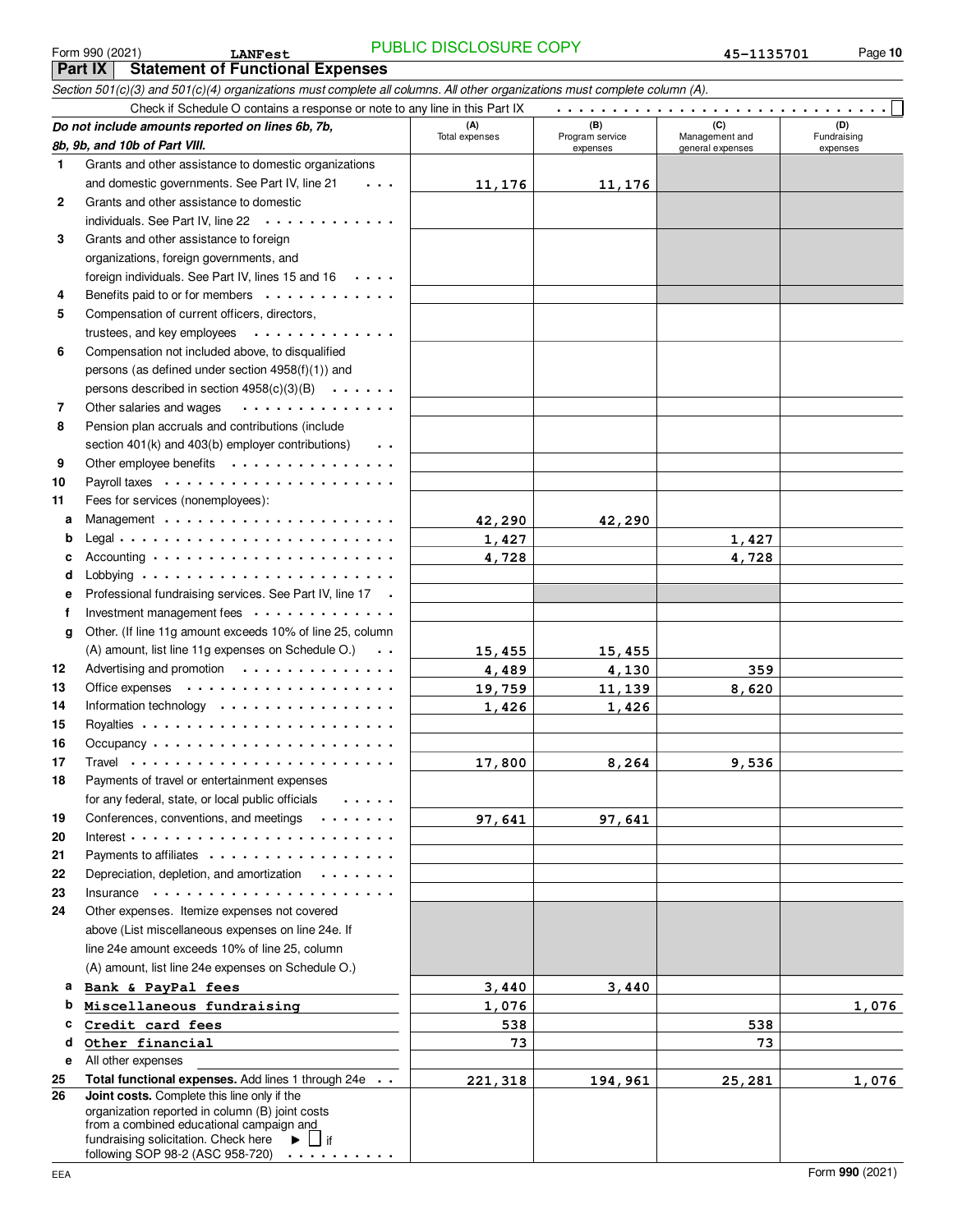| Form 990 (2021) | <b>LANFest</b> | ר UB∟.<br><b>COPY</b><br>DIOULUOUNE | l <b>135701</b><br>ر د 15<br>-- | Page 11 |
|-----------------|----------------|-------------------------------------|---------------------------------|---------|
|                 |                |                                     |                                 |         |

| r<br>ıc |  |
|---------|--|
|         |  |

| Part $X$                    |              | <b>Balance Sheet</b>                                                                                                                                                 |                   |                 |                    |
|-----------------------------|--------------|----------------------------------------------------------------------------------------------------------------------------------------------------------------------|-------------------|-----------------|--------------------|
|                             |              | Check if Schedule O contains a response or note to any line in this Part X                                                                                           | (A)               |                 |                    |
|                             |              |                                                                                                                                                                      | Beginning of year |                 | (B)<br>End of year |
|                             | 1            | Cash - non-interest-bearing                                                                                                                                          | 41,449            | $\mathbf{1}$    | 30,570             |
|                             | $\mathbf{2}$ |                                                                                                                                                                      |                   | $\overline{2}$  |                    |
|                             | 3            |                                                                                                                                                                      |                   | 3               |                    |
|                             | 4            |                                                                                                                                                                      | 1,000             | 4               | 7,003              |
|                             | 5            | Loans and other receivables from any current or former officer, director,                                                                                            |                   |                 |                    |
|                             |              | trustee, key employee, creator or founder, substantial contributor, or 35%                                                                                           |                   |                 |                    |
|                             |              | controlled entity or family member of any of these persons<br>.                                                                                                      |                   | 5               |                    |
|                             | 6            | Loans and other receivables from other disqualified persons (as defined                                                                                              |                   |                 |                    |
|                             |              | under section 4958(f)(1)), and persons described in section 4958(c)(3)(B) $\cdots \cdots$                                                                            |                   | 6               |                    |
|                             | 7            | Notes and loans receivable, net                                                                                                                                      |                   | $\overline{7}$  |                    |
|                             | 8            | Inventories for sale or use                                                                                                                                          |                   | 8               |                    |
| Assets                      | 9            | Prepaid expenses and deferred charges                                                                                                                                |                   | 9               |                    |
|                             | 10a          | Land, buildings, and equipment: cost or other                                                                                                                        |                   |                 |                    |
|                             |              | basis. Complete Part VI of Schedule D $\cdots$   10a                                                                                                                 |                   |                 |                    |
|                             | b            | Less: accumulated depreciation $\cdots \cdots \cdots$ 10b                                                                                                            |                   | 10 <sub>c</sub> |                    |
|                             | 11           |                                                                                                                                                                      |                   | 11              |                    |
|                             | 12           | Investments - other securities. See Part IV, line $11 \cdot \cdot \cdot \cdot \cdot \cdot \cdot \cdot \cdot \cdot \cdot \cdot \cdot \cdot \cdot \cdot$               |                   | 12              |                    |
|                             | 13           | Investments - program-related. See Part IV, line 11                                                                                                                  |                   | 13              |                    |
|                             | 14           |                                                                                                                                                                      |                   | 14              |                    |
|                             | 15           |                                                                                                                                                                      | 5,293             | 15              | 1,423              |
|                             | 16           | Total assets. Add lines 1 through 15 (must equal line 33)                                                                                                            | 47,742            | 16              | 38,996             |
|                             | 17           |                                                                                                                                                                      |                   | 17              |                    |
|                             | 18           |                                                                                                                                                                      |                   | 18              |                    |
|                             | 19           | Deferred revenue                                                                                                                                                     |                   | 19              |                    |
|                             | 20           |                                                                                                                                                                      |                   | 20              |                    |
|                             | 21           | Escrow or custodial account liability. Complete Part IV of Schedule D<br>.                                                                                           |                   | 21              |                    |
|                             | 22           | Loans and other payables to any current or former officer, director,                                                                                                 |                   |                 |                    |
| Liabilities                 |              | trustee, key employee, creator or founder, substantial contributor, or 35%                                                                                           |                   |                 |                    |
|                             |              | controlled entity or family member of any of these persons<br>.                                                                                                      |                   | 22              |                    |
|                             | 23           | Secured mortgages and notes payable to unrelated third parties<br>.                                                                                                  |                   | 23              |                    |
|                             | 24           | .<br>Unsecured notes and loans payable to unrelated third parties                                                                                                    | 418               | 24              | 13,821             |
|                             | 25           | Other liabilities (including federal income tax, payables to related third                                                                                           |                   |                 |                    |
|                             |              | parties, and other liabilities not included on lines 17-24). Complete Part X                                                                                         |                   |                 |                    |
|                             |              |                                                                                                                                                                      |                   | 25              |                    |
|                             | 26           | Total liabilities. Add lines 17 through 25                                                                                                                           | 418               | 26              | 13,821             |
|                             |              | $\blacktriangleright$ <b>x</b><br>Organizations that follow FASB ASC 958, check here                                                                                 |                   |                 |                    |
|                             |              | and complete lines 27, 28, 32, and 33.                                                                                                                               |                   |                 |                    |
|                             | 27           | Net assets without donor restrictions                                                                                                                                | 47,324            | 27              | 27,835             |
|                             | 28           | Net assets with donor restrictions                                                                                                                                   |                   | 28              | (2, 660)           |
|                             |              | ▶□<br>Organizations that do not follow FASB ASC 958, check here                                                                                                      |                   |                 |                    |
|                             |              | and complete lines 29 through 33.                                                                                                                                    |                   |                 |                    |
|                             | 29           | Capital stock or trust principal, or current funds<br>.                                                                                                              |                   | 29              |                    |
|                             | 30           | Paid-in or capital surplus, or land, building, or equipment fund<br>.                                                                                                |                   | 30              |                    |
|                             | 31           | Retained earnings, endowment, accumulated income, or other funds<br>$\label{eq:reduced} \mathbf{r} = \mathbf{r} + \mathbf{r} + \mathbf{r} + \mathbf{r} + \mathbf{r}$ |                   | 31              |                    |
| Net Assets or Fund Balances | 32           |                                                                                                                                                                      | 47,324            | 32              | 25,175             |
|                             | 33           | Total liabilities and net assets/fund balances entirally resource to resource and resource of the lines.                                                             | 47,742            | 33              | 38,996             |
| EEA                         |              |                                                                                                                                                                      |                   |                 | Form 990 (2021)    |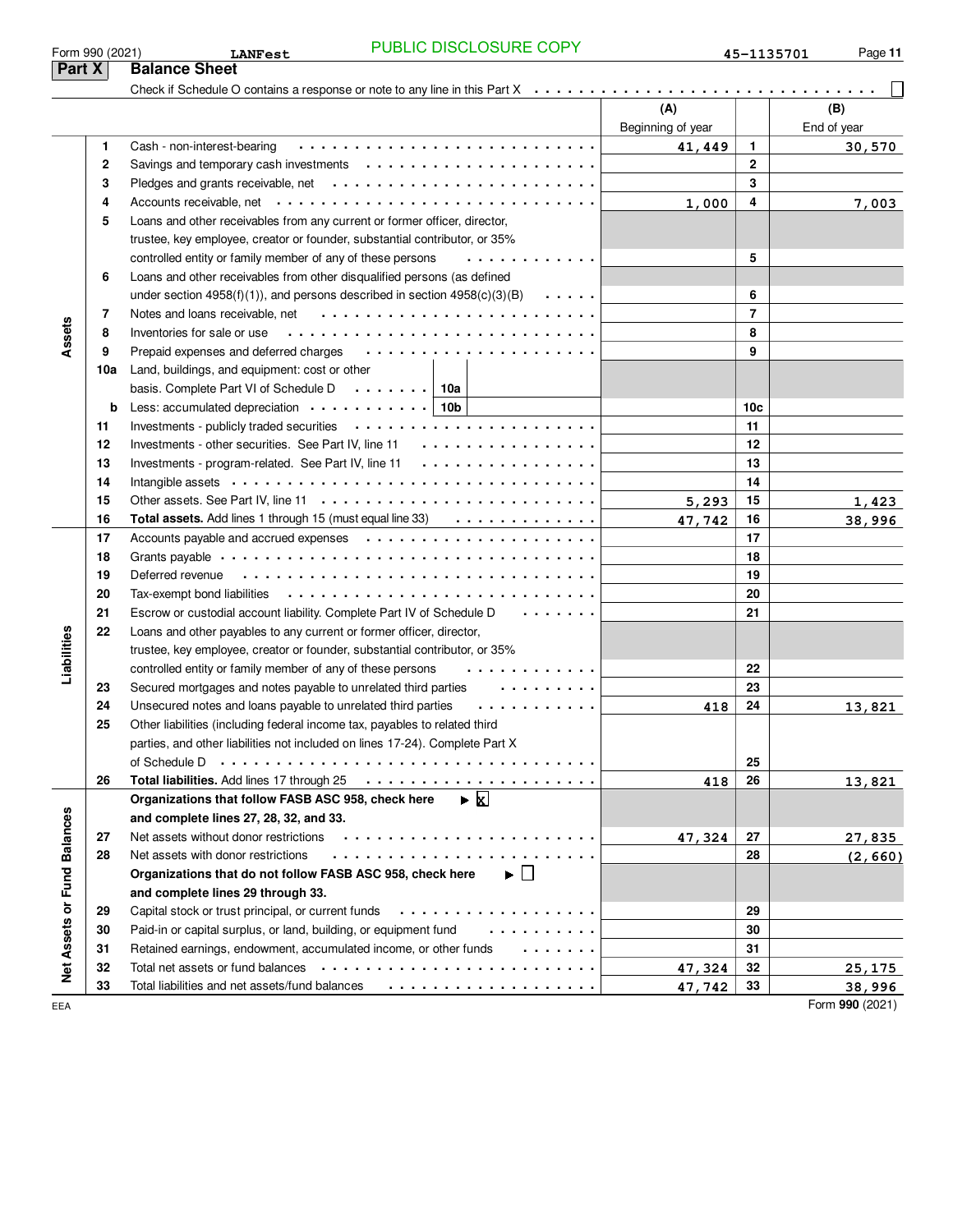| 190 (2021) |  |
|------------|--|
|            |  |

# Form 990 (2021) Page **12 LANFest 45-1135701** PUBLIC DISCLOSURE COPY

| -1135701 | Pag |
|----------|-----|
|----------|-----|

|     | Part XI<br><b>Reconciliation of Net Assets</b>                                                                                                       |                |    |                 |           |
|-----|------------------------------------------------------------------------------------------------------------------------------------------------------|----------------|----|-----------------|-----------|
|     | Check if Schedule O contains a response or note to any line in this Part XI                                                                          |                |    |                 | المنابذ   |
| 1   | Total revenue (must equal Part VIII, column $(A)$ , line 12) $\cdots \cdots \cdots \cdots \cdots \cdots \cdots \cdots \cdots \cdots \cdots$          | $\mathbf{1}$   |    |                 | 206,409   |
| 2   |                                                                                                                                                      | $\mathbf{2}$   |    |                 | 221,318   |
| 3   | Revenue less expenses. Subtract line 2 from line 1                                                                                                   | 3              |    |                 | (14, 909) |
| 4   | Net assets or fund balances at beginning of year (must equal Part X, line 32, column (A))                                                            | 4              |    |                 | 47,324    |
| 5   | Net unrealized gains (losses) on investments                                                                                                         | 5              |    |                 |           |
| 6   |                                                                                                                                                      | 6              |    |                 |           |
| 7   | Investment expenses                                                                                                                                  | $\overline{7}$ |    |                 |           |
| 8   |                                                                                                                                                      | 8              |    |                 | (7, 240)  |
| 9   |                                                                                                                                                      | 9              |    |                 | 0         |
| 10  | Net assets or fund balances at end of year. Combine lines 3 through 9 (must equal Part X, line                                                       |                |    |                 |           |
|     | $32$ , column $(B)$ )                                                                                                                                | 10             |    |                 | 25,175    |
|     | <b>Financial Statements and Reporting</b><br>Part XII                                                                                                |                |    |                 |           |
|     | Check if Schedule O contains a response or note to any line in this Part XII $\cdots \cdots \cdots \cdots \cdots \cdots \cdots \cdots \cdots \cdots$ |                |    |                 |           |
|     |                                                                                                                                                      |                |    | <b>Yes</b>      | No        |
| 1   | x<br>Cash<br>Accrual<br>Accounting method used to prepare the Form 990:<br>Other                                                                     |                |    |                 |           |
|     | If the organization changed its method of accounting from a prior year or checked "Other," explain on                                                |                |    |                 |           |
|     | Schedule O.                                                                                                                                          |                |    |                 |           |
|     | 2a Were the organization's financial statements compiled or reviewed by an independent accountant?                                                   |                | 2a |                 | x         |
|     | If "Yes," check a box below to indicate whether the financial statements for the year were compiled or                                               |                |    |                 |           |
|     | reviewed on a separate basis, consolidated basis, or both:                                                                                           |                |    |                 |           |
|     | Separate basis<br><b>Consolidated basis</b><br>Both consolidated and separate basis<br>$\blacksquare$<br>$\perp$<br>$\perp$                          |                |    |                 |           |
|     | <b>b</b> Were the organization's financial statements audited by an independent accountant?                                                          |                | 2b |                 | x         |
|     | If "Yes," check a box below to indicate whether the financial statements for the year were audited on a                                              |                |    |                 |           |
|     | separate basis, consolidated basis, or both:                                                                                                         |                |    |                 |           |
|     | Separate basis<br><b>Consolidated basis</b><br>Both consolidated and separate basis<br>$\perp$                                                       |                |    |                 |           |
|     | c If "Yes" to line 2a or 2b, does the organization have a committee that assumes responsibility for oversight of                                     |                |    |                 |           |
|     | the audit, review, or compilation of its financial statements and selection of an independent accountant?                                            |                | 2c |                 |           |
|     | If the organization changed either its oversight process or selection process during the tax year, explain on                                        |                |    |                 |           |
|     | Schedule O.                                                                                                                                          |                |    |                 |           |
|     | 3a As a result of a federal award, was the organization required to undergo an audit or audits as set forth in the                                   |                |    |                 |           |
|     | Single Audit Act and OMB Circular A-133?<br>.                                                                                                        |                | За |                 | X         |
|     | b If "Yes," did the organization undergo the required audit or audits? If the organization did not undergo the                                       |                |    |                 |           |
|     | required audit or audits, explain why on Schedule O and describe any steps taken to undergo such audits                                              |                | 3b |                 |           |
| EEA |                                                                                                                                                      |                |    | Form 990 (2021) |           |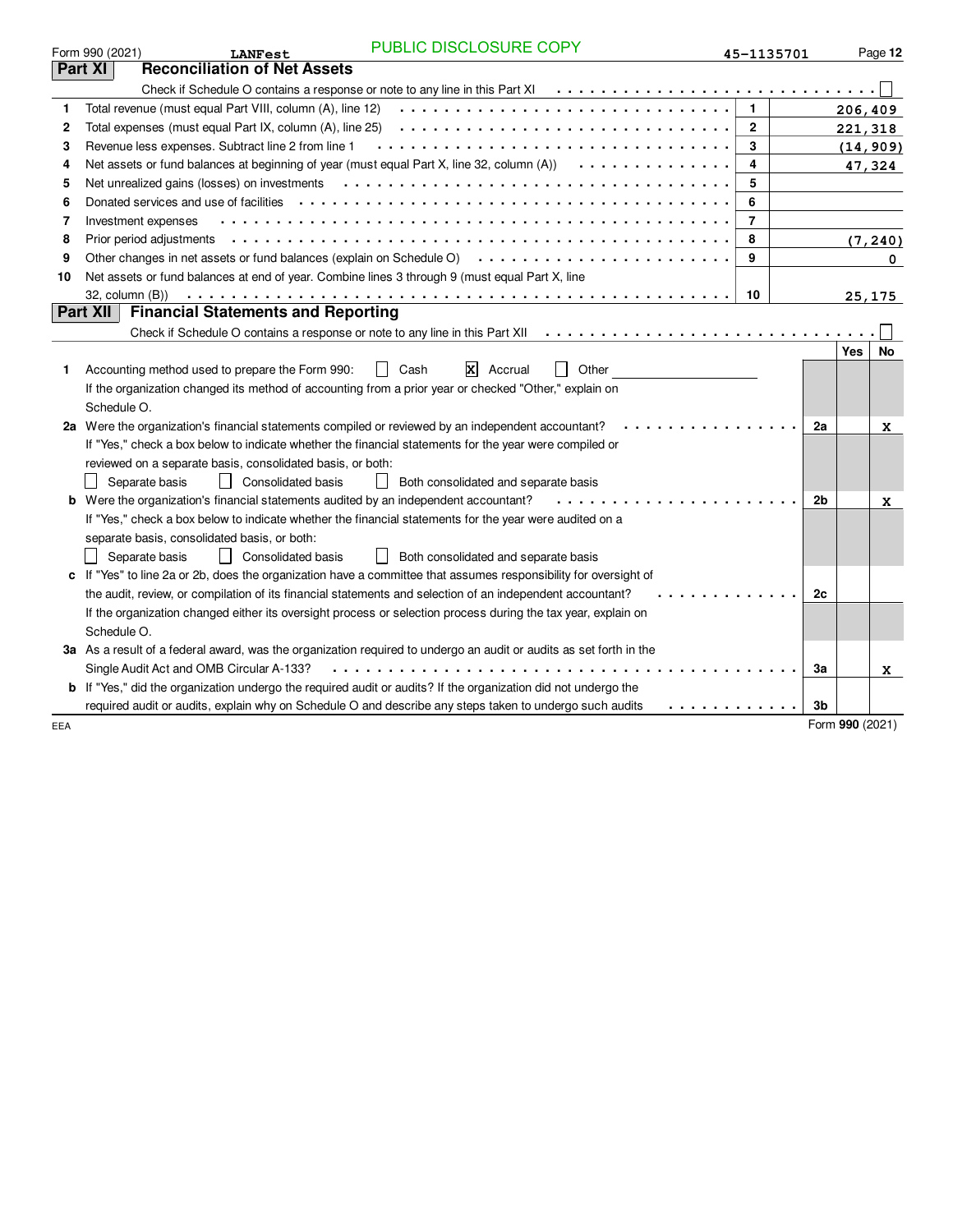| <b>SCHEDULE A</b> |  |
|-------------------|--|
| (Form 990)        |  |

| OMB No. 1545-0047 |
|-------------------|
|                   |

Public Charity Status and Public Support<br>**2021 Complete if the organization is a section 501(c)(3) organization or a section 4947(a)(1) nonexempt charitable trust. Open to Public Attach to Form 990 or Form 990-EZ.** Department of the Treasury Internal Revenue Service **Inspection Go to www.irs.gov/Form990 for instructions and the latest information. Name of the organization Employer identification number LANFest 45-1135701 Part I Reason for Public Charity Status.** (All organizations must complete this part.) See instructions. The organization is not a private foundation because it is: (For lines 1 through 12, check only one box.) **1** A church, convention of churches, or association of churches described in **section 170(b)(1)(A)(i). 2** A school described in **section 170(b)(1)(A)(ii).** (Attach Schedule E (Form 990).) **3** A hospital or a cooperative hospital service organization described in **section 170(b)(1)(A)(iii). 4** A medical research organization operated in conjunction with a hospital described in **section 170(b)(1)(A)(iii).** Enter the hospital's name, city, and state: An organization operated for the benefit of a college or university owned or operated by a governmental unit described in **5 section 170(b)(1)(A)(iv).** (Complete Part II.) A federal, state, or local government or governmental unit described in **section 170(b)(1)(A)(v). 6** An organization that normally receives a substantial part of its support from a governmental unit or from the general public **7** described in **section 170(b)(1)(A)(vi).** (Complete Part II.) A community trust described in **section 170(b)(1)(A)(vi).** (Complete Part II.) **8 9** An agricultural research organization described in **section 170(b)(1)(A)(ix)** operated in conjunction with a land-grant college or university or a non-land-grant college of agriculture (see instructions). Enter the name, city, and state of the college or university: **10** An organization that normally receives: (1) more than 33 1/3% of its support from contributions, membership fees, and gross **X** receipts from activities related to its exempt functions, subject to certain exceptions; and (2) no more than 33 1/3% of its support from gross investment income and unrelated business taxable income (less section 511 tax) from businesses acquired by the organization after June 30, 1975. See **section 509(a)(2).** (Complete Part III.) An organization organized and operated exclusively to test for public safety. See **section 509(a)(4). 11 12** An organization organized and operated exclusively for the benefit of, to perform the functions of, or to carry out the purposes of one or more publicly supported organizations described in **section 509(a)(1)** or **section 509(a)(2)**. See **section 509(a)(3).** Check the box in lines 12a through 12d that describes the type of supporting organization and complete lines 12e, 12f, and 12g. **a Type I.** A supporting organization operated, supervised, or controlled by its supported organization(s), typically by giving the supported organization(s) the power to regularly appoint or elect a majority of the directors or trustees of the supporting organization. **You must complete Part IV, Sections A and B. Type II.** A supporting organization supervised or controlled in connection with its supported organization(s), by having **b** control or management of the supporting organization vested in the same persons that control or manage the supported organization(s). **You must complete Part IV, Sections A and C.**  $\Box$ **Type III functionally integrated.** A supporting organization operated in connection with, and functionally integrated with, **c** its supported organization(s) (see instructions). **You must complete Part IV, Sections A, D, and E.**  $\perp$ **Type III non-functionally integrated.** A supporting organization operated in connection with its supported organization(s) **d** that is not functionally integrated. The organization generally must satisfy a distribution requirement and an attentiveness requirement (see instructions). **You must complete Part IV, Sections A and D, and Part V.**  $\perp$ Check this box if the organization received a written determination from the IRS that it is a Type I, Type II, Type III **e** functionally integrated, or Type III non-functionally integrated supporting organization. Enter the number of supported organizations **f** . . . . . . . . . . . . . . . . . . . . . . . . . . . . . . . . . . . . . . . Provide the following information about the supported organization(s). **g (i)** Name of supported organization **(ii)** EIN **(iii)** Type of organization **(iv)** Is the organization **(v)** Amount of monetary **(vi)** Amount of (described on lines 1-10 | listed in your governing | support (see | other support (see above (see instructions) document? instructions instructions) instructions) Yes | No **(A) (B) (C) (D)**

**Total For Paperwork Reduction Act Notice, see the Instructions for Form 990 or 990-EZ.** EEA

**(E)**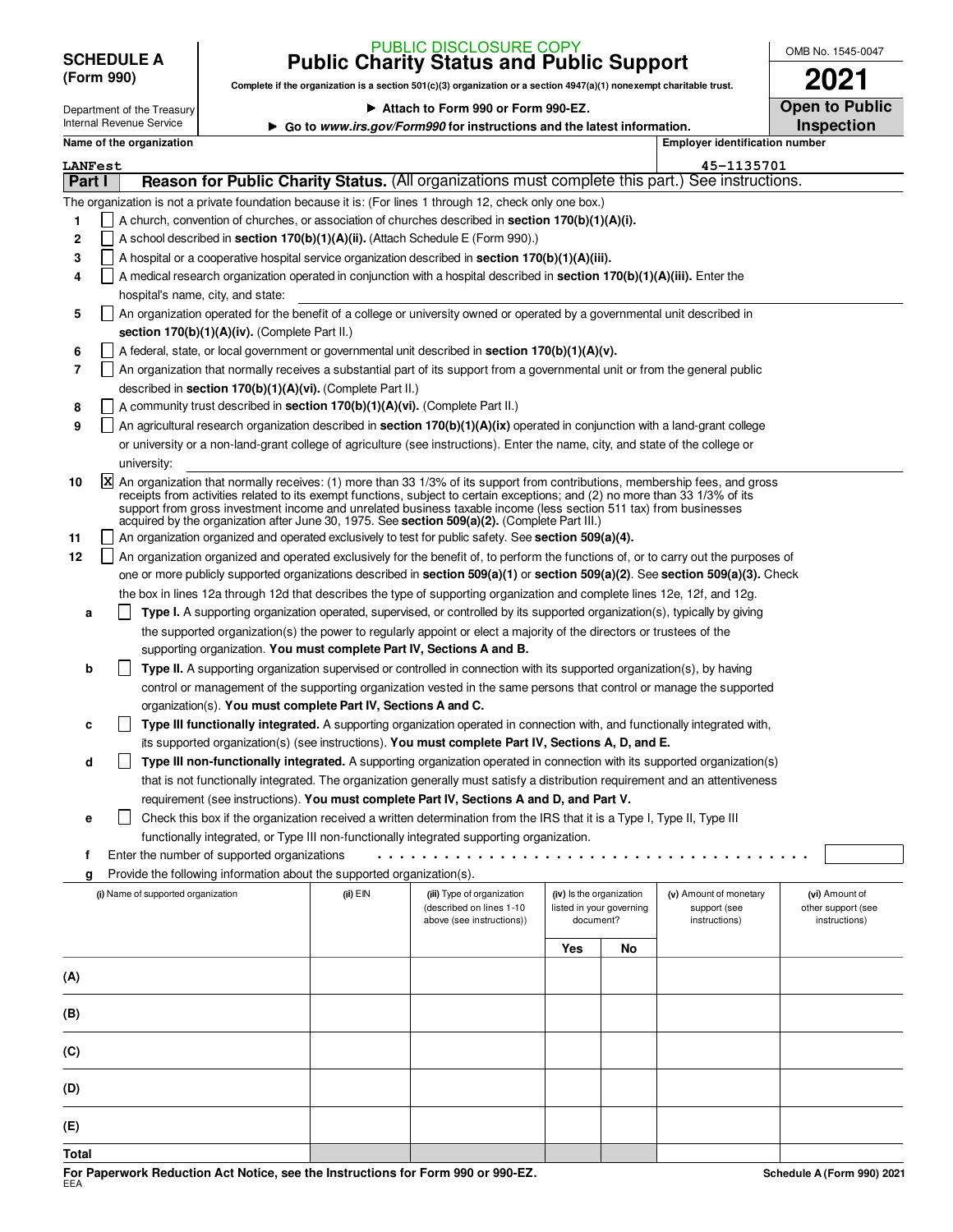| Part II | Schedule A (Form 990) 2021<br>LANFest<br>Support Schedule for Organizations Described in Sections 170(b)(1)(A)(iv) and 170(b)(1)(A)(vi)                                                                                      |          |          |            |            | 45-1135701 | Page 2                      |
|---------|------------------------------------------------------------------------------------------------------------------------------------------------------------------------------------------------------------------------------|----------|----------|------------|------------|------------|-----------------------------|
|         | (Complete only if you checked the box on line 5, 7, or 8 of Part I or if the organization failed to qualify under<br>Part III. If the organization fails to qualify under the tests listed below, please complete Part III.) |          |          |            |            |            |                             |
|         | <b>Section A. Public Support</b>                                                                                                                                                                                             |          |          |            |            |            |                             |
|         | Calendar year (or fiscal year beginning in) ►                                                                                                                                                                                | (a) 2017 | (b) 2018 | $(c)$ 2019 | $(d)$ 2020 | (e) 2021   | (f) Total                   |
| 1       | Gifts, grants, contributions, and                                                                                                                                                                                            |          |          |            |            |            |                             |
|         | membership fees received. (Do not                                                                                                                                                                                            |          |          |            |            |            |                             |
|         | include any "unusual grants.") $\cdots$                                                                                                                                                                                      |          |          |            |            |            |                             |
| 2       | Tax revenues levied for the                                                                                                                                                                                                  |          |          |            |            |            |                             |
|         | organization's benefit and either paid to                                                                                                                                                                                    |          |          |            |            |            |                             |
|         | or expended on its behalf                                                                                                                                                                                                    |          |          |            |            |            |                             |
| 3       | The value of services or facilities                                                                                                                                                                                          |          |          |            |            |            |                             |
|         | furnished by a governmental unit to the                                                                                                                                                                                      |          |          |            |            |            |                             |
|         | organization without charge                                                                                                                                                                                                  |          |          |            |            |            |                             |
| 4       | Total. Add lines 1 through 3                                                                                                                                                                                                 |          |          |            |            |            |                             |
| 5       | The portion of total contributions by                                                                                                                                                                                        |          |          |            |            |            |                             |
|         | each person (other than a                                                                                                                                                                                                    |          |          |            |            |            |                             |
|         | governmental unit or publicly                                                                                                                                                                                                |          |          |            |            |            |                             |
|         | supported organization) included on                                                                                                                                                                                          |          |          |            |            |            |                             |
|         | line 1 that exceeds 2% of the amount                                                                                                                                                                                         |          |          |            |            |            |                             |
|         | shown on line 11, column $(f) \ldots$ .                                                                                                                                                                                      |          |          |            |            |            |                             |
| 6       | Public support. Subtract line 5 from line 4 .                                                                                                                                                                                |          |          |            |            |            |                             |
|         | <b>Section B. Total Support</b>                                                                                                                                                                                              |          |          |            |            |            |                             |
|         | Calendar year (or fiscal year beginning in) ►                                                                                                                                                                                | (a) 2017 | (b) 2018 | $(c)$ 2019 | $(d)$ 2020 | (e) 2021   | (f) Total                   |
| 7       | Amounts from line 4                                                                                                                                                                                                          |          |          |            |            |            |                             |
| 8       | Gross income from interest, dividends,                                                                                                                                                                                       |          |          |            |            |            |                             |
|         | payments received on securities loans,                                                                                                                                                                                       |          |          |            |            |            |                             |
|         | rents, royalties, and income from                                                                                                                                                                                            |          |          |            |            |            |                             |
|         | similar sources                                                                                                                                                                                                              |          |          |            |            |            |                             |
| 9       | Net income from unrelated business                                                                                                                                                                                           |          |          |            |            |            |                             |
|         | activities, whether or not the business                                                                                                                                                                                      |          |          |            |            |            |                             |
|         | is regularly carried on $\dots \dots$                                                                                                                                                                                        |          |          |            |            |            |                             |
| 10      | Other income. Do not include gain or                                                                                                                                                                                         |          |          |            |            |            |                             |
|         | loss from the sale of capital assets                                                                                                                                                                                         |          |          |            |            |            |                             |
|         | (Explain in Part VI.)                                                                                                                                                                                                        |          |          |            |            |            |                             |
| 11      | Total support. Add lines 7 through 10                                                                                                                                                                                        |          |          |            |            |            |                             |
| 12      | Gross receipts from related activities, etc. (see instructions) $\dots \dots \dots \dots \dots \dots$                                                                                                                        |          |          |            |            | 12         |                             |
| 13      | First 5 years. If the Form 990 is for the organization's first, second, third, fourth, or fifth tax year as a section 501(c)(3)                                                                                              |          |          |            |            |            |                             |
|         |                                                                                                                                                                                                                              |          |          |            |            |            | ⊔                           |
|         | <b>Section C. Computation of Public Support Percentage</b>                                                                                                                                                                   |          |          |            |            |            |                             |
| 14      | Public support percentage for 2021 (line 6, column (f), divided by line 11, column (f)) $\dots \dots$                                                                                                                        |          |          |            |            | 14         | $\%$                        |
| 15      | Public support percentage from 2020 Schedule A, Part II, line 14                                                                                                                                                             |          |          |            |            | 15         | $\frac{1}{2}$               |
| 16a     | 33 1/3% support test - 2021. If the organization did not check the box on line 13, and line 14 is 33 1/3% or more, check this                                                                                                |          |          |            |            |            |                             |
|         |                                                                                                                                                                                                                              |          |          |            |            |            | $\Box$                      |
| b       | 33 1/3% support test - 2020. If the organization did not check a box on line 13 or 16a, and line 15 is 33 1/3% or more, check                                                                                                |          |          |            |            |            |                             |
|         | this box and stop here. The organization qualifies as a publicly supported organization. $\dots \dots \dots \dots \dots \dots$                                                                                               |          |          |            |            |            | $\mathcal{L}_{\mathcal{A}}$ |
| 17a     | 10%-facts-and-circumstances test - 2021. If the organization did not check a box on line 13, 16a, or 16b, and line 14 is                                                                                                     |          |          |            |            |            |                             |
|         | 10% or more, and if the organization meets the facts-and-circumstances test, check this box and stop here. Explain in                                                                                                        |          |          |            |            |            |                             |
|         | Part VI how the organization meets the facts-and-circumstances test. The organization qualifies as a publicly supported                                                                                                      |          |          |            |            |            |                             |
|         |                                                                                                                                                                                                                              |          |          |            |            |            | $\Box$                      |
| b       | 10%-facts-and-circumstances test - 2020. If the organization did not check a box on line 13, 16a, 16b, or 17a, and line                                                                                                      |          |          |            |            |            |                             |
|         | 15 is 10% or more, and if the organization meets the facts-and-circumstances test, check this box and stop here. Explain                                                                                                     |          |          |            |            |            |                             |
|         | in Part VI how the organization meets the facts-and-circumstances test. The organization qualifies as a publicly supported                                                                                                   |          |          |            |            |            |                             |
|         |                                                                                                                                                                                                                              |          |          |            |            |            | $\Box$                      |
| 18      | Private foundation. If the organization did not check a box on line 13, 16a, 16b, 17a, or 17b, check this box and see                                                                                                        |          |          |            |            |            |                             |
|         |                                                                                                                                                                                                                              |          |          |            |            |            |                             |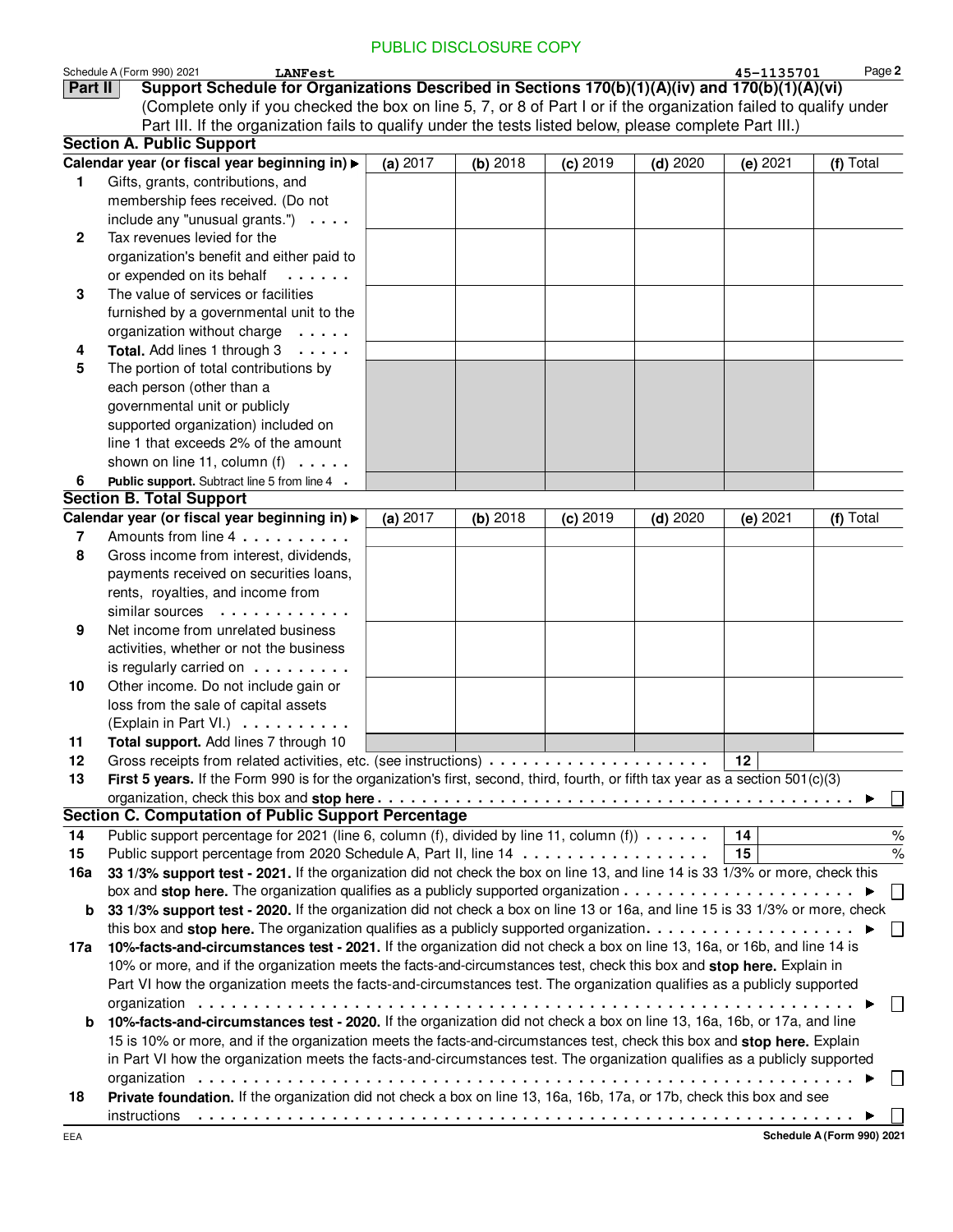|              | Schedule A (Form 990) 2021<br>LANFest                                                                                                   |          |          |                |            | 45-1135701 | Page 3      |
|--------------|-----------------------------------------------------------------------------------------------------------------------------------------|----------|----------|----------------|------------|------------|-------------|
| Part III     | Support Schedule for Organizations Described in Section 509(a)(2)                                                                       |          |          |                |            |            |             |
|              | (Complete only if you checked the box on line 10 of Part I or if the organization failed to qualify under Part II.                      |          |          |                |            |            |             |
|              | If the organization fails to qualify under the tests listed below, please complete Part II.)                                            |          |          |                |            |            |             |
|              | <b>Section A. Public Support</b>                                                                                                        |          |          |                |            |            |             |
|              | Calendar year (or fiscal year beginning in)                                                                                             | (a) 2017 | (b) 2018 | $(c)$ 2019     | $(d)$ 2020 | (e) 2021   | $(f)$ Total |
| $\mathbf 1$  | Gifts, grants, contributions, and membership fees                                                                                       |          |          |                |            |            |             |
|              | received. (Do not include any "unusual grants.") .                                                                                      | 51       |          |                |            |            |             |
| $\mathbf{2}$ | Gross receipts from admissions, merchandise                                                                                             |          | 2,762    | 7,460          | 85,553     | 55,423     | 151,249     |
|              | sold or services performed, or facilities                                                                                               |          |          |                |            |            |             |
|              | furnished in any activity that is related to the                                                                                        |          |          |                |            |            |             |
|              | organization's tax-exempt purpose                                                                                                       | 158,040  | 158,807  | 140,681        | 83,807     | 109,463    | 650,798     |
| 3            | Gross receipts from activities that are not an                                                                                          |          |          |                |            |            |             |
|              | unrelated trade or business under section 513                                                                                           |          |          | 73,113         | 10,329     | 42,416     | 125,858     |
| 4            | Tax revenues levied for the                                                                                                             |          |          |                |            |            |             |
|              | organization's benefit and either paid to                                                                                               |          |          |                |            |            |             |
|              | or expended on its behalf                                                                                                               |          |          |                |            |            |             |
| 5            | The value of services or facilities                                                                                                     |          |          |                |            |            |             |
|              | furnished by a governmental unit to the                                                                                                 |          |          |                |            |            |             |
|              | organization without charge                                                                                                             |          |          |                |            |            |             |
| 6            | Total. Add lines 1 through 5                                                                                                            | 158,091  | 161,569  | 221,254        | 179,689    | 207,302    | 927,905     |
|              | 7a Amounts included on lines 1, 2, and 3                                                                                                |          |          |                |            |            |             |
|              | received from disqualified persons.                                                                                                     |          |          |                |            |            |             |
|              |                                                                                                                                         |          |          |                |            |            |             |
| b            | Amounts included on lines 2 and 3                                                                                                       |          |          |                |            |            |             |
|              | received from other than disqualified                                                                                                   |          |          |                |            |            |             |
|              | persons that exceed the greater of \$5,000                                                                                              |          |          |                |            |            |             |
|              | or 1% of the amount on line 13 for the year                                                                                             |          |          |                |            |            |             |
|              | c Add lines 7a and 7b $\ldots$                                                                                                          |          |          |                |            |            |             |
| 8            | Public support. (Subtract line 7c from                                                                                                  |          |          |                |            |            |             |
|              | line 6.) $\ldots \ldots \ldots \ldots \ldots$                                                                                           |          |          |                |            |            | 927, 905    |
|              | <b>Section B. Total Support</b>                                                                                                         |          |          |                |            |            |             |
|              | Calendar year (or fiscal year beginning in)                                                                                             | (a) 2017 | (b) 2018 | $(c)$ 2019     | $(d)$ 2020 | (e) 2021   | (f) Total   |
| 9            | Amounts from line 6                                                                                                                     | 158,091  | 161,569  | 221,254        | 179,689    | 207,302    | 927,905     |
| 10a          | Gross income from interest, dividends,                                                                                                  |          |          |                |            |            |             |
|              | payments received on securities loans, rents,                                                                                           |          |          |                |            |            |             |
|              | royalties, and income from similar sources                                                                                              |          |          | 2              | 7          | 3          | 12          |
| b            | Unrelated business taxable income (less                                                                                                 |          |          |                |            |            |             |
|              | section 511 taxes) from businesses                                                                                                      |          |          |                |            |            |             |
|              | acquired after June 30, 1975                                                                                                            |          |          |                |            |            |             |
|              | Add lines 10a and 10b $\ldots \ldots$                                                                                                   |          |          |                |            |            |             |
| c            |                                                                                                                                         |          |          | $\overline{a}$ | 7          | 3          | 12          |
| 11           | Net income from unrelated business                                                                                                      |          |          |                |            |            |             |
|              | activities not included on line 10b, whether                                                                                            |          |          |                |            |            |             |
|              | or not the business is regularly carried on                                                                                             |          |          |                |            |            |             |
| 12           | Other income. Do not include gain or                                                                                                    |          |          |                |            |            |             |
|              | loss from the sale of capital assets                                                                                                    |          |          |                |            |            |             |
|              | (Explain in Part VI.)                                                                                                                   |          |          |                |            |            |             |
| 13           | Total support. (Add lines 9, 10c, 11,                                                                                                   |          |          |                |            |            |             |
|              | and $12.$ ) $\ldots$ $\ldots$ $\ldots$ $\ldots$ $\ldots$                                                                                | 158,091  | 161,569  | 221,256        | 179,696    | 207,305    | 927, 917    |
| 14           | First 5 years. If the Form 990 is for the organization's first, second, third, fourth, or fifth tax year as a section 501(c)(3)         |          |          |                |            |            |             |
|              | organization, check this box and stop here                                                                                              |          |          |                |            |            |             |
|              | <b>Section C. Computation of Public Support Percentage</b>                                                                              |          |          |                |            |            |             |
| 15           | Public support percentage for 2021 (line 8, column (f), divided by line 13, column (f)) $\dots \dots$                                   |          |          |                |            | 15         | 100.00 %    |
| 16           | Public support percentage from 2020 Schedule A, Part III, line 15                                                                       |          |          |                |            | 16         | 100.00 %    |
|              | Section D. Computation of Investment Income Percentage                                                                                  |          |          |                |            |            |             |
| 17           | Investment income percentage for 2021 (line 10c, column (f), divided by line 13, column (f) $\ldots$                                    |          |          |                |            | 17         | 0.00%       |
| 18           | Investment income percentage from 2020 Schedule A, Part III, line 17                                                                    |          |          |                |            | 18         |             |
| 19a          | 33 1/3% support tests - 2021. If the organization did not check the box on line 14, and line 15 is more than 33 1/3%, and line          |          |          |                |            |            | 0.00%       |
|              |                                                                                                                                         |          |          |                |            |            |             |
|              | 17 is not more than 33 1/3%, check this box and stop here. The organization qualifies as a publicly supported organization $\mathbb{R}$ |          |          |                |            |            |             |
| b            | 33 1/3% support tests - 2020. If the organization did not check a box on line 14 or line 19a, and line 16 is more than 33 1/3%, and     |          |          |                |            |            |             |
|              | line 18 is not more than 33 1/3%, check this box and stop here. The organization qualifies as a publicly supported organization         |          |          |                |            |            |             |
| 20           | Private foundation. If the organization did not check a box on line 14, 19a, or 19b, check this box and see instructions                |          |          |                |            |            |             |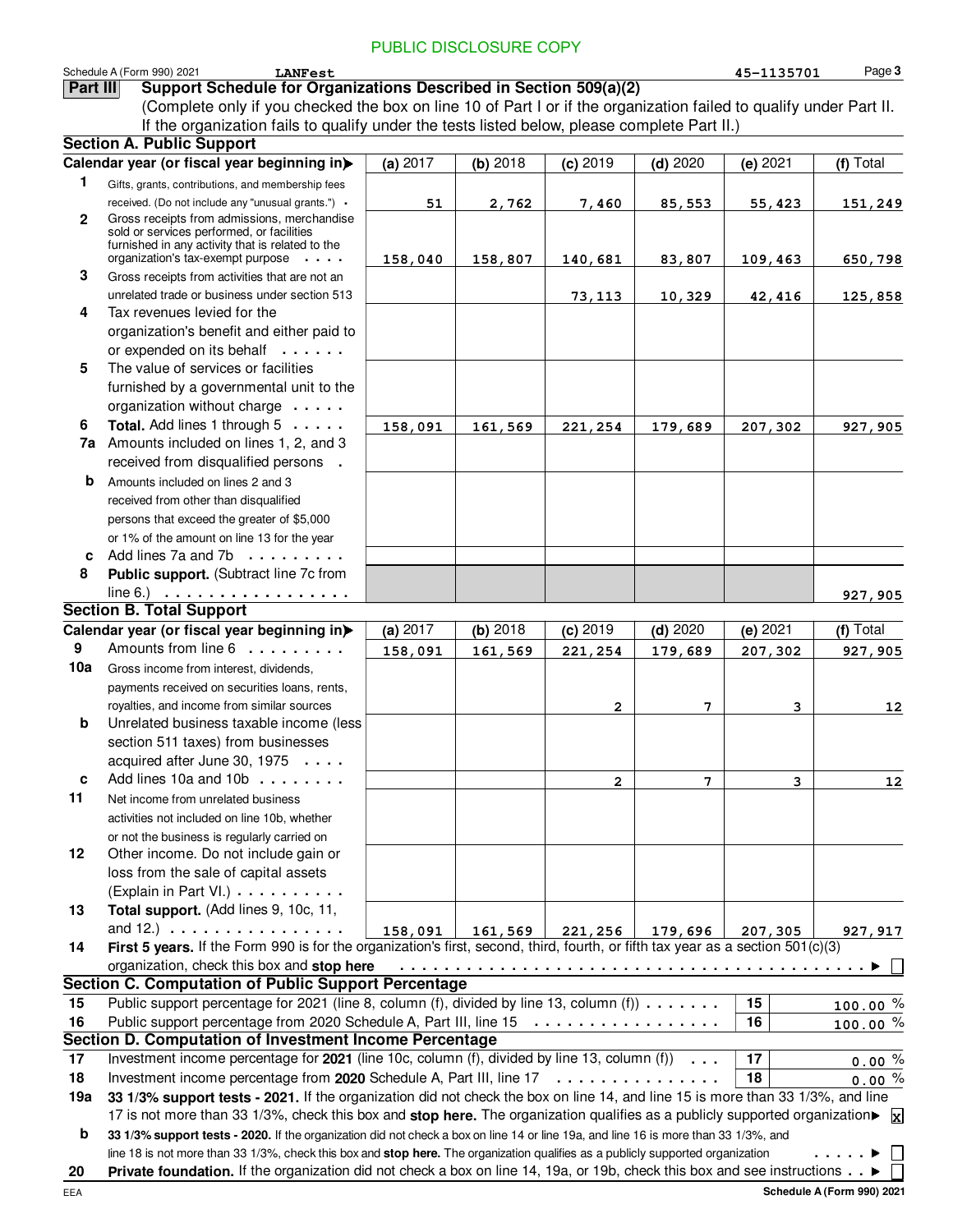#### Schedule A (Form 990) 2021 Yes No **1 1 2 2 3a 3a b** Did the organization confirm that each supported organization qualified under section 501(c)(4), (5), or (6) and **3b c 3c 4a 4a b** Did the organization have ultimate control and discretion in deciding whether to make grants to the foreign **4b c** Did the organization support any foreign supported organization that does not have an IRS determination **4c 5a 5a b 5b c 5c Substitutions only.** Was the substitution the result of an event beyond the organization's control? **6 6 7 7 8 8 9a 9a b 9b c 9c 10a** Was the organization subject to the excess business holdings rules of section 4943 because of section **10a b** Are all of the organization's supported organizations listed by name in the organization's governing documents? If "No," describe in **Part VI** how the supported organizations are designated. If designated by class or purpose, describe the designation. If historic and continuing relationship, explain. Did the organization have any supported organization that does not have an IRS determination of status under section 509(a)(1) or (2)? If "Yes," explain in **Part VI** how the organization determined that the supported organization was described in section 509(a)(1) or (2). Did the organization have a supported organization described in section  $501(c)(4)$ ,  $(5)$ , or  $(6)$ ? If "Yes," answer lines 3b and 3c below. satisfied the public support tests under section 509(a)(2)? If "Yes," describe in **Part VI** when and how the organization made the determination. Did the organization ensure that all support to such organizations was used exclusively for section 170(c)(2)(B) purposes? If "Yes," explain in **Part VI** what controls the organization put in place to ensure such use. Was any supported organization not organized in the United States ("foreign supported organization")? If "Yes," and if you checked 12a or 12b in Part I, answer lines 4b and 4c below. supported organization? If "Yes," describe in **Part VI** how the organization had such control and discretion despite being controlled or supervised by or in connection with its supported organizations. under sections 501(c)(3) and 509(a)(1) or (2)? If "Yes," explain in **Part VI** what controls the organization used to ensure that all support to the foreign supported organization was used exclusively for section 170(c)(2)(B) purposes. Did the organization add, substitute, or remove any supported organizations during the tax year? If "Yes," answer lines 5b and 5c below (if applicable). Also, provide detail in **Part VI**, including (i) the names and EIN numbers of the supported organizations added, substituted, or removed*;* (ii) the reasons for each such action*;* (iii) the authority under the organization's organizing document authorizing such action*;* and (iv) how the action was accomplished (such as by amendment to the organizing document). **Type I or Type II only.** Was any added or substituted supported organization part of a class already designated in the organization's organizing document? Did the organization provide support (whether in the form of grants or the provision of services or facilities) to anyone other than (i) its supported organizations, (ii) individuals that are part of the charitable class benefited by one or more of its supported organizations, or (iii) other supporting organizations that also support or benefit one or more of the filing organization's supported organizations? If "Yes," provide detail in **Part VI.** Did the organization provide a grant, loan, compensation, or other similar payment to a substantial contributor (as defined in section 4958(c)(3)(C)), a family member of a substantial contributor, or a 35% controlled entity with regard to a substantial contributor? If "Yes," complete Part I of Schedule L (Form 990). Did the organization make a loan to a disqualified person (as defined in section 4958) not described on line 7? If "Yes," complete Part I of Schedule L (Form 990). Was the organization controlled directly or indirectly at any time during the tax year by one or more disqualified persons, as defined in section 4946 (other than foundation managers and organizations described in section 509(a)(1) or (2))? If "Yes," provide detail in **Part VI**. Did one or more disqualified persons (as defined on line 9a) hold a controlling interest in any entity in which the supporting organization had an interest? If "Yes," provide detail in **Part VI**. Did a disqualified person (as defined on line 9a) have an ownership interest in, or derive any personal benefit from, assets in which the supporting organization also had an interest? If "Yes," provide detail in **Part VI**. 4943(f) (regarding certain Type II supporting organizations, and all Type III non-functionally integrated supporting organizations)? If "Yes," answer 10b below. Did the organization have any excess business holdings in the tax year? (Use Schedule C, Form 4720, to **Part IV** Supporting Organizations **Section A. All Supporting Organizations** (Complete only if you checked a box in line 12 on Part I. If you checked box 12a, Part I, complete Sections A and B. If you checked box 12b, Part I, complete Sections A and C. If you checked box 12c, Part I, complete Sections A, D, and E. If you checked box 12d, Part I, complete Sections A and D, and complete Part V.) **LANFest 45-1135701**

**10b** determine whether the organization had excess business holdings.)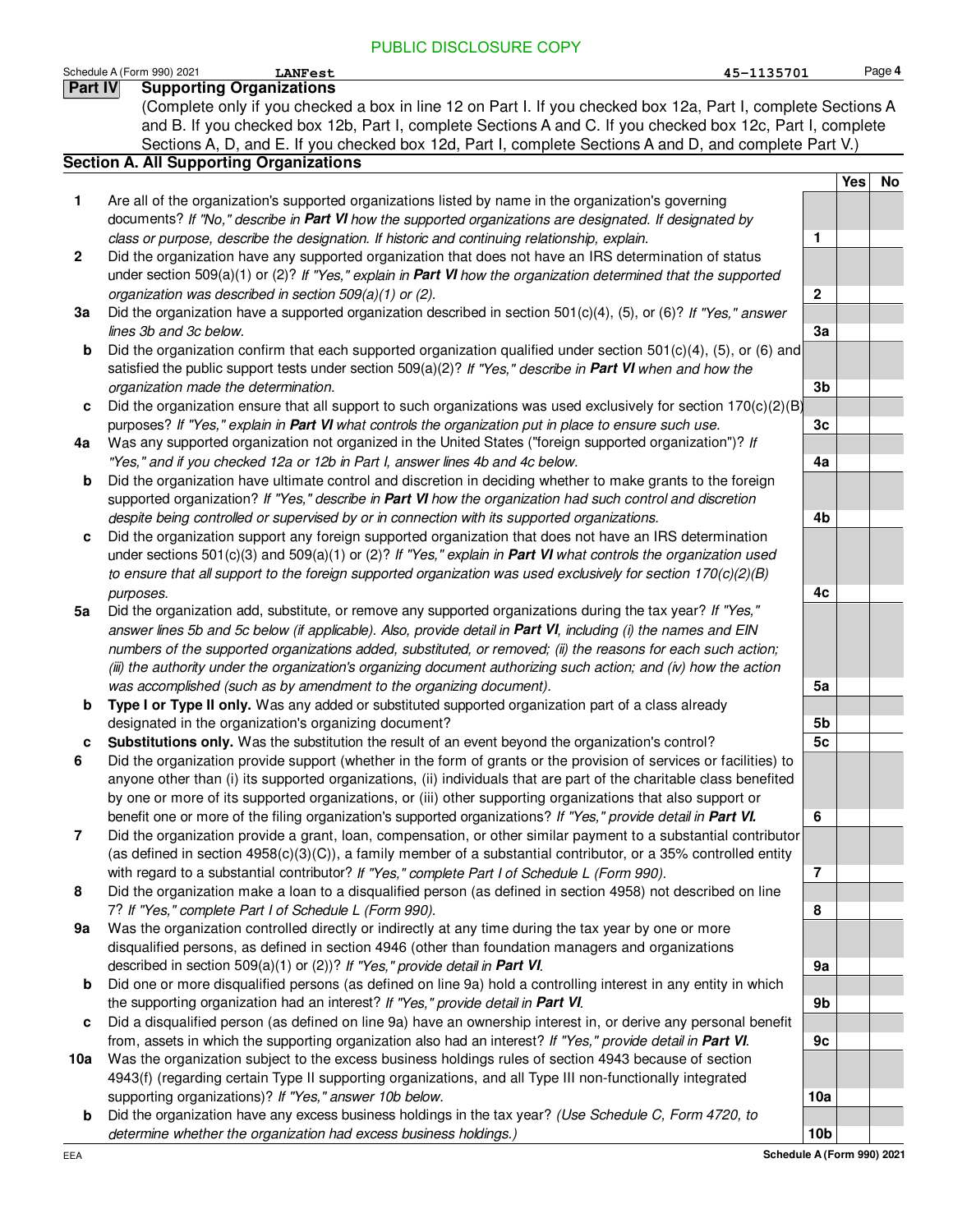|                | 45-1135701<br>Schedule A (Form 990) 2021<br>LANFest                                                                               |                 |     | Page 5 |
|----------------|-----------------------------------------------------------------------------------------------------------------------------------|-----------------|-----|--------|
| <b>Part IV</b> | <b>Supporting Organizations (continued)</b>                                                                                       |                 |     |        |
|                |                                                                                                                                   |                 | Yes | No     |
| 11             | Has the organization accepted a gift or contribution from any of the following persons?                                           |                 |     |        |
| а              | A person who directly or indirectly controls, either alone or together with persons described in lines 11b and                    |                 |     |        |
|                | 11c below, the governing body of a supported organization?                                                                        | 11a             |     |        |
| b              | A family member of a person described in line 11a above?                                                                          | 11 <sub>b</sub> |     |        |
|                |                                                                                                                                   |                 |     |        |
| c              | A 35% controlled entity of a person described in 11a or 11b above? If "Yes" to line 11a, 11b, or 11c,                             |                 |     |        |
|                | provide detail in Part VI.                                                                                                        | 11c             |     |        |
|                | <b>Section B. Type I Supporting Organizations</b>                                                                                 |                 |     |        |
|                |                                                                                                                                   |                 | Yes | No     |
| 1              | Did the governing body, members of the governing body, officers acting in their official capacity, or membership of one or        |                 |     |        |
|                | more supported organizations have the power to regularly appoint or elect at least a majority of the organization's officers,     |                 |     |        |
|                | directors, or trustees at all times during the tax year? If "No," describe in Part VI how the supported organization(s)           |                 |     |        |
|                | effectively operated, supervised, or controlled the organization's activities. If the organization had more than one supported    |                 |     |        |
|                | organization, describe how the powers to appoint and/or remove officers, directors, or trustees were allocated among the          |                 |     |        |
|                | supported organizations and what conditions or restrictions, if any, applied to such powers during the tax year.                  | 1               |     |        |
| 2              | Did the organization operate for the benefit of any supported organization other than the supported                               |                 |     |        |
|                | organization(s) that operated, supervised, or controlled the supporting organization? If "Yes," explain in Part                   |                 |     |        |
|                |                                                                                                                                   |                 |     |        |
|                | VI how providing such benefit carried out the purposes of the supported organization(s) that operated,                            |                 |     |        |
|                | supervised, or controlled the supporting organization.                                                                            | 2               |     |        |
|                | <b>Section C. Type II Supporting Organizations</b>                                                                                |                 |     |        |
|                |                                                                                                                                   |                 | Yes | No     |
| 1              | Were a majority of the organization's directors or trustees during the tax year also a majority of the directors                  |                 |     |        |
|                | or trustees of each of the organization's supported organization(s)? If "No," describe in Part VI how control                     |                 |     |        |
|                | or management of the supporting organization was vested in the same persons that controlled or managed                            |                 |     |        |
|                | the supported organization(s).                                                                                                    | 1               |     |        |
|                | <b>Section D. All Type III Supporting Organizations</b>                                                                           |                 |     |        |
|                |                                                                                                                                   |                 | Yes | No     |
| 1              |                                                                                                                                   |                 |     |        |
|                | Did the organization provide to each of its supported organizations, by the last day of the fifth month of the                    |                 |     |        |
|                | organization's tax year, (i) a written notice describing the type and amount of support provided during the prior tax             |                 |     |        |
|                | year, (ii) a copy of the Form 990 that was most recently filed as of the date of notification, and (iii) copies of the            |                 |     |        |
|                | organization's governing documents in effect on the date of notification, to the extent not previously provided?                  | 1               |     |        |
| 2              | Were any of the organization's officers, directors, or trustees either (i) appointed or elected by the supported                  |                 |     |        |
|                | organization(s) or (ii) serving on the governing body of a supported organization? If "No," explain in Part VI how                |                 |     |        |
|                | the organization maintained a close and continuous working relationship with the supported organization(s).                       | $\mathbf 2$     |     |        |
| 3              | By reason of the relationship described in line 2, above, did the organization's supported organizations have                     |                 |     |        |
|                | a significant voice in the organization's investment policies and in directing the use of the organization's                      |                 |     |        |
|                | income or assets at all times during the tax year? If "Yes," describe in Part VI the role the organization's                      |                 |     |        |
|                | supported organizations played in this regard.                                                                                    | 3               |     |        |
|                | Section E. Type III Functionally Integrated Supporting Organizations                                                              |                 |     |        |
| 1              | Check the box next to the method that the organization used to satisfy the Integral Part Test during the year (see instructions). |                 |     |        |
|                | The organization satisfied the Activities Test. Complete line 2 below.                                                            |                 |     |        |
| а              |                                                                                                                                   |                 |     |        |
| b              | The organization is the parent of each of its supported organizations. Complete line 3 below.                                     |                 |     |        |
| c              | The organization supported a governmental entity. Describe in Part VI how you supported a government entity (see instructions).   |                 |     |        |
| 2              | Activities Test. Answer lines 2a and 2b below.                                                                                    |                 | Yes | No     |
| а              | Did substantially all of the organization's activities during the tax year directly further the exempt purposes of                |                 |     |        |
|                | the supported organization(s) to which the organization was responsive? If "Yes," then in Part VI identify                        |                 |     |        |
|                | those supported organizations and explain how these activities directly furthered their exempt purposes,                          |                 |     |        |
|                | how the organization was responsive to those supported organizations, and how the organization determined                         |                 |     |        |
|                | that these activities constituted substantially all of its activities.                                                            | 2a              |     |        |
| b              | Did the activities described on line 2a, above, constitute activities that, but for the organization's                            |                 |     |        |
|                | involvement, one or more of the organization's supported organization(s) would have been engaged in? If                           |                 |     |        |
|                | "Yes," explain in Part VI the reasons for the organization's position that its supported organization(s) would                    |                 |     |        |
|                |                                                                                                                                   |                 |     |        |
|                | have engaged in these activities but for the organization's involvement.                                                          | 2b              |     |        |
| 3              | Parent of Supported Organizations. Answer lines 3a and 3b below.                                                                  |                 |     |        |
| а              | Did the organization have the power to regularly appoint or elect a majority of the officers, directors, or                       |                 |     |        |
|                | trustees of each of the supported organizations? If "Yes" or "No," provide details in Part VI.                                    | За              |     |        |
| b              | Did the organization exercise a substantial degree of direction over the policies, programs, and activities of each               |                 |     |        |
|                | of its supported organizations? If "Yes," describe in Part VI the role played by the organization in this regard.                 | 3 <sub>b</sub>  |     |        |
|                | Schodule A (Form 000) 2021                                                                                                        |                 |     |        |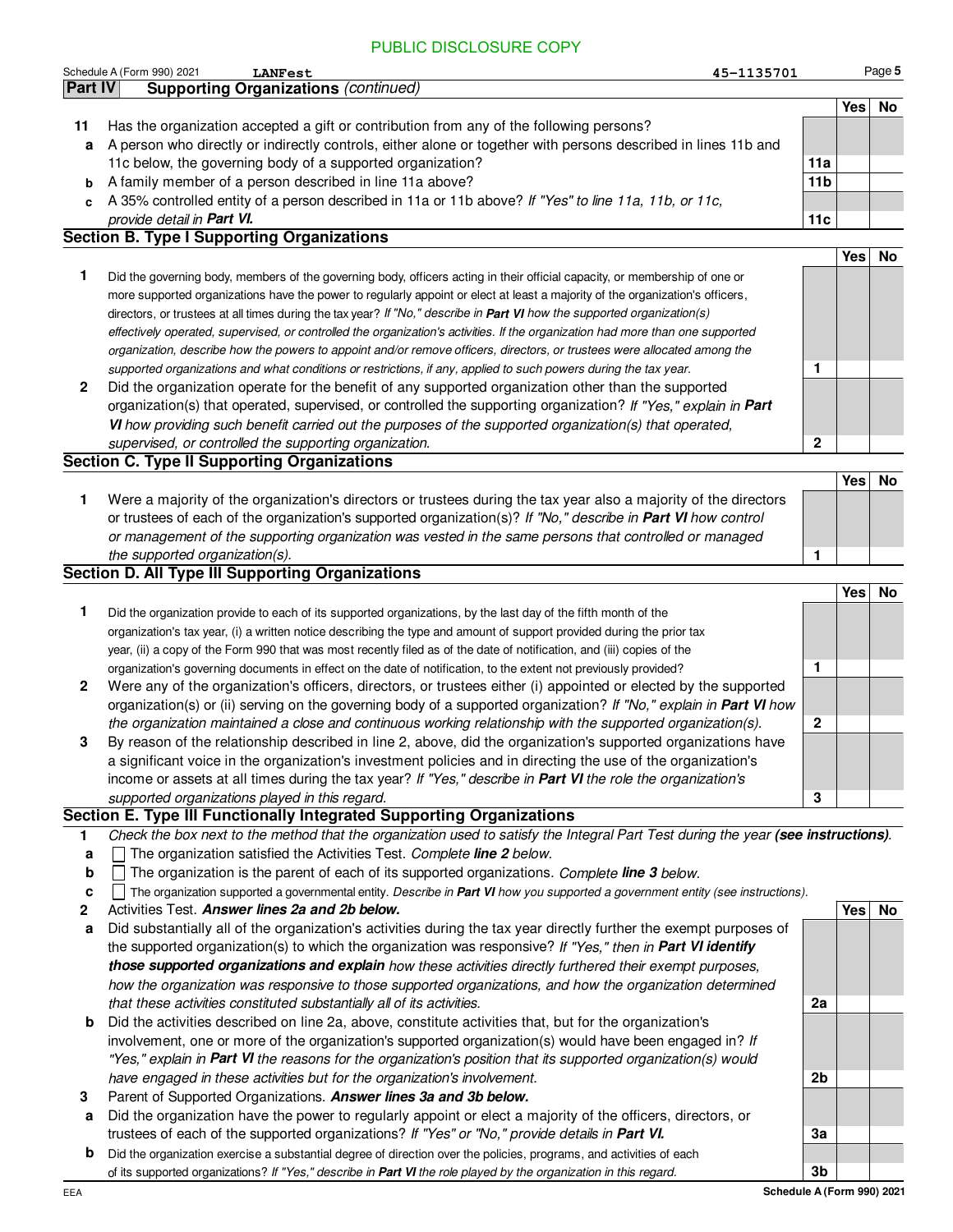|                | Schedule A (Form 990) 2021<br><b>LANFest</b>                                                                                     |                | 45-1135701     | Page 6                         |
|----------------|----------------------------------------------------------------------------------------------------------------------------------|----------------|----------------|--------------------------------|
| <b>Part V</b>  | Type III Non-Functionally Integrated 509(a)(3) Supporting Organizations                                                          |                |                |                                |
| 1              | Check here if the organization satisfied the Integral Part Test as a qualifying trust on Nov. 20, 1970 (explain in Part VI). See |                |                |                                |
|                | instructions. All other Type III non-functionally integrated supporting organizations must complete Sections A through E.        |                |                |                                |
|                | <b>Section A - Adjusted Net Income</b>                                                                                           |                | (A) Prior Year | (B) Current Year<br>(optional) |
| 1              | Net short-term capital gain                                                                                                      | 1              |                |                                |
| $\mathbf 2$    | Recoveries of prior-year distributions                                                                                           | $\mathbf 2$    |                |                                |
| 3              | Other gross income (see instructions)                                                                                            | 3              |                |                                |
| 4              | Add lines 1 through 3.                                                                                                           | 4              |                |                                |
| 5              | Depreciation and depletion                                                                                                       | 5              |                |                                |
| 6              | Portion of operating expenses paid or incurred for production or collection                                                      |                |                |                                |
|                | of gross income or for management, conservation, or maintenance of                                                               |                |                |                                |
|                | property held for production of income (see instructions)                                                                        | 6              |                |                                |
| $\overline{7}$ | Other expenses (see instructions)                                                                                                | 7              |                |                                |
| 8              | Adjusted Net Income (subtract lines 5, 6, and 7 from line 4)                                                                     | 8              |                |                                |
|                | <b>Section B - Minimum Asset Amount</b>                                                                                          |                | (A) Prior Year | (B) Current Year<br>(optional) |
| $\mathbf{1}$   | Aggregate fair market value of all non-exempt-use assets (see                                                                    |                |                |                                |
|                | instructions for short tax year or assets held for part of year):                                                                |                |                |                                |
|                | a Average monthly value of securities                                                                                            | 1a             |                |                                |
|                | <b>b</b> Average monthly cash balances                                                                                           | 1 <sub>b</sub> |                |                                |
|                | c Fair market value of other non-exempt-use assets                                                                               | 1 <sub>c</sub> |                |                                |
|                | d Total (add lines 1a, 1b, and 1c)                                                                                               | 1 <sub>d</sub> |                |                                |
|                | e Discount claimed for blockage or other factors                                                                                 |                |                |                                |
|                | (explain in detail in Part VI):                                                                                                  |                |                |                                |
| $\mathbf{2}$   | Acquisition indebtedness applicable to non-exempt-use assets                                                                     | $\mathbf 2$    |                |                                |
| 3              | Subtract line 2 from line 1d.                                                                                                    | 3              |                |                                |
| 4              | Cash deemed held for exempt use. Enter 0.015 of line 3 (for greater amount,                                                      |                |                |                                |
|                | see instructions).                                                                                                               | 4              |                |                                |
| 5              | Net value of non-exempt-use assets (subtract line 4 from line 3)                                                                 | 5              |                |                                |
| 6              | Multiply line 5 by 0.035.                                                                                                        | 6              |                |                                |
| $\overline{7}$ | Recoveries of prior-year distributions                                                                                           | 7              |                |                                |
| 8              | Minimum Asset Amount (add line 7 to line 6)                                                                                      | 8              |                |                                |
|                | <b>Section C - Distributable Amount</b>                                                                                          |                |                | <b>Current Year</b>            |
| 1.             | Adjusted net income for prior year (from Section A, line 8, column A)                                                            | 1              |                |                                |
| $\mathbf{2}$   | Enter 0.85 of line 1.                                                                                                            | $\mathbf 2$    |                |                                |
| 3              | Minimum asset amount for prior year (from Section B, line 8, column A)                                                           | 3              |                |                                |
| 4              | Enter greater of line 2 or line 3.                                                                                               | 4              |                |                                |
| 5              | Income tax imposed in prior year                                                                                                 | 5              |                |                                |
| 6              | Distributable Amount. Subtract line 5 from line 4, unless subject to                                                             |                |                |                                |
|                | emergency temporary reduction (see instructions).                                                                                | 6              |                |                                |
| $\overline{7}$ | Check here if the current year is the organization's first as a non-functionally integrated Type III supporting organization     |                |                |                                |
|                | (see instructions).                                                                                                              |                |                |                                |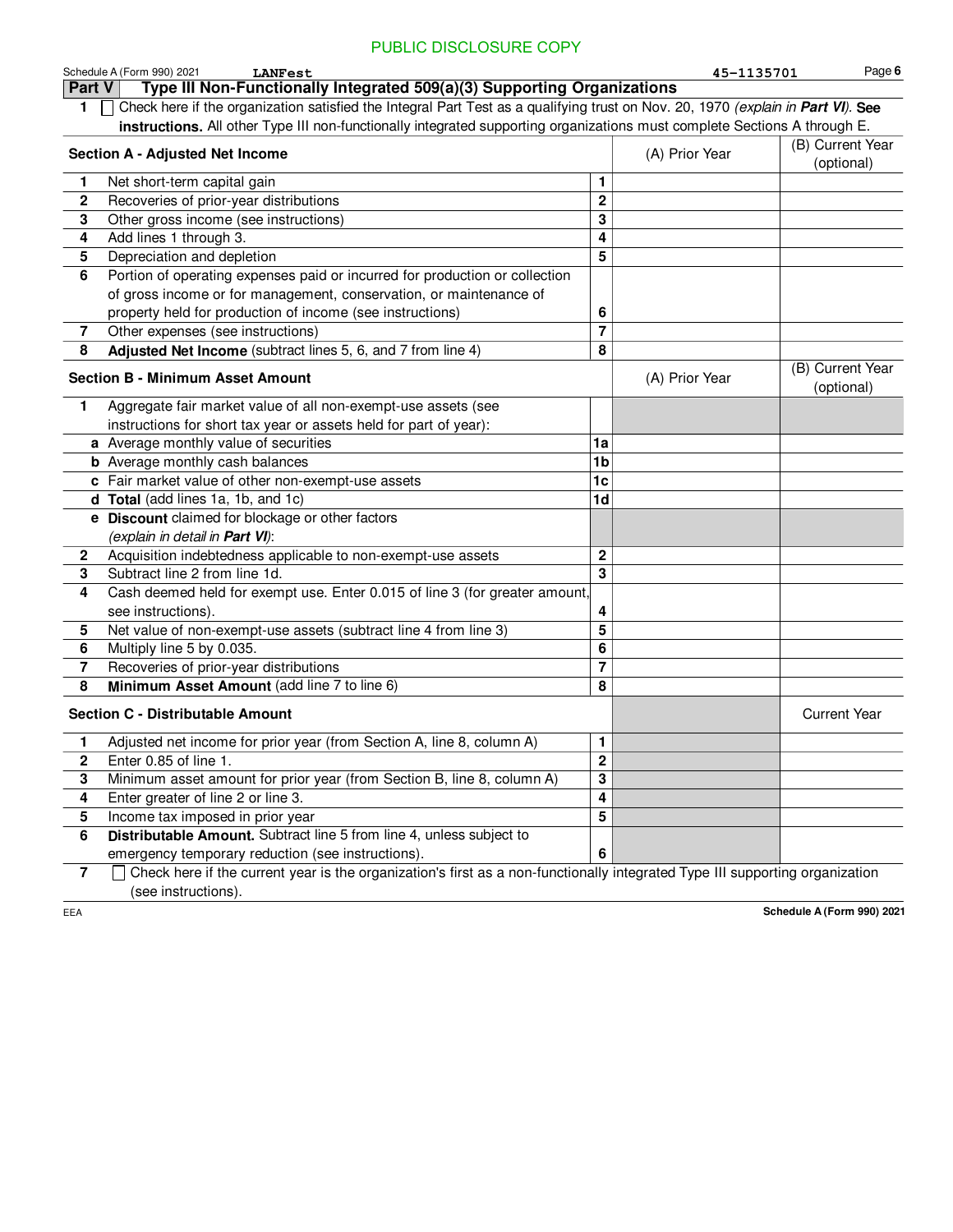|               | Schedule A (Form 990) 2021<br>LANFest                                                      |                                    |                                               |                | Page 7<br>45-1135701                             |
|---------------|--------------------------------------------------------------------------------------------|------------------------------------|-----------------------------------------------|----------------|--------------------------------------------------|
| <b>Part V</b> | Type III Non-Functionally Integrated 509(a)(3) Supporting Organizations (continued)        |                                    |                                               |                |                                                  |
|               | <b>Section D - Distributions</b>                                                           |                                    |                                               |                | <b>Current Year</b>                              |
| $\mathbf{1}$  | Amounts paid to supported organizations to accomplish exempt purposes                      |                                    |                                               | 1              |                                                  |
| $\mathbf{2}$  | Amounts paid to perform activity that directly furthers exempt purposes of supported       |                                    |                                               |                |                                                  |
|               | organizations, in excess of income from activity                                           |                                    |                                               | $\mathbf{2}$   |                                                  |
| 3             | Administrative expenses paid to accomplish exempt purposes of supported organizations      |                                    |                                               | 3              |                                                  |
| 4             | Amounts paid to acquire exempt-use assets                                                  |                                    |                                               | 4              |                                                  |
| 5             | Qualified set-aside amounts (prior IRS approval required) - provide details in Part VI)    |                                    |                                               | 5              |                                                  |
| 6             | Other distributions (describe in Part VI). See instructions.                               |                                    |                                               | 6              |                                                  |
| 7             | Total annual distributions. Add lines 1 through 6.                                         |                                    |                                               | $\overline{7}$ |                                                  |
| 8             | Distributions to attentive supported organizations to which the organization is responsive |                                    |                                               |                |                                                  |
|               | (provide details in Part VI). See instructions.                                            |                                    |                                               | 8              |                                                  |
| 9             | Distributable amount for 2021 from Section C, line 6                                       |                                    |                                               | 9              |                                                  |
| 10            | Line 8 amount divided by line 9 amount                                                     |                                    |                                               | 10             |                                                  |
|               | Section E - Distribution Allocations (see instructions)                                    | (i)<br><b>Excess Distributions</b> | (ii)<br><b>Underdistributions</b><br>Pre-2021 |                | (iii)<br><b>Distributable</b><br>Amount for 2021 |
| 1             | Distributable amount for 2021 from Section C, line 6                                       |                                    |                                               |                |                                                  |
| $\mathbf{2}$  | Underdistributions, if any, for years prior to 2021                                        |                                    |                                               |                |                                                  |
|               | (reasonable cause required - explain in Part VI). See                                      |                                    |                                               |                |                                                  |
|               | instructions.                                                                              |                                    |                                               |                |                                                  |
| 3             | Excess distributions carryover, if any, to 2021                                            |                                    |                                               |                |                                                  |
| a             | From 2016<br>.                                                                             |                                    |                                               |                |                                                  |
| b             | From 2017<br>.                                                                             |                                    |                                               |                |                                                  |
| c             | From 2018<br>.                                                                             |                                    |                                               |                |                                                  |
| d             | From 2019<br>.                                                                             |                                    |                                               |                |                                                  |
| е             | From 2020<br>.                                                                             |                                    |                                               |                |                                                  |
| Ť             | Total of lines 3a through 3e                                                               |                                    |                                               |                |                                                  |
| g             | Applied to underdistributions of prior years                                               |                                    |                                               |                |                                                  |
|               | h Applied to 2021 distributable amount                                                     |                                    |                                               |                |                                                  |
| Ť.            | Carryover from 2016 not applied (see instructions)                                         |                                    |                                               |                |                                                  |
|               | Remainder. Subtract lines 3g, 3h, and 3i from line 3f.                                     |                                    |                                               |                |                                                  |
| 4             | Distributions for 2021 from                                                                |                                    |                                               |                |                                                  |
|               | Section D, line 7:                                                                         |                                    |                                               |                |                                                  |
|               | a Applied to underdistributions of prior years                                             |                                    |                                               |                |                                                  |
|               | <b>b</b> Applied to 2021 distributable amount                                              |                                    |                                               |                |                                                  |
| c             | Remainder. Subtract lines 4a and 4b from line 4.                                           |                                    |                                               |                |                                                  |
| 5.            | Remaining underdistributions for years prior to 2021, if                                   |                                    |                                               |                |                                                  |
|               | any. Subtract lines 3g and 4a from line 2. For result                                      |                                    |                                               |                |                                                  |
|               | greater than zero, explain in Part VI. See instructions.                                   |                                    |                                               |                |                                                  |
| 6             | Remaining underdistributions for 2021. Subtract lines 3h                                   |                                    |                                               |                |                                                  |
|               | and 4b from line 1. For result greater than zero, explain in                               |                                    |                                               |                |                                                  |
|               | <b>Part VI.</b> See instructions.                                                          |                                    |                                               |                |                                                  |
| 7             | Excess distributions carryover to 2022. Add lines 3j                                       |                                    |                                               |                |                                                  |
|               | and 4c.                                                                                    |                                    |                                               |                |                                                  |
| 8             | Breakdown of line 7:                                                                       |                                    |                                               |                |                                                  |
| a             | Excess from 2017<br>$\sim$ 100 $\sim$ 100 $\sim$                                           |                                    |                                               |                |                                                  |
| b             | Excess from 2018<br>.                                                                      |                                    |                                               |                |                                                  |
| c             | Excess from 2019<br>.                                                                      |                                    |                                               |                |                                                  |
| d             | Excess from 2020<br>a series a                                                             |                                    |                                               |                |                                                  |
| е             | Excess from 2021<br>$\sim$ 100 $\sim$ 100 $\sim$                                           |                                    |                                               |                |                                                  |

EEA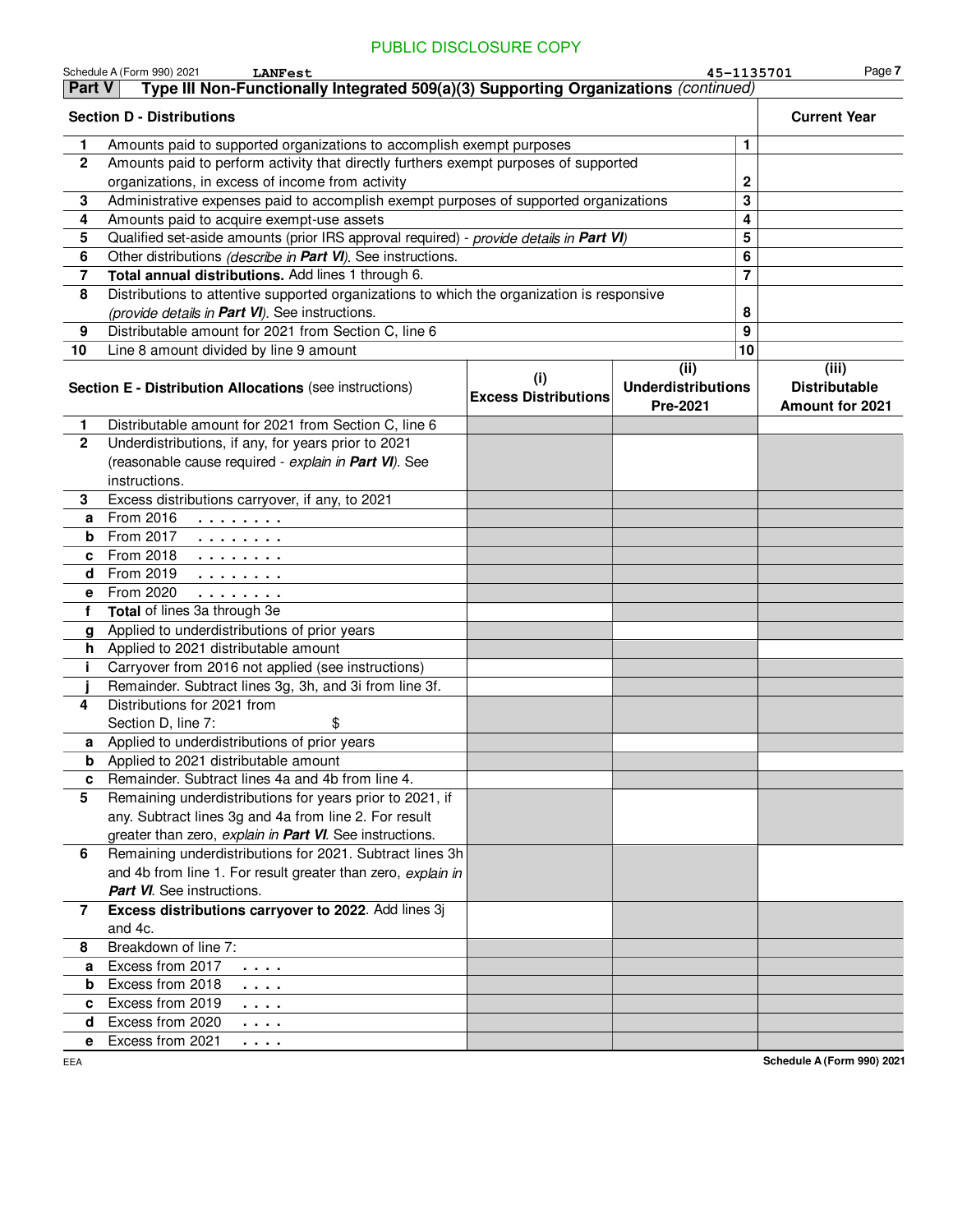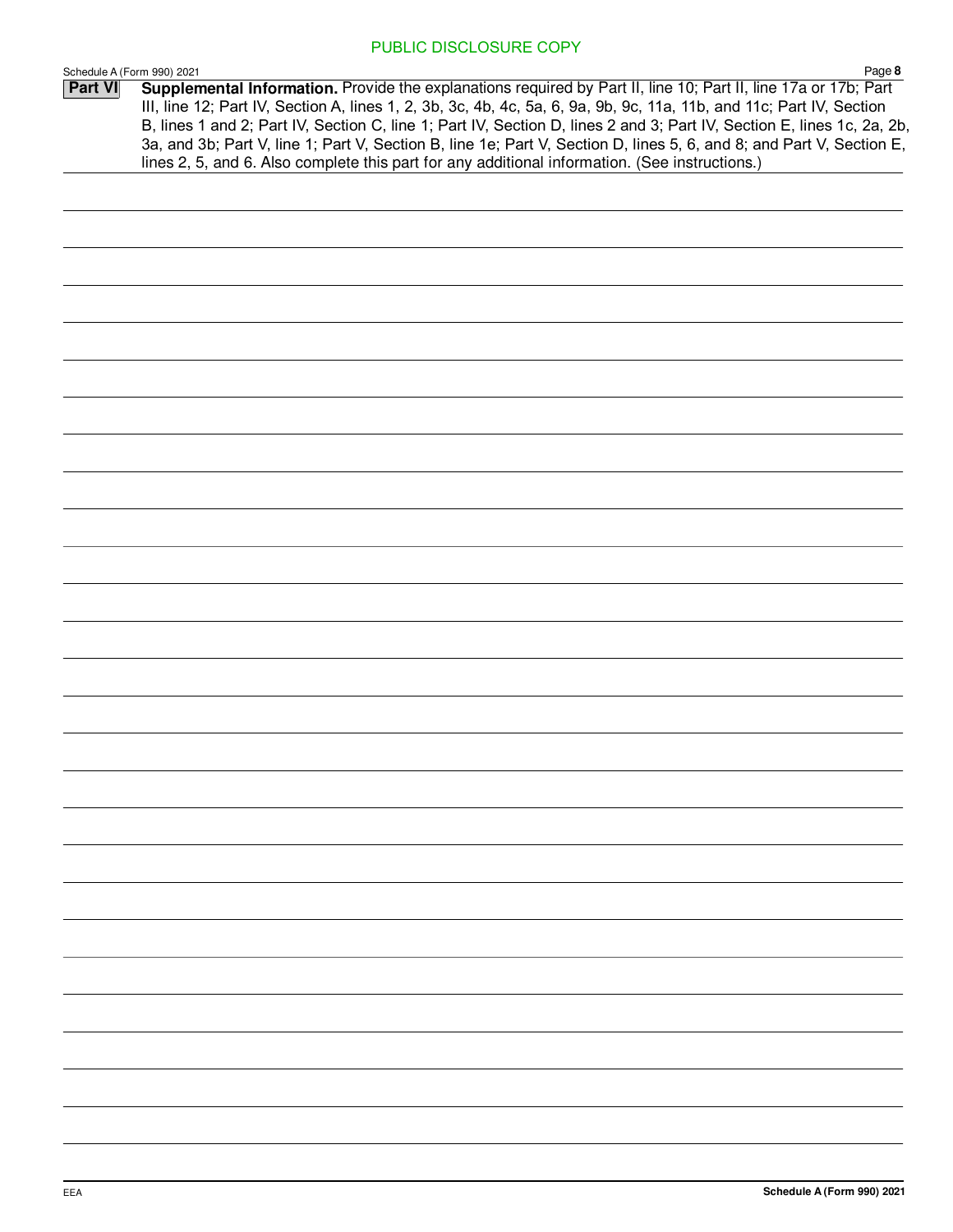#### **SCHEDULE D (Form 990)**

Department of the Treasury Internal Revenue Service

# Supplemental Financial Statements

**Complete if the organization answered "Yes" on Form 990,**

**Part IV, line 6, 7, 8, 9, 10, 11a, 11b, 11c, 11d, 11e, 11f, 12a, or 12b.**

**Attach to Form 990.**

**Open to Public 2021**

OMB No. 1545-0047

| ► Go to www.irs.gov/Form990 for instructions and the latest information. |  |
|--------------------------------------------------------------------------|--|
|                                                                          |  |

|                       | <b>Inspection</b> |  |  |  |  |
|-----------------------|-------------------|--|--|--|--|
| identification number |                   |  |  |  |  |
|                       |                   |  |  |  |  |

|                | Name of the organization                                                                                                                                                                   |                         | <b>Employer identification number</b>              |
|----------------|--------------------------------------------------------------------------------------------------------------------------------------------------------------------------------------------|-------------------------|----------------------------------------------------|
| <b>LANFest</b> |                                                                                                                                                                                            |                         | 45-1135701                                         |
| Part I         | Organizations Maintaining Donor Advised Funds or Other Similar Funds or Accounts.                                                                                                          |                         |                                                    |
|                | Complete if the organization answered "Yes" on Form 990, Part IV, line 6.                                                                                                                  |                         |                                                    |
|                |                                                                                                                                                                                            | (a) Donor advised funds | (b) Funds and other accounts                       |
| 1              | Total number at end of year $\cdots$                                                                                                                                                       |                         |                                                    |
| 2              | Aggregate value of contributions to (during year) $\cdots$                                                                                                                                 |                         |                                                    |
| 3              | Aggregate value of grants from (during year) $\cdots$ .                                                                                                                                    |                         |                                                    |
| 4              | Aggregate value at end of year<br>.                                                                                                                                                        |                         |                                                    |
| 5              | Did the organization inform all donors and donor advisors in writing that the assets held in donor advised                                                                                 |                         |                                                    |
|                | funds are the organization's property, subject to the organization's exclusive legal control?                                                                                              |                         | .<br>l I Yes<br>∣ ∣No                              |
| 6              | Did the organization inform all grantees, donors, and donor advisors in writing that grant funds can be used                                                                               |                         |                                                    |
|                | only for charitable purposes and not for the benefit of the donor or donor advisor, or for any other purpose                                                                               |                         |                                                    |
|                |                                                                                                                                                                                            |                         | ∏ No<br>Yes                                        |
| Part II        | <b>Conservation Easements.</b>                                                                                                                                                             |                         |                                                    |
|                | Complete if the organization answered "Yes" on Form 990, Part IV, line 7.                                                                                                                  |                         |                                                    |
| 1              | Purpose(s) of conservation easements held by the organization (check all that apply).                                                                                                      |                         |                                                    |
|                | Preservation of land for public use (for example, recreation or education)                                                                                                                 |                         | Preservation of a historically important land area |
|                | Protection of natural habitat                                                                                                                                                              |                         | Preservation of a certified historic structure     |
|                | Preservation of open space                                                                                                                                                                 |                         |                                                    |
| 2              | Complete lines 2a through 2d if the organization held a qualified conservation contribution in the form of a conservation                                                                  |                         |                                                    |
|                | easement on the last day of the tax year.                                                                                                                                                  |                         | Held at the End of the Tax Year                    |
| а              |                                                                                                                                                                                            |                         | 2a                                                 |
| b              |                                                                                                                                                                                            |                         | 2b                                                 |
|                | Number of conservation easements on a certified historic structure included in (a) $\cdots$                                                                                                |                         | 2c                                                 |
| c<br>d         | Number of conservation easements included in (c) acquired after 7/25/06, and not on a                                                                                                      |                         |                                                    |
|                |                                                                                                                                                                                            |                         | 2d                                                 |
| 3              | Number of conservation easements modified, transferred, released, extinguished, or terminated by the organization during the                                                               |                         |                                                    |
|                |                                                                                                                                                                                            |                         |                                                    |
|                | tax year $\qquad \blacksquare$                                                                                                                                                             |                         |                                                    |
| 4<br>5         | Number of states where property subject to conservation easement is located                                                                                                                |                         |                                                    |
|                | Does the organization have a written policy regarding the periodic monitoring, inspection, handling of<br>violations, and enforcement of the conservation easements it holds?              |                         | ∣ Yes<br>  No                                      |
| 6              | Staff and volunteer hours devoted to monitoring, inspecting, handling of violations, and enforcing conservation easements during the year                                                  |                         |                                                    |
|                |                                                                                                                                                                                            |                         |                                                    |
|                |                                                                                                                                                                                            |                         |                                                    |
| 7              | Amount of expenses incurred in monitoring, inspecting, handling of violations, and enforcing conservation easements during the year<br>► \$                                                |                         |                                                    |
| 8              | Does each conservation easement reported on line $2(d)$ above satisfy the requirements of section $170(h)(4)(B)(i)$                                                                        |                         |                                                    |
|                |                                                                                                                                                                                            |                         | $\Box$ No                                          |
| 9              |                                                                                                                                                                                            |                         |                                                    |
|                | In Part XIII, describe how the organization reports conservation easements in its revenue and expense statement and                                                                        |                         |                                                    |
|                | balance sheet, and include, if applicable, the text of the footnote to the organization's financial statements that describes the<br>organization's accounting for conservation easements. |                         |                                                    |
| Part III       | Organizations Maintaining Collections of Art, Historical Treasures, or Other Similar Assets.                                                                                               |                         |                                                    |
|                | Complete if the organization answered "Yes" on Form 990, Part IV, line 8.                                                                                                                  |                         |                                                    |
| 1a             | If the organization elected, as permitted under FASB ASC 958, not to report in its revenue statement and balance sheet works                                                               |                         |                                                    |
|                | of art, historical treasures, or other similar assets held for public exhibition, education, or research in furtherance of public                                                          |                         |                                                    |
|                |                                                                                                                                                                                            |                         |                                                    |
|                | service, provide in Part XIII the text of the footnote to its financial statements that describes these items.                                                                             |                         |                                                    |
| b              | If the organization elected, as permitted under FASB ASC 958, to report in its revenue statement and balance sheet works of                                                                |                         |                                                    |
|                | art, historical treasures, or other similar assets held for public exhibition, education, or research in furtherance of public service,                                                    |                         |                                                    |
|                | provide the following amounts relating to these items:                                                                                                                                     |                         |                                                    |
|                |                                                                                                                                                                                            |                         | \$                                                 |
|                |                                                                                                                                                                                            |                         | $\frac{1}{2}$                                      |
| 2              | If the organization received or held works of art, historical treasures, or other similar assets for financial gain, provide the                                                           |                         |                                                    |
|                | following amounts required to be reported under FASB ASC 958 relating to these items:                                                                                                      |                         |                                                    |
| а              |                                                                                                                                                                                            |                         | \$                                                 |
| b              |                                                                                                                                                                                            |                         | \$                                                 |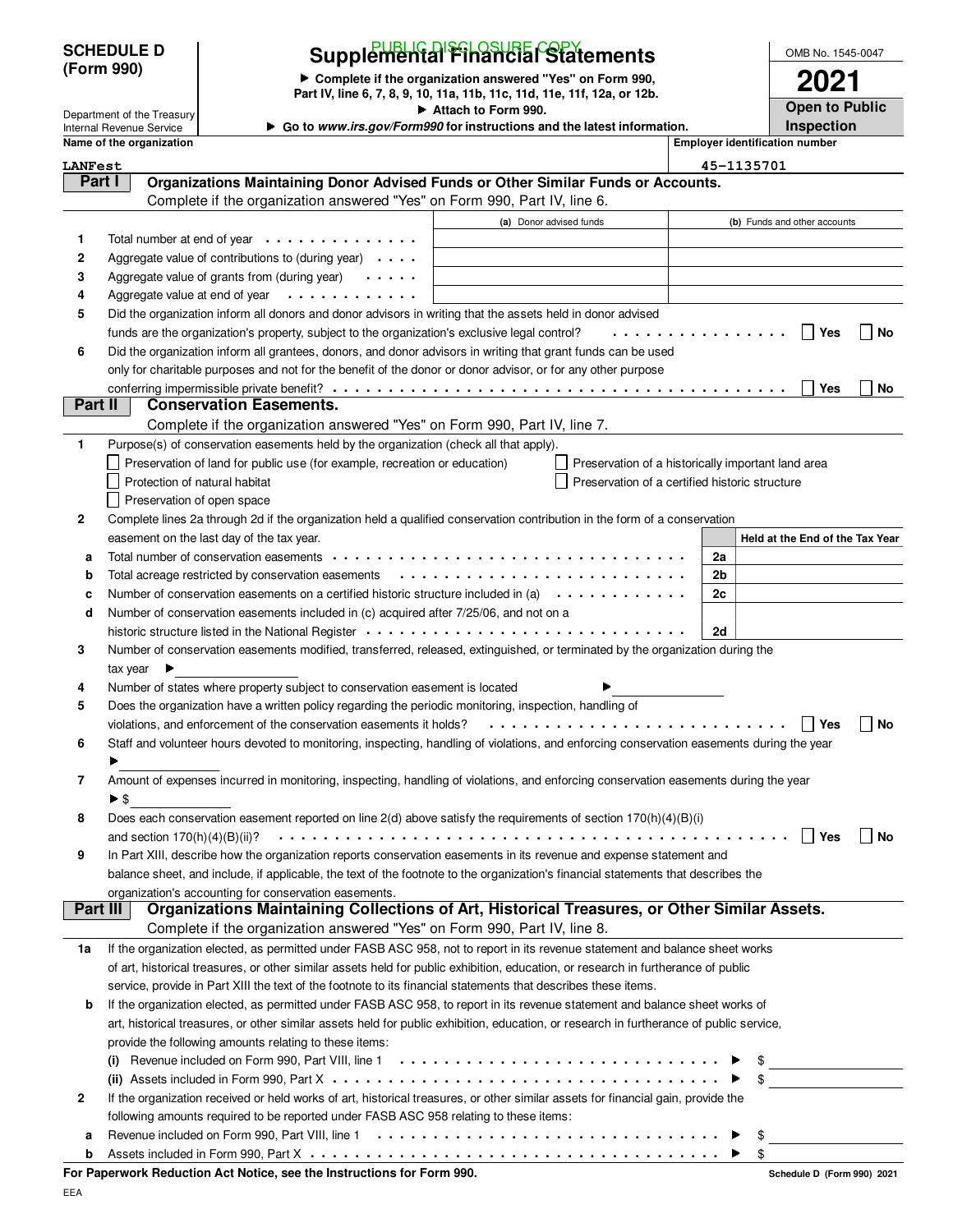|                    | LANFest<br>Schedule D (Form 990) 2021                                                                                                   | <b>PUBLIC DISCLOSURE COPY</b> |   |                |                           |    | 45-1135701           |                     | Page 2           |
|--------------------|-----------------------------------------------------------------------------------------------------------------------------------------|-------------------------------|---|----------------|---------------------------|----|----------------------|---------------------|------------------|
| Part III           | Organizations Maintaining Collections of Art, Historical Treasures, or Other Similar Assets (continued)                                 |                               |   |                |                           |    |                      |                     |                  |
| 3                  | Using the organization's acquisition, accession, and other records, check any of the following that make significant use of its         |                               |   |                |                           |    |                      |                     |                  |
|                    | collection items (check all that apply):                                                                                                |                               |   |                |                           |    |                      |                     |                  |
| a                  | Public exhibition                                                                                                                       |                               | d |                | Loan or exchange programs |    |                      |                     |                  |
| b                  | Scholarly research                                                                                                                      |                               | е | Other          |                           |    |                      |                     |                  |
| c                  | Preservation for future generations                                                                                                     |                               |   |                |                           |    |                      |                     |                  |
| 4                  | Provide a description of the organization's collections and explain how they further the organization's exempt purpose in Part          |                               |   |                |                           |    |                      |                     |                  |
|                    | XIII.                                                                                                                                   |                               |   |                |                           |    |                      |                     |                  |
| 5                  | During the year, did the organization solicit or receive donations of art, historical treasures, or other similar                       |                               |   |                |                           |    |                      |                     |                  |
|                    |                                                                                                                                         |                               |   |                |                           |    |                      | ∣ ∣ Yes             | No               |
|                    | <b>Part IV</b><br><b>Escrow and Custodial Arrangements.</b>                                                                             |                               |   |                |                           |    |                      |                     |                  |
|                    | Complete if the organization answered "Yes" on Form 990, Part IV, line 9, or reported an amount on Form                                 |                               |   |                |                           |    |                      |                     |                  |
|                    | 990, Part X, line 21.                                                                                                                   |                               |   |                |                           |    |                      |                     |                  |
| 1a                 | Is the organization an agent, trustee, custodian or other intermediary for contributions or other assets not                            |                               |   |                |                           |    |                      |                     |                  |
|                    | included on Form 990, Part X?                                                                                                           |                               |   |                |                           |    |                      | Yes                 | No               |
| b                  | If "Yes," explain the arrangement in Part XIII and complete the following table:                                                        |                               |   |                |                           |    |                      |                     |                  |
|                    |                                                                                                                                         |                               |   |                |                           |    |                      | Amount              |                  |
| c                  | Beginning balance                                                                                                                       |                               |   |                |                           | 1c |                      |                     |                  |
| a                  |                                                                                                                                         |                               |   |                |                           | 1d |                      |                     |                  |
| е                  |                                                                                                                                         |                               |   |                |                           | 1e |                      |                     |                  |
| f                  |                                                                                                                                         |                               |   |                |                           | 1f |                      |                     |                  |
| 2a                 | Did the organization include an amount on Form 990, Part X, line 21, for escrow or custodial account liability?                         |                               |   |                |                           |    | .                    | l l Yes             | No               |
| b<br><b>Part V</b> | If "Yes," explain the arrangement in Part XIII. Check here if the explanation has been provided on Part XIII<br><b>Endowment Funds.</b> |                               |   |                |                           |    | .                    |                     |                  |
|                    | Complete if the organization answered "Yes" on Form 990, Part IV, line 10.                                                              |                               |   |                |                           |    |                      |                     |                  |
|                    |                                                                                                                                         |                               |   |                |                           |    |                      |                     |                  |
| 1a                 | Beginning of year balance                                                                                                               | (a) Current year              |   | (b) Prior year | (c) Two years back        |    | (d) Three years back | (e) Four years back |                  |
| b                  | Contributions                                                                                                                           |                               |   |                |                           |    |                      |                     |                  |
| c                  | Net investment earnings, gains, and                                                                                                     |                               |   |                |                           |    |                      |                     |                  |
|                    | $losses$                                                                                                                                |                               |   |                |                           |    |                      |                     |                  |
| a                  | $\sim$ and $\sim$ and $\sim$ and $\sim$<br>Grants or scholarships                                                                       |                               |   |                |                           |    |                      |                     |                  |
| е                  | Other expenditures for facilities and                                                                                                   |                               |   |                |                           |    |                      |                     |                  |
|                    |                                                                                                                                         |                               |   |                |                           |    |                      |                     |                  |
| f                  | Administrative expenses                                                                                                                 |                               |   |                |                           |    |                      |                     |                  |
| g                  | End of year balance                                                                                                                     |                               |   |                |                           |    |                      |                     |                  |
| 2                  | Provide the estimated percentage of the current year end balance (line 1g, column (a)) held as:                                         |                               |   |                |                           |    |                      |                     |                  |
| а                  | Board designated or quasi-endowment                                                                                                     |                               | % |                |                           |    |                      |                     |                  |
| b                  | Permanent endowment                                                                                                                     | %                             |   |                |                           |    |                      |                     |                  |
| c                  | Term endowment<br>$\%$                                                                                                                  |                               |   |                |                           |    |                      |                     |                  |
|                    | The percentages on lines 2a, 2b, and 2c should equal 100%.                                                                              |                               |   |                |                           |    |                      |                     |                  |
| За                 | Are there endowment funds not in the possession of the organization that are held and administered for the                              |                               |   |                |                           |    |                      |                     |                  |
|                    | organization by:                                                                                                                        |                               |   |                |                           |    |                      |                     | <b>Yes</b><br>No |
|                    |                                                                                                                                         |                               |   |                |                           |    |                      | 3a(i)               |                  |
|                    | (ii) Related organizations $\cdots \cdots \cdots$                                                                                       |                               |   |                |                           |    |                      | 3a(ii)              |                  |
| b                  | If "Yes" on line 3a(ii), are the related organizations listed as required on Schedule R? $\dots \dots$                                  |                               |   |                |                           |    |                      | 3b                  |                  |
| 4                  | Describe in Part XIII the intended uses of the organization's endowment funds.                                                          |                               |   |                |                           |    |                      |                     |                  |
|                    | <b>Part VI</b><br>Land, Buildings, and Equipment.                                                                                       |                               |   |                |                           |    |                      |                     |                  |
|                    | Complete if the organization answered "Yes" on Form 990, Part IV, line 11a. See Form 990, Part X, line 10.                              |                               |   |                |                           |    |                      |                     |                  |
|                    | Description of property                                                                                                                 | (a) Cost or other basis       |   |                | (b) Cost or other basis   |    | (c) Accumulated      | (d) Book value      |                  |
|                    |                                                                                                                                         | (investment)                  |   |                | (other)                   |    | depreciation         |                     |                  |
| 1a                 | Land                                                                                                                                    |                               |   |                |                           |    |                      |                     |                  |
| b                  | <b>Buildings</b>                                                                                                                        |                               |   |                |                           |    |                      |                     |                  |
| с                  | Leasehold improvements                                                                                                                  |                               |   |                |                           |    |                      |                     |                  |
| d                  | Equipment                                                                                                                               |                               |   |                |                           |    |                      |                     |                  |
| е                  | Other                                                                                                                                   |                               |   |                |                           |    |                      |                     |                  |
|                    | Total. Add lines 1a through 1e. (Column (d) must equal Form 990, Part X, column (B), line 10c.)                                         |                               |   |                |                           |    | . <b>.</b>           |                     |                  |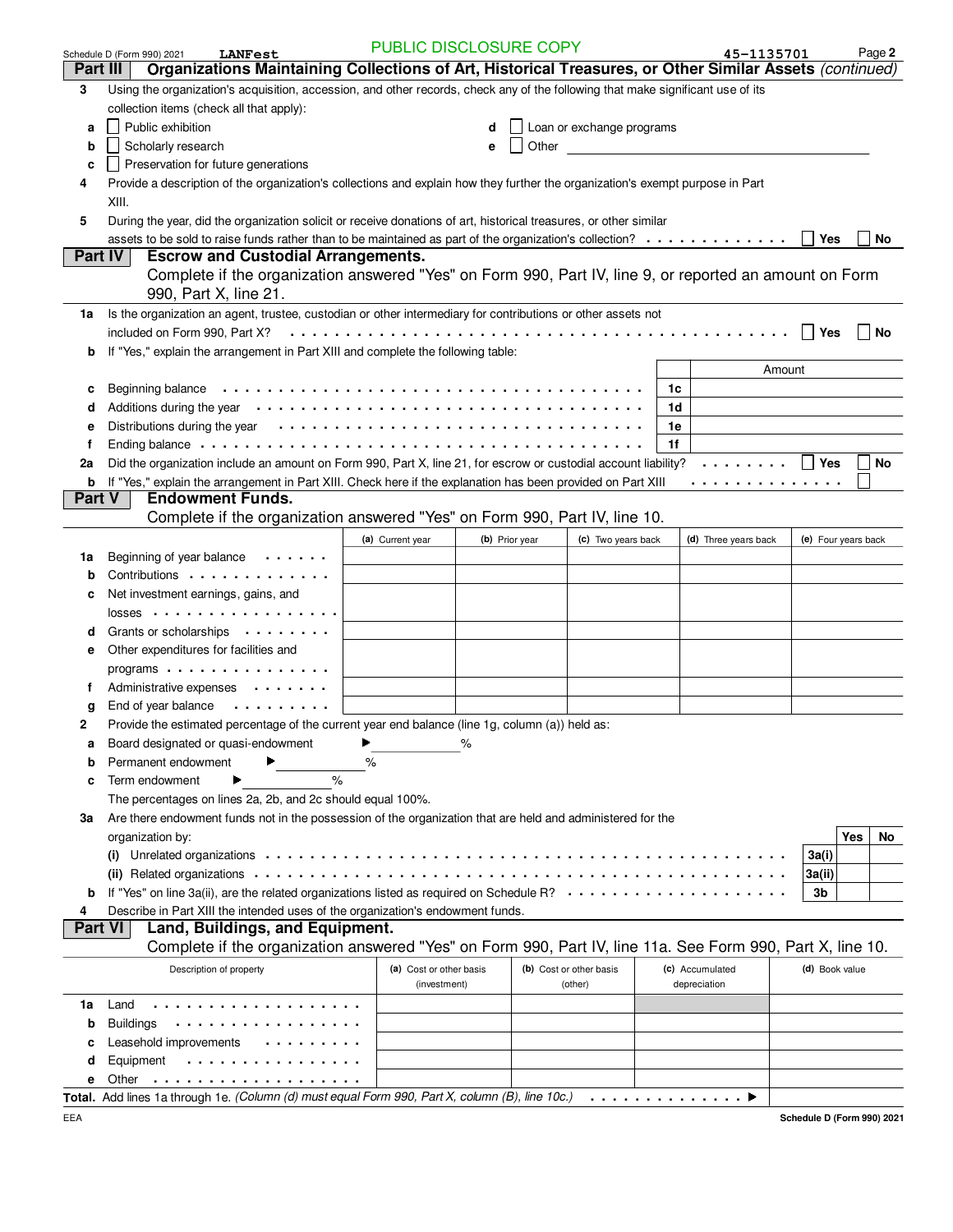| <b>Part VII</b><br><b>Investments - Other Securities.</b><br>Complete if the organization answered "Yes" on Form 990, Part IV, line 11b. See Form 990, Part X, line 12. |                |                                                              |
|-------------------------------------------------------------------------------------------------------------------------------------------------------------------------|----------------|--------------------------------------------------------------|
| (a) Description of security or category<br>(including name of security)                                                                                                 | (b) Book value | (c) Method of valuation:<br>Cost or end-of-year market value |
| (1) Financial derivatives                                                                                                                                               |                |                                                              |
| (2) Closely-held equity interests $\cdots \cdots \cdots \cdots \cdots \cdots \cdots$                                                                                    |                |                                                              |
| $(3)$ Other                                                                                                                                                             |                |                                                              |
| (A)                                                                                                                                                                     |                |                                                              |
| (B)                                                                                                                                                                     |                |                                                              |
| (C)                                                                                                                                                                     |                |                                                              |
| (D)                                                                                                                                                                     |                |                                                              |
| (E)                                                                                                                                                                     |                |                                                              |
| (F)                                                                                                                                                                     |                |                                                              |
| (G)                                                                                                                                                                     |                |                                                              |
| (H)                                                                                                                                                                     |                |                                                              |
| <b>Total.</b> (Column (b) must equal Form 990, Part X, col. (B) line 12.) $\ldots \ldots$                                                                               |                |                                                              |

#### **Part VIII** Investments - Program Related.

Complete if the organization answered "Yes" on Form 990, Part IV, line 11c. See Form 990, Part X, line 13.

| (a) Description of investment                                                      | (b) Book value | (c) Method of valuation:<br>Cost or end-of-year market value |
|------------------------------------------------------------------------------------|----------------|--------------------------------------------------------------|
| (1)                                                                                |                |                                                              |
| (2)                                                                                |                |                                                              |
| (3)                                                                                |                |                                                              |
| (4)                                                                                |                |                                                              |
| (5)                                                                                |                |                                                              |
| (6)                                                                                |                |                                                              |
| (7)                                                                                |                |                                                              |
| (8)                                                                                |                |                                                              |
| (9)                                                                                |                |                                                              |
| Total. (Column (b) must equal Form 990, Part X, col. (B) line 13.) $\ldots \ldots$ |                |                                                              |

#### **Part IX Other Assets.**

Complete if the organization answered "Yes" on Form 990, Part IV, line 11d. See Form 990, Part X, line 15.

| (a) Description         | (b) Book value |
|-------------------------|----------------|
| (1) rechnical equipment | 1,423          |
| (2)                     |                |
| (3)                     |                |
| (4)                     |                |
| (5)                     |                |
| (6)                     |                |
| (7)                     |                |
| (8)                     |                |
| (9)                     |                |
|                         | 1,423          |

#### **Part X** Other Liabilities.

Complete if the organization answered "Yes" on Form 990, Part IV, line 11e or 11f. See Form 990, Part X, line 25.

| 1.  | (a) Description of liability                                       |        | (b) Book value |  |
|-----|--------------------------------------------------------------------|--------|----------------|--|
|     | (1) Federal income taxes                                           |        |                |  |
| (2) |                                                                    |        |                |  |
| (3) |                                                                    |        |                |  |
| (4) |                                                                    |        |                |  |
| (5) |                                                                    |        |                |  |
| (6) |                                                                    |        |                |  |
| (7) |                                                                    |        |                |  |
| (8) |                                                                    |        |                |  |
| (9) |                                                                    |        |                |  |
|     | Total. (Column (b) must equal Form 990, Part X, col. (B) line 25.) | n a bh |                |  |

**2.** Liability for uncertain tax positions. In Part XIII, provide the text of the footnote to the organization's financial statements that reports the organization's liability for uncertain tax positions under FASB ASC 740. Check here if the text of the footnote has been provided in Part XIII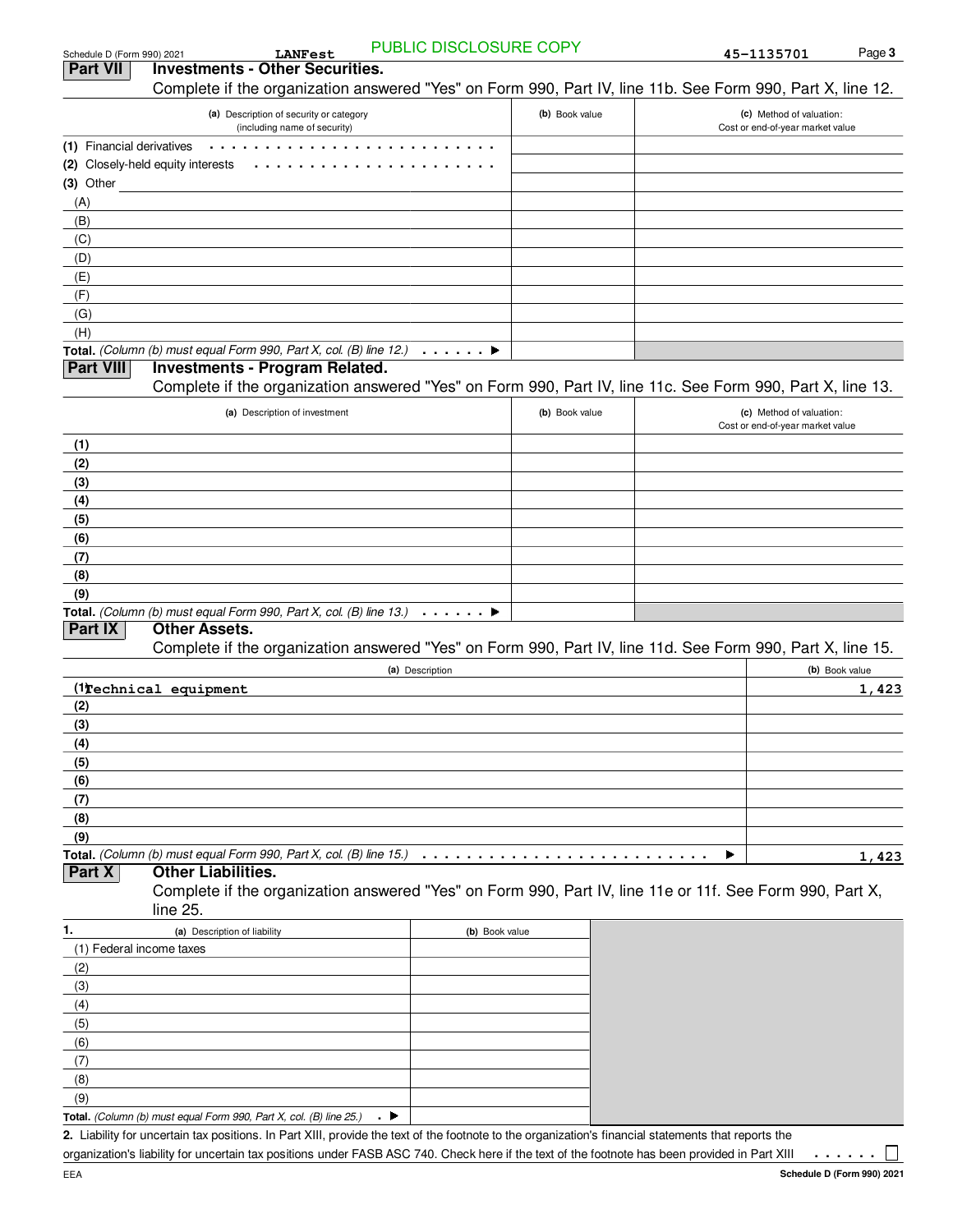|                  | <b>LANFest</b><br>Schedule D (Form 990) 2021                                | <b>PUBLIC DISCLOSURE COPY</b>                                                         |                | 45-1135701 |  | Page 4 |  |  |
|------------------|-----------------------------------------------------------------------------|---------------------------------------------------------------------------------------|----------------|------------|--|--------|--|--|
| <b>Part XI</b>   |                                                                             | Reconciliation of Revenue per Audited Financial Statements With Revenue per Return.   |                |            |  |        |  |  |
|                  | Complete if the organization answered "Yes" on Form 990, Part IV, line 12a. |                                                                                       |                |            |  |        |  |  |
| 1                |                                                                             |                                                                                       |                | 1          |  |        |  |  |
| 2                | Amounts included on line 1 but not on Form 990, Part VIII, line 12:         |                                                                                       |                |            |  |        |  |  |
| a                |                                                                             |                                                                                       | 2a             |            |  |        |  |  |
| b                |                                                                             |                                                                                       | 2 <sub>b</sub> |            |  |        |  |  |
| с                |                                                                             |                                                                                       | 2c             |            |  |        |  |  |
| d                |                                                                             |                                                                                       | 2d             |            |  |        |  |  |
| е                | Add lines 2a through 2d                                                     |                                                                                       |                | 2e         |  |        |  |  |
| 3                |                                                                             |                                                                                       |                | 3          |  |        |  |  |
| 4                | Amounts included on Form 990, Part VIII, line 12, but not on line 1:        |                                                                                       |                |            |  |        |  |  |
| a                | Investment expenses not included on Form 990, Part VIII, line 7b            | <b><i>Charles Committee</i></b>                                                       | 4a             |            |  |        |  |  |
| b                |                                                                             |                                                                                       | 4 <sub>b</sub> |            |  |        |  |  |
| C                | Add lines 4a and 4b                                                         |                                                                                       |                | 4c         |  |        |  |  |
| 5                |                                                                             | Total revenue. Add lines 3 and 4c. (This must equal Form 990, Part I, line 12.)       |                | 5          |  |        |  |  |
| <b>Part XII</b>  |                                                                             | Reconciliation of Expenses per Audited Financial Statements With Expenses per Return. |                |            |  |        |  |  |
|                  |                                                                             | Complete if the organization answered "Yes" on Form 990, Part IV, line 12a.           |                |            |  |        |  |  |
| 1                | Total expenses and losses per audited financial statements                  |                                                                                       |                | 1          |  |        |  |  |
| $\mathbf{2}$     | Amounts included on line 1 but not on Form 990, Part IX, line 25:           |                                                                                       |                |            |  |        |  |  |
| a                |                                                                             |                                                                                       | 2a             |            |  |        |  |  |
| b                |                                                                             |                                                                                       | 2 <sub>b</sub> |            |  |        |  |  |
| c                |                                                                             |                                                                                       | 2c             |            |  |        |  |  |
| d                |                                                                             |                                                                                       | 2d             |            |  |        |  |  |
| е                | Add lines 2a through 2d                                                     |                                                                                       |                | <b>2e</b>  |  |        |  |  |
| 3                | Subtract line 2e from line 1                                                |                                                                                       |                | 3          |  |        |  |  |
| 4                | Amounts included on Form 990, Part IX, line 25, but not on line 1:          |                                                                                       |                |            |  |        |  |  |
| a                |                                                                             | Investment expenses not included on Form 990, Part VIII, line 7b                      | 4a             |            |  |        |  |  |
| b                |                                                                             |                                                                                       | 4b             |            |  |        |  |  |
| c                | Add lines 4a and 4b                                                         |                                                                                       |                | 4c         |  |        |  |  |
| 5                |                                                                             | Total expenses. Add lines 3 and 4c. (This must equal Form 990, Part I, line 18.)      |                | 5          |  |        |  |  |
| <b>Part XIII</b> | Supplemental Information.                                                   |                                                                                       |                |            |  |        |  |  |

Provide the descriptions required for Part II, lines 3, 5, and 9; Part III, lines 1a and 4; Part IV, lines 1b and 2b; Part V, line 4; Part X, line 2; Part XI, lines 2d and 4b; and Part XII, lines 2d and 4b. Also complete this part to provide any additional information.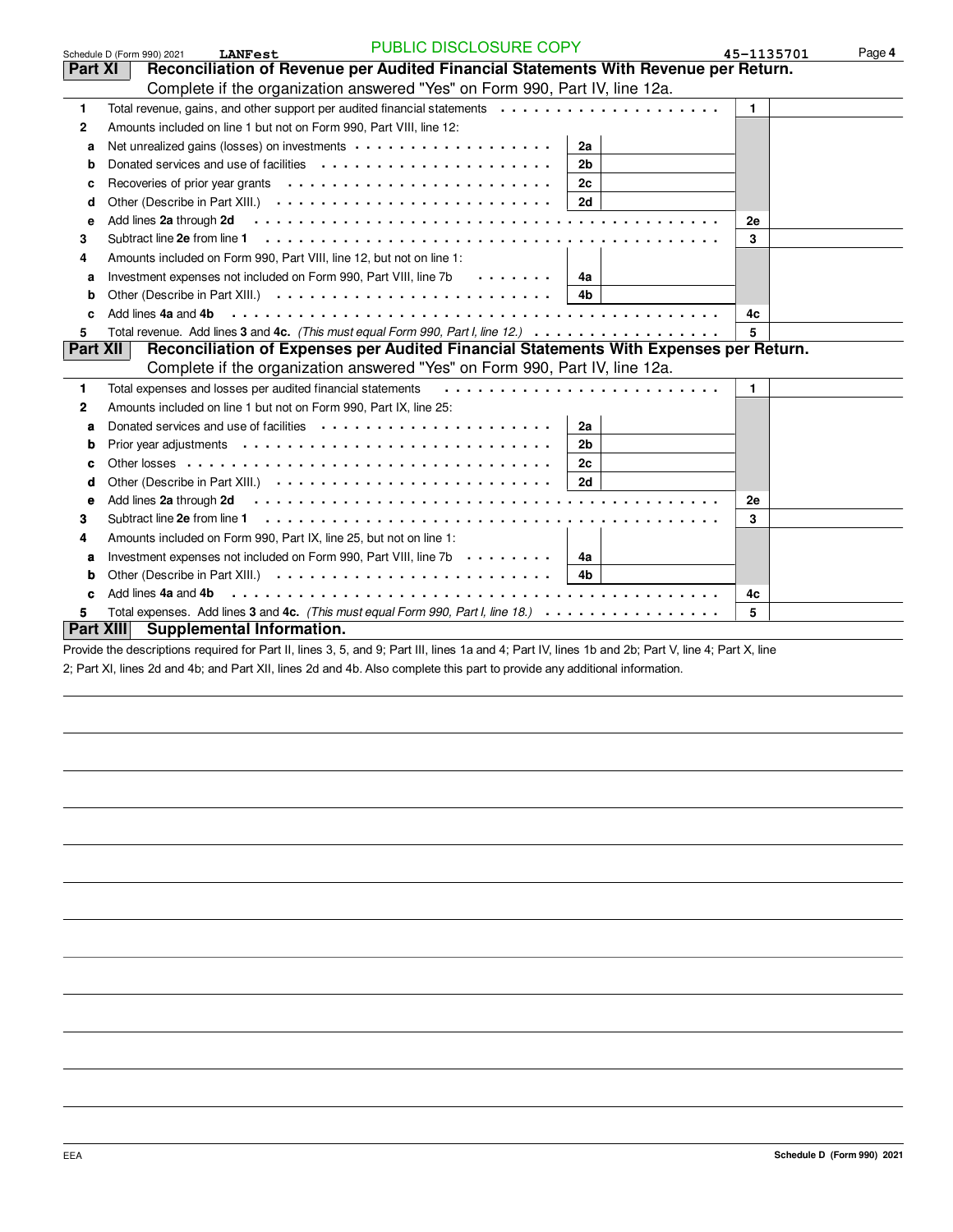| <b>SCHEDULE I</b><br>(Form 990)                                                                                                                                 |            | Complete if the organization answered "Yes" on Form 990, Part IV, line 21 or 22.<br>Grants and Other Assistance to Organizations,<br>Governments, and Individuals in the United States |                                                                              |                                                                                    |                                                                                                             |                                | OMB No. 1545-0047<br>2021               |
|-----------------------------------------------------------------------------------------------------------------------------------------------------------------|------------|----------------------------------------------------------------------------------------------------------------------------------------------------------------------------------------|------------------------------------------------------------------------------|------------------------------------------------------------------------------------|-------------------------------------------------------------------------------------------------------------|--------------------------------|-----------------------------------------|
| Department of the Treasury<br>Internal Revenue Service                                                                                                          |            | Â                                                                                                                                                                                      | Go to www.irs.gov/Form990 for the latest information.<br>Attach to Form 990. |                                                                                    |                                                                                                             |                                | Open to Public<br>Inspection            |
| Name of the organization                                                                                                                                        |            |                                                                                                                                                                                        |                                                                              |                                                                                    |                                                                                                             | Employer identification number |                                         |
| General Information on Grants and Assistance<br><b>LANFest</b><br>Part I                                                                                        |            |                                                                                                                                                                                        |                                                                              |                                                                                    |                                                                                                             | $45 - 1135701$                 |                                         |
| Does the organization maintain records to substantiate the amount of the grants or assistance, the grantees' eligibility for the grants or assistance, and<br>٣ |            |                                                                                                                                                                                        |                                                                              |                                                                                    |                                                                                                             |                                |                                         |
| the selection criteria used to award the grants or assistance?                                                                                                  |            | .<br>$\frac{1}{2}$                                                                                                                                                                     |                                                                              | .                                                                                  | $\frac{1}{2}$<br>$\begin{array}{c} \bullet & \bullet \\ \bullet & \bullet \\ \bullet & \bullet \end{array}$ |                                | $rac{2}{\pi}$<br><b>NN</b>              |
| Describe in Part IV the organization's procedures for monitoring the use of grant funds in the United States.<br>Σ                                              |            |                                                                                                                                                                                        |                                                                              |                                                                                    |                                                                                                             |                                |                                         |
| Grants and Other Assistance to Domestic Organizations and Domestic Governments. Complete if the organization answered<br>Part II                                |            |                                                                                                                                                                                        |                                                                              |                                                                                    |                                                                                                             | "Yes" on Form 990,             |                                         |
| Part IV, line 21, for any recipient that received more than<br>(a) Name and address of organization<br>$\blacksquare$                                           | $(b)$ EN   | (c) IRC section                                                                                                                                                                        | (d) Amount of cash                                                           | \$5,000. Part II can be duplicated if additional space is needed.<br>(e) Amount of | (f) Method of valuation<br>(book, FMV, appraisal,                                                           | (g) Description of             | (h) Purpose of grant                    |
| or government                                                                                                                                                   |            | (if applicable)                                                                                                                                                                        | grant                                                                        | noncash assistance                                                                 | other)                                                                                                      | noncash assistance             | or assistance                           |
| Society<br>(1) Best Friends Animal<br>Canyon RD<br>5001 Angel                                                                                                   |            |                                                                                                                                                                                        |                                                                              |                                                                                    |                                                                                                             |                                | Charitable                              |
| Kanab UT 84741                                                                                                                                                  | 23-7147797 | $\widehat{c}$<br>501(c)                                                                                                                                                                | 514<br>$\ddot{ }$                                                            |                                                                                    |                                                                                                             |                                | operations                              |
| (2) Starlight Children's Founda<br>59<br>STE<br>400 Corporate Pointe                                                                                            |            |                                                                                                                                                                                        |                                                                              |                                                                                    |                                                                                                             |                                | Charitable                              |
| 90034<br>Angeles CA<br><b>Por</b>                                                                                                                               | 95-3802159 | $\widehat{c}$<br>501(c)                                                                                                                                                                | 2,048                                                                        |                                                                                    |                                                                                                             |                                | operations                              |
| (3) Buffalo Greyhound Adoption                                                                                                                                  |            |                                                                                                                                                                                        |                                                                              |                                                                                    |                                                                                                             |                                | PUBLIC DISCLOSURE                       |
| Buffalo NY 14225<br>PO Box 1096                                                                                                                                 | 16-1412938 | $\widehat{c}$<br>501(c)                                                                                                                                                                | 103<br>4.                                                                    |                                                                                    |                                                                                                             |                                | operations<br>Charitable                |
| Shelter<br>(4)CrossRoads Animal                                                                                                                                 |            |                                                                                                                                                                                        |                                                                              |                                                                                    |                                                                                                             |                                |                                         |
| TRL<br>Creek<br>2302 Copper                                                                                                                                     |            |                                                                                                                                                                                        |                                                                              |                                                                                    |                                                                                                             |                                | Charitable                              |
| Buffalo MN 55313                                                                                                                                                | 41-1963397 | $\widehat{\mathbf{e}}$<br>501 (c)                                                                                                                                                      | 297<br>$\ddot{\mathbf{a}}$                                                   |                                                                                    |                                                                                                             |                                | operations                              |
| Society<br>(5) The $Anti-Cruelty$                                                                                                                               |            |                                                                                                                                                                                        |                                                                              |                                                                                    |                                                                                                             |                                |                                         |
| 157 W Grand Avenue<br>60654<br>Chicago IL                                                                                                                       | 36-2179814 | $\widetilde{\mathcal{E}}$<br>501 (c)                                                                                                                                                   | 715                                                                          |                                                                                    |                                                                                                             |                                | <b>COPY</b><br>Charitable<br>operations |
| (6) Engineers Without Borders                                                                                                                                   |            |                                                                                                                                                                                        |                                                                              |                                                                                    |                                                                                                             |                                |                                         |
| Suite 210<br>1031 33rd Street<br>80205                                                                                                                          | 84-1589324 | $\widehat{c}$                                                                                                                                                                          | 500                                                                          |                                                                                    |                                                                                                             |                                | Charitable                              |
| Denver <sub>CO</sub><br>$\epsilon$                                                                                                                              |            | 501 (c)                                                                                                                                                                                |                                                                              |                                                                                    |                                                                                                             |                                | operations                              |
|                                                                                                                                                                 |            |                                                                                                                                                                                        |                                                                              |                                                                                    |                                                                                                             |                                |                                         |
| ම                                                                                                                                                               |            |                                                                                                                                                                                        |                                                                              |                                                                                    |                                                                                                             |                                |                                         |
|                                                                                                                                                                 |            |                                                                                                                                                                                        |                                                                              |                                                                                    |                                                                                                             |                                |                                         |
| $\circledcirc$                                                                                                                                                  |            |                                                                                                                                                                                        |                                                                              |                                                                                    |                                                                                                             |                                |                                         |
| $\widetilde{e}$                                                                                                                                                 |            |                                                                                                                                                                                        |                                                                              |                                                                                    |                                                                                                             |                                |                                         |
|                                                                                                                                                                 |            |                                                                                                                                                                                        |                                                                              |                                                                                    |                                                                                                             |                                |                                         |
| Enter total number of section 501(c)(3) and government organizations listed<br>2                                                                                |            | in the line 1 table                                                                                                                                                                    |                                                                              |                                                                                    |                                                                                                             |                                | o                                       |
| Enter total number of other organizations listed in the line 1 table<br>$\boldsymbol{\mathrm{s}}$                                                               |            |                                                                                                                                                                                        |                                                                              |                                                                                    |                                                                                                             |                                |                                         |
| For Paperwork Reduction Act Notice, see the Instructions for Form 990.                                                                                          |            |                                                                                                                                                                                        |                                                                              |                                                                                    |                                                                                                             |                                | Schedule I (Form 990) (2021)            |

.<br>EEA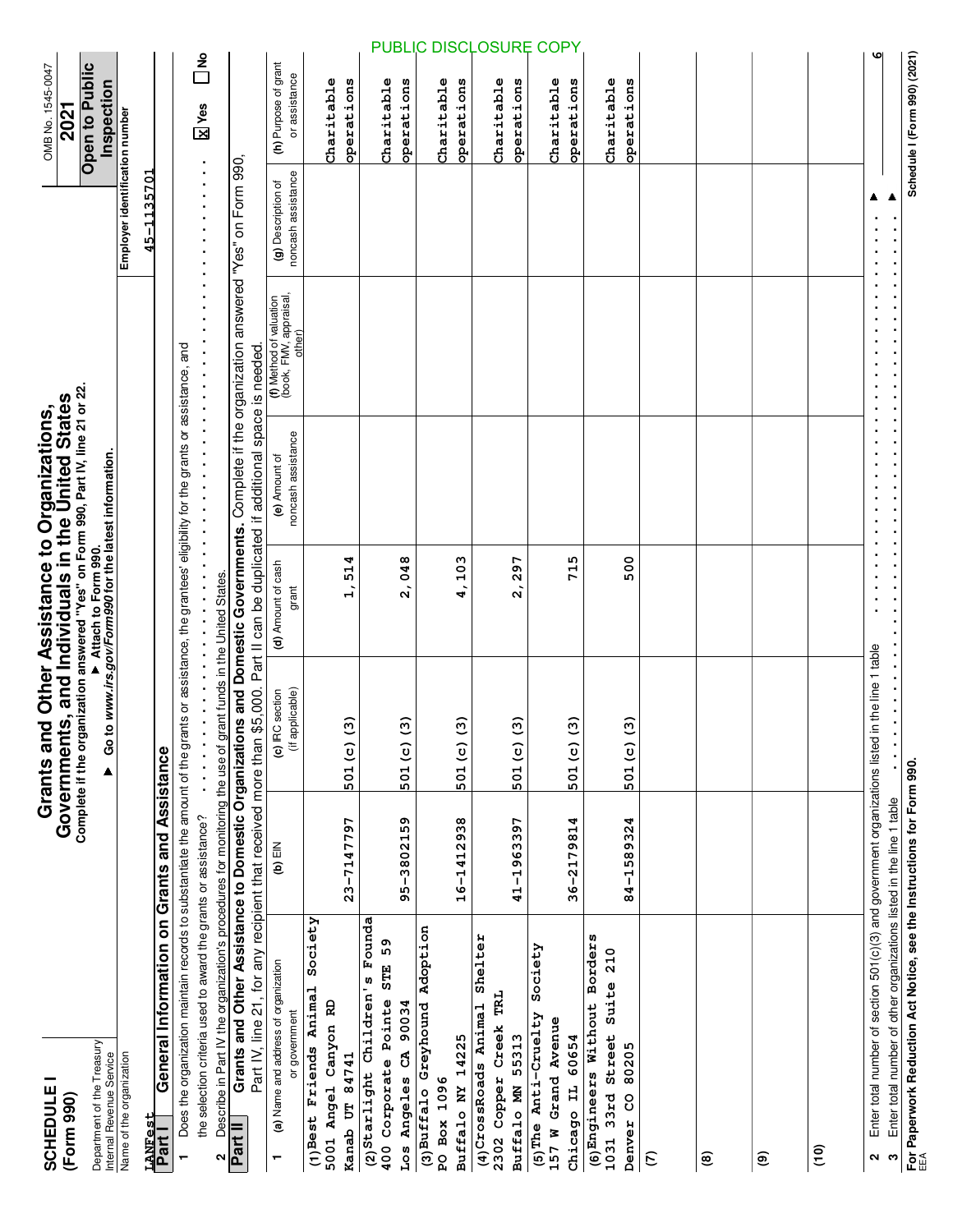| Part III                 | m 990) (2021) <b>LANTest Langue to Domestic Individuals.</b> Complete if the organization answered "Yes" on Form 990, Part IV, line 22.<br><b>Grants and Other Assistance to Domestic Individuals.</b> Complete if the organization answere<br>Schedule I (Form 990) (2021) |                             |                             |                                     |                                                          | Page 2                                |
|--------------------------|-----------------------------------------------------------------------------------------------------------------------------------------------------------------------------------------------------------------------------------------------------------------------------|-----------------------------|-----------------------------|-------------------------------------|----------------------------------------------------------|---------------------------------------|
|                          | Part III can be duplicated if additional space is needed.                                                                                                                                                                                                                   |                             |                             |                                     |                                                          |                                       |
|                          | (a) Type of grant or assistance                                                                                                                                                                                                                                             | (b) Number of<br>recipients | (c) Amount of<br>cash grant | noncash assistance<br>(d) Amount of | (e) Method of valuation (book,<br>FMV, appraisal, other) | (f) Description of noncash assistance |
| $\overline{\phantom{a}}$ |                                                                                                                                                                                                                                                                             |                             |                             |                                     |                                                          |                                       |
| $\sim$                   |                                                                                                                                                                                                                                                                             |                             |                             |                                     |                                                          |                                       |
| S                        |                                                                                                                                                                                                                                                                             |                             |                             |                                     |                                                          |                                       |
| 4                        |                                                                                                                                                                                                                                                                             |                             |                             |                                     |                                                          |                                       |
| <b>LO</b>                |                                                                                                                                                                                                                                                                             |                             |                             |                                     |                                                          |                                       |
| $\circ$                  |                                                                                                                                                                                                                                                                             |                             |                             |                                     |                                                          |                                       |
| N                        |                                                                                                                                                                                                                                                                             |                             |                             |                                     |                                                          |                                       |
| Part IV                  | Supplemental Information. Provide the information required in Part I, line 2; Part III, column (b); and any other additional information.                                                                                                                                   |                             |                             |                                     |                                                          |                                       |
|                          |                                                                                                                                                                                                                                                                             |                             |                             |                                     |                                                          |                                       |
|                          |                                                                                                                                                                                                                                                                             |                             |                             |                                     |                                                          |                                       |
|                          |                                                                                                                                                                                                                                                                             |                             |                             |                                     |                                                          |                                       |
|                          |                                                                                                                                                                                                                                                                             |                             |                             |                                     |                                                          |                                       |
|                          |                                                                                                                                                                                                                                                                             |                             |                             |                                     |                                                          |                                       |
|                          |                                                                                                                                                                                                                                                                             |                             |                             |                                     |                                                          |                                       |
|                          |                                                                                                                                                                                                                                                                             |                             |                             |                                     |                                                          |                                       |
|                          |                                                                                                                                                                                                                                                                             |                             |                             |                                     |                                                          |                                       |
|                          |                                                                                                                                                                                                                                                                             |                             |                             |                                     |                                                          |                                       |
|                          |                                                                                                                                                                                                                                                                             |                             |                             |                                     |                                                          |                                       |
|                          |                                                                                                                                                                                                                                                                             |                             |                             |                                     |                                                          |                                       |
| EEA                      |                                                                                                                                                                                                                                                                             |                             |                             |                                     |                                                          | Schedule I (Form 990) (2021)          |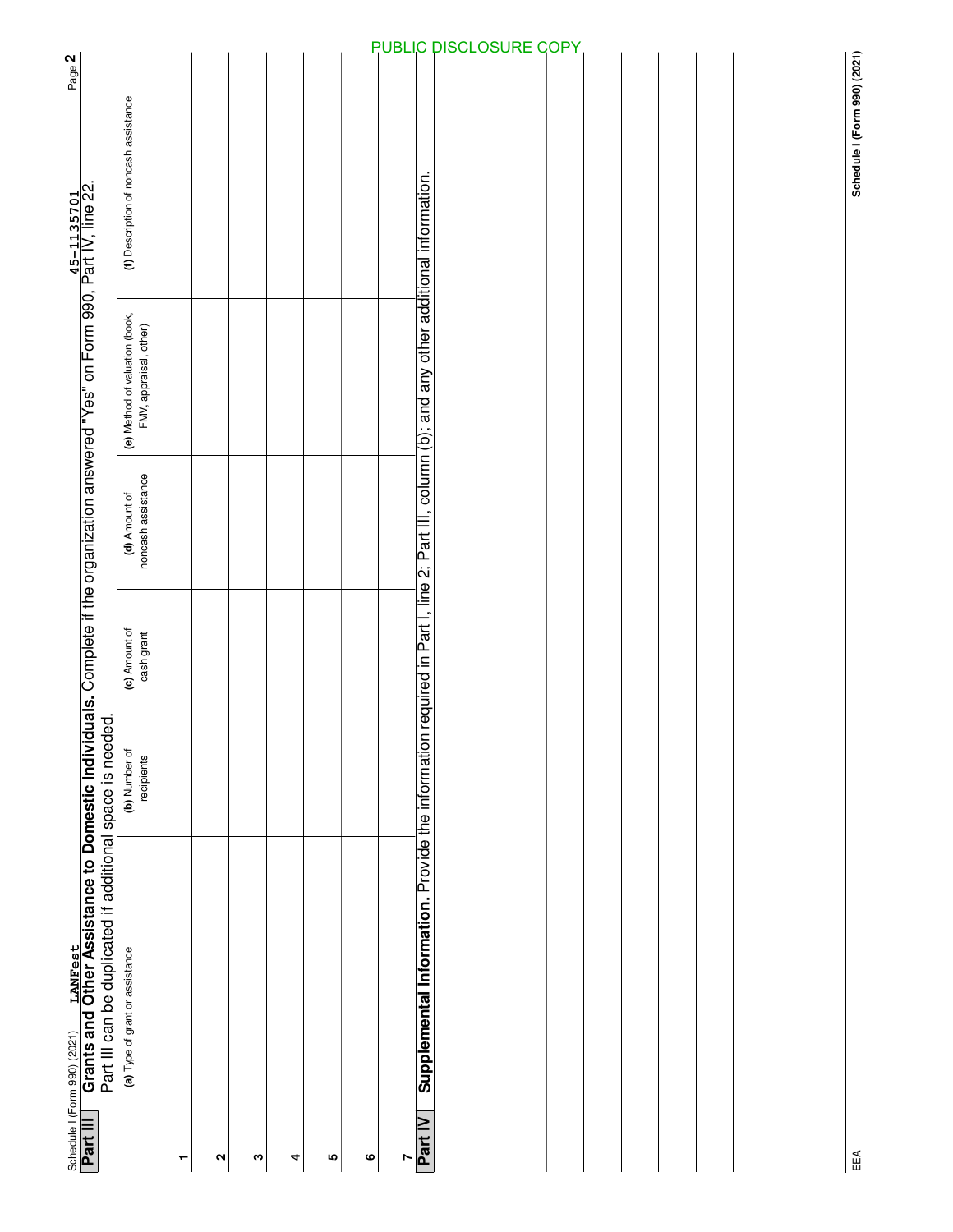# **SCHEDULE O**

Department of the Treasury Internal Revenue Service Name of the organization

## Supplement<mark>al<sup>i</sup>fhformation to F6Ph`9</mark>90 or 990-EZ

**(Form 990) 2021 Complete to provide information for responses to specific questions on Form 990 or 990-EZ or to provide any additional information.**

**Attach to Form 990 or Form 990-EZ.**

**Go to www.irs.gov/Form990 for the latest information.**



**Employer identification number**

**LANFest 45-1135701**

#### **01. Officer, directors, etc. family relationship (Part VI, line 2)**

Gary Briggs, non-voting Board Member, and Katy Briggs, President are married.

#### **02. Local chapters, branches, affiliates (Part VI, line 10a)**

LANFest's chapters are regional and generally organized as LLCs with LANFest as the sole

member of each. All chapters are required to comply with LANFest's policies and

procedures.

#### **03. Form 990 governing body review (Part VI, line 11)**

The Board delegates the preparation of the Form 990 to the President. The President

engages a professional return preparer and compiles the annual financial information. The

return preparer drafts the Form 990 with the President's oversight. The President provides

the Board Members with a complete copy of the draft Form 990 prior to filing.

#### **04. Conflict of interest policy compliance (Part VI, line 12c)**

Board members are required to disclose any conflicts of interest on an annual basis.

#### **05. Governing documents, etc, available to public (Part VI, line 19)**

Governing documents and LANfest's Forms 1023 and 990 are provided to the public upon

request.

#### **06. Part VII, response or note to any other line in Part VII**

Gary Briggs is a member of the Board of Directors but does not vote.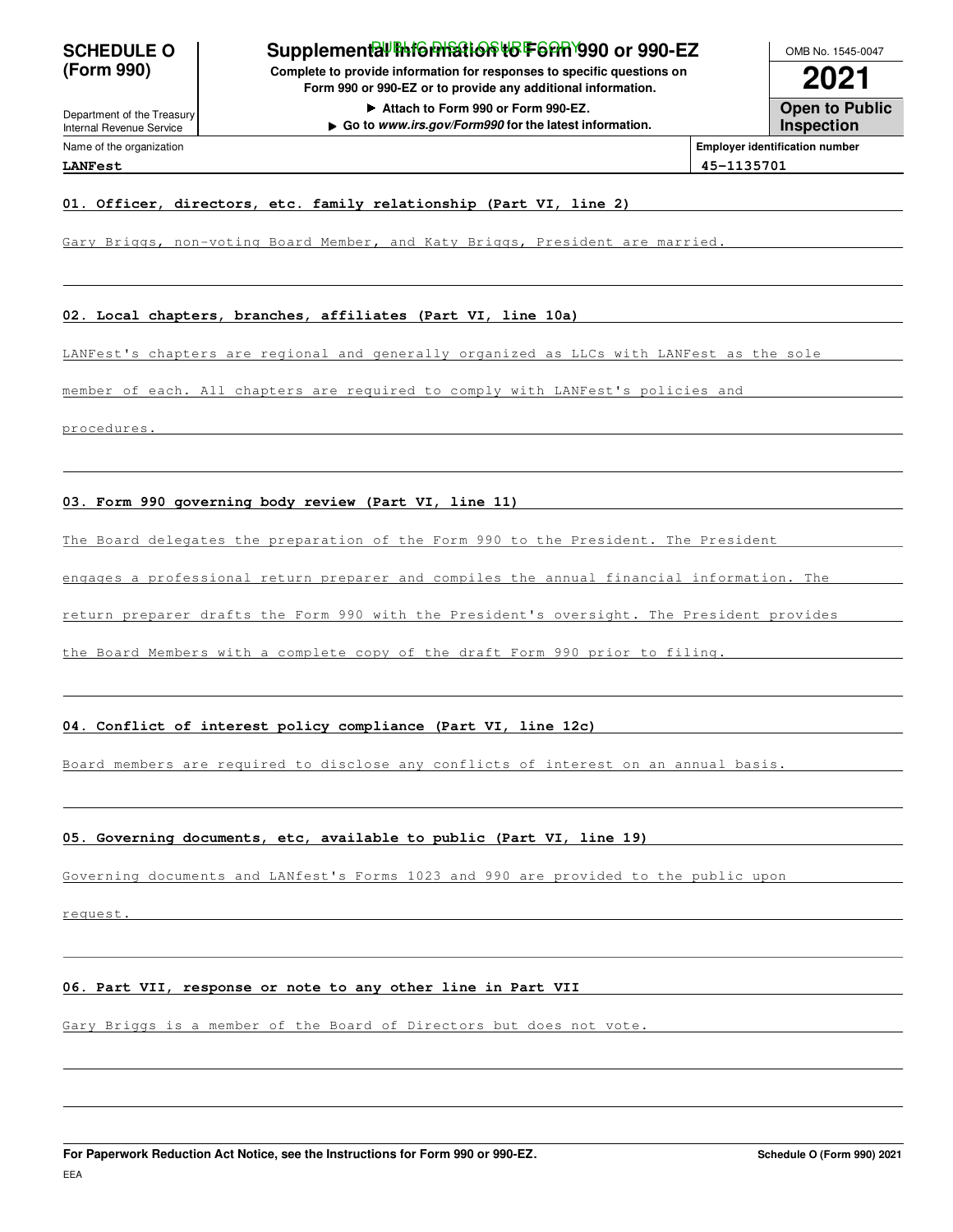| $\mathbf{\alpha}$<br><b>SCHEDULE</b><br>(Form 990)                                               | ▶ Complete if the organization answered "Yes" on Form 990, Part IV, line 33, 34, 35b, 36, or 37.<br><b>Related Organizations and Unrelated Partnerships</b> |                                                                   |                                                                        |                                               |                                                                               |                                                             | OMB No. 1545-0047<br><b>2021</b>                                  |                          |
|--------------------------------------------------------------------------------------------------|-------------------------------------------------------------------------------------------------------------------------------------------------------------|-------------------------------------------------------------------|------------------------------------------------------------------------|-----------------------------------------------|-------------------------------------------------------------------------------|-------------------------------------------------------------|-------------------------------------------------------------------|--------------------------|
| Department of the Treasury<br>Internal Revenue Service                                           | ► Go to www.irs.gov/Form990 for instructions and the latest information.                                                                                    | Attach to Form 990.                                               |                                                                        |                                               |                                                                               |                                                             | Open to Public<br>Inspection                                      |                          |
| Name of the organization<br>LANFest                                                              |                                                                                                                                                             |                                                                   |                                                                        |                                               |                                                                               | Employer identification number<br>45-1135701                |                                                                   |                          |
| Part I                                                                                           | Identification of Disregarded Entities. Complete                                                                                                            | if the organization answered "Yes" on Form 990, Part IV, line 33. |                                                                        |                                               |                                                                               |                                                             |                                                                   |                          |
|                                                                                                  | Name, address, and EIN (if applicable) of disregarded entity $\qquad$                                                                                       | (b)<br>Primary activity                                           |                                                                        | Legal domicile (state<br>or foreign country)  | Total income<br>€                                                             | End-of-year assets<br>©                                     | (f)<br>Direct controlling<br>entity                               |                          |
| $(1)$ LAN All Night LLC,<br>Irving TX 75039<br>Lake<br>777                                       | 1128<br>Apt<br>Carolyn Pkwy                                                                                                                                 | Charitable                                                        | gaming                                                                 | Ř                                             | 26,964                                                                        |                                                             | LANFest                                                           |                          |
| 6201 SNEED CV APT 825<br>Austin TX 78744-4214<br>(2) LANFest Austin LLC,                         |                                                                                                                                                             | Charitable                                                        | gaming                                                                 | Ř                                             |                                                                               |                                                             | LANFest                                                           |                          |
| (3) LANFest Arizona<br>434 S. Torrence<br>85208<br>Mesa AZ                                       | LLC,                                                                                                                                                        | Charitable                                                        | gaming                                                                 | AZ                                            | $\frac{0}{2}$                                                                 |                                                             | LANFest                                                           |                          |
| LANFEST INFERNALAN LLC,<br>15207 NE 72ND ST<br>Redmond WA 98052<br>$\widehat{f}$                 |                                                                                                                                                             | Charitable                                                        | gaming                                                                 | ę                                             | 792<br>4,                                                                     |                                                             | LANFest                                                           |                          |
| (5) EMERALD CITY LANFEST LIC,<br><b>6TH STREET CT E</b><br>Lake WA<br>Bonney<br>21215<br>Part II | Identification of Related Tax-Exempt Organizations. Complete if the organization answered<br>98391                                                          | Charitable                                                        | gaming                                                                 | ß                                             | 38,751                                                                        | "Yes" on Form 990, Part IV, line 34 because it had<br>3,084 | LANFest                                                           | <b>PUBLIC DISCLOSURE</b> |
|                                                                                                  | one or more related tax-exempt organizations during the tax year.<br>Name, address, and EIN of related organization<br>ම                                    | Primary activity<br>ê                                             | Legal domicile (state<br>or foreign country)<br>$\widehat{\mathbf{e}}$ | Exempt Code section<br>$\widehat{\mathbf{e}}$ | Public charity status<br>$(i$ f section $501(c)(3)$<br>$\mathbf{\widehat{e}}$ | Direct controlling<br>entity<br>$\epsilon$                  | Sec. $\frac{1}{2}$<br>controlled entity?<br>ž<br>Yes <sub>1</sub> | <b>COPY</b>              |
| $\widehat{\tau}$                                                                                 |                                                                                                                                                             |                                                                   |                                                                        |                                               |                                                                               |                                                             |                                                                   |                          |
| ତ୍ର                                                                                              |                                                                                                                                                             |                                                                   |                                                                        |                                               |                                                                               |                                                             |                                                                   |                          |
| ම                                                                                                |                                                                                                                                                             |                                                                   |                                                                        |                                               |                                                                               |                                                             |                                                                   |                          |
| $\widehat{f}$                                                                                    |                                                                                                                                                             |                                                                   |                                                                        |                                               |                                                                               |                                                             |                                                                   |                          |
| ම                                                                                                |                                                                                                                                                             |                                                                   |                                                                        |                                               |                                                                               |                                                             |                                                                   |                          |
|                                                                                                  | For Paperwork Reduction Act Notice, see the Instructions for Form 990.                                                                                      |                                                                   |                                                                        |                                               |                                                                               |                                                             | Schedule R (Form 990) 2021                                        |                          |

EEA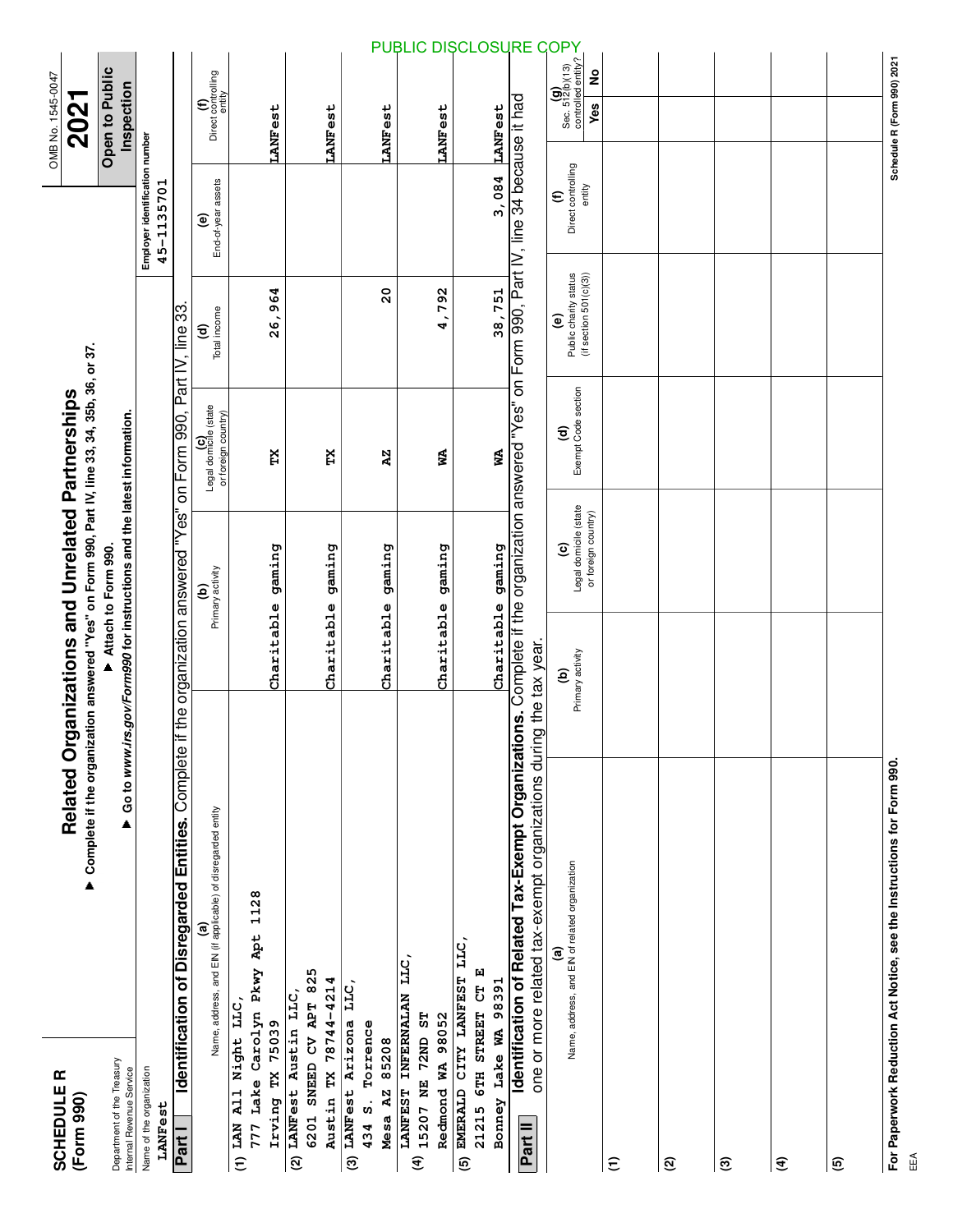| <b>SCHEDULER</b><br>(Form 990)                                         | ▶ Complete if the organization answered "Yes" on Form 990, Part IV, line 33, 34, 35b, 36, or 37.                                                                                                                  | Related Organizations and Unrelated Partnerships                                                |                                                                        |                                               |                                                      |                                              | OMB No. 1545-0047<br>2021                                            |
|------------------------------------------------------------------------|-------------------------------------------------------------------------------------------------------------------------------------------------------------------------------------------------------------------|-------------------------------------------------------------------------------------------------|------------------------------------------------------------------------|-----------------------------------------------|------------------------------------------------------|----------------------------------------------|----------------------------------------------------------------------|
| Department of the Treasury<br>Internal Revenue Service                 |                                                                                                                                                                                                                   | ▶ Go to www.irs.gov/Form990 for instructions and the latest information.<br>Attach to Form 990. |                                                                        |                                               |                                                      |                                              | Open to Public<br>Inspection                                         |
| Name of the organization<br>LANFest                                    |                                                                                                                                                                                                                   |                                                                                                 |                                                                        |                                               |                                                      | Employer identification number<br>45-1135701 |                                                                      |
| Part I                                                                 | Identification of Disregarded Entities. Complete                                                                                                                                                                  | if the organization answered "Yes" on Form 990, Part IV, line 33.                               |                                                                        |                                               |                                                      |                                              |                                                                      |
|                                                                        | Name, address, and EIN (if applicable) of disregarded entity $\qquad$                                                                                                                                             | (b)<br>Primary activity                                                                         |                                                                        | Legal domicile (state<br>or foreign country)  | Total income<br>$\widehat{\mathbf{c}}$               | End-of-year assets<br>$\mathbf{\hat{e}}$     | (f)<br>Direct controlling<br>entity                                  |
| (1) LANFEST ROCLAN LLC,<br>띥<br>2616 12TH WAY                          |                                                                                                                                                                                                                   |                                                                                                 |                                                                        |                                               |                                                      |                                              |                                                                      |
| Olympia WA 98501                                                       |                                                                                                                                                                                                                   | gaming<br>Charitable                                                                            |                                                                        | ž                                             | 4,462                                                | 668                                          | LANFest                                                              |
| (2) LANFEST CHICAGO LLC,<br>2616 12TH WAY SE                           |                                                                                                                                                                                                                   |                                                                                                 |                                                                        |                                               |                                                      |                                              |                                                                      |
| Clympia WA 98501                                                       |                                                                                                                                                                                                                   | gaming<br>Charitable                                                                            |                                                                        | ᆸ                                             | 785<br>$\vec{a}$                                     |                                              | LANFest                                                              |
| LLC,<br>2616 12TH WAY SE<br>98501<br>(3) FORTLAN LANFEST<br>Olympia WA |                                                                                                                                                                                                                   | Charitable gaming                                                                               |                                                                        | ę                                             | 9, 242                                               |                                              | LANFest                                                              |
| E                                                                      |                                                                                                                                                                                                                   |                                                                                                 |                                                                        |                                               |                                                      |                                              |                                                                      |
| $\widehat{\mathbf{e}}$                                                 |                                                                                                                                                                                                                   |                                                                                                 |                                                                        |                                               |                                                      |                                              | <b>PUBLIC DISCLOSURE</b>                                             |
| Part II                                                                | Identification of Related Tax-Exempt Organizations. Complete if the organization answered "Yes" on Form 990, Part IV, line 34 because it had<br>one or more related tax-exempt organizations during the tax year. |                                                                                                 |                                                                        |                                               |                                                      |                                              |                                                                      |
|                                                                        | Name, address, and EIN of related organization<br>ම                                                                                                                                                               | Primary activity<br>ව                                                                           | Legal domicile (state<br>or foreign country)<br>$\widehat{\mathbf{e}}$ | Exempt Code section<br>$\widehat{\mathbf{c}}$ | Public charity status<br>(if section 501(c)(3))<br>© | Direct controlling<br>entity<br>$\epsilon$   | Sec. 512(b)(13)<br>Sec. 512(b)(13)<br>controlled entity?<br>ž<br>Yes |
| $\widehat{\tau}$                                                       |                                                                                                                                                                                                                   |                                                                                                 |                                                                        |                                               |                                                      |                                              |                                                                      |
| $\widehat{\mathfrak{G}}$                                               |                                                                                                                                                                                                                   |                                                                                                 |                                                                        |                                               |                                                      |                                              |                                                                      |
| $\widehat{\mathbf{e}}$                                                 |                                                                                                                                                                                                                   |                                                                                                 |                                                                        |                                               |                                                      |                                              |                                                                      |
| $\widehat{f}$                                                          |                                                                                                                                                                                                                   |                                                                                                 |                                                                        |                                               |                                                      |                                              |                                                                      |
| $\widehat{\mathbf{e}}$                                                 |                                                                                                                                                                                                                   |                                                                                                 |                                                                        |                                               |                                                      |                                              |                                                                      |
|                                                                        | For Paperwork Reduction Act Notice, see the Instructions for Form 990.                                                                                                                                            |                                                                                                 |                                                                        |                                               |                                                      |                                              | Schedule R (Form 990) 2021                                           |

EEA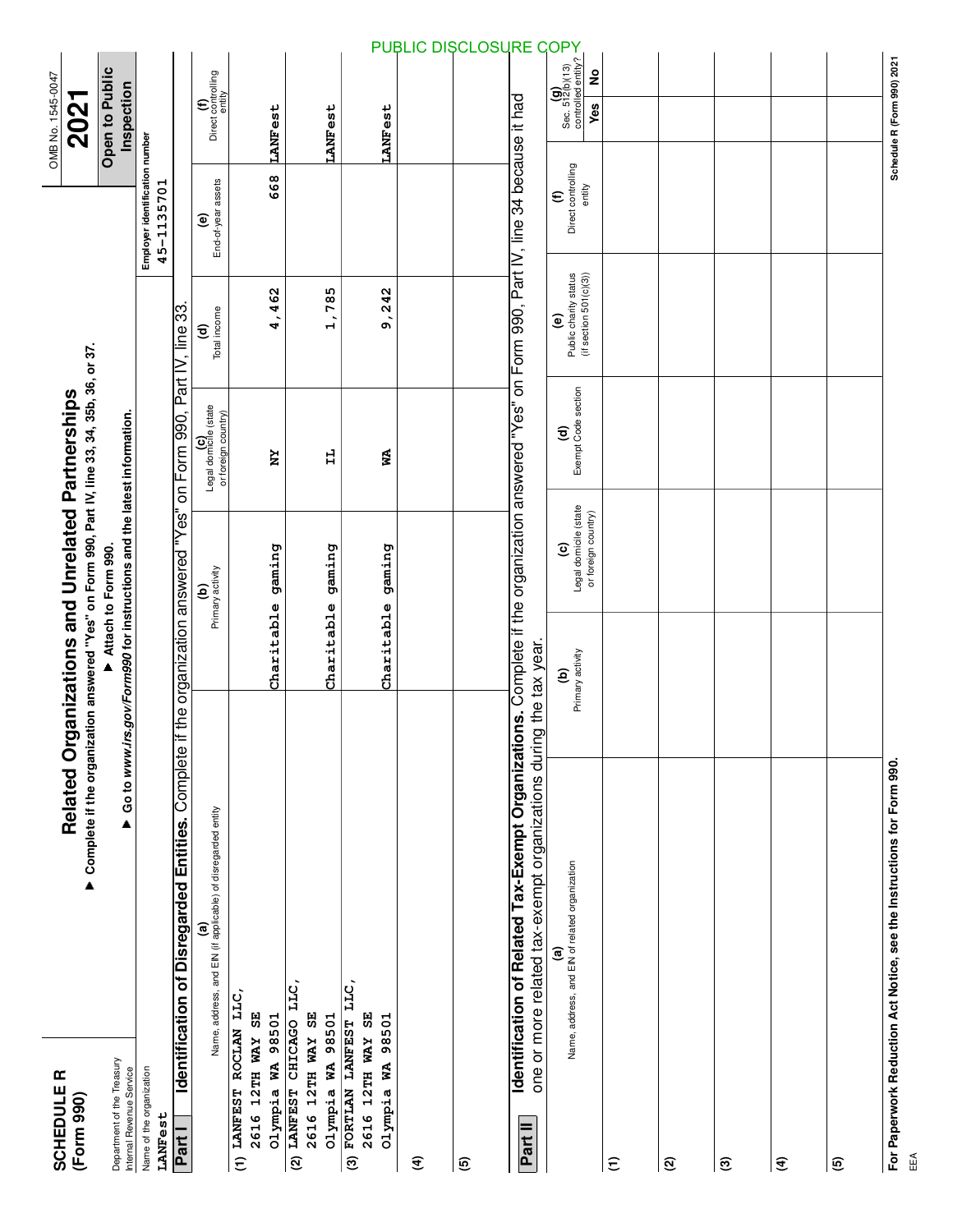| Page 2                     |                                                                                                       | €                      | ownership<br>Percentage                           |                                                 |                      |                          |   |               | PUBLIC DISCLOSURE COPY<br>MELIC DISCLOSURE COPY |                                                                                                                                                                                     |                        |                                                | $\frac{1}{2}$ |                  |                          |                        |               |                        | Schedule R (Form 990) 2021 |
|----------------------------|-------------------------------------------------------------------------------------------------------|------------------------|---------------------------------------------------|-------------------------------------------------|----------------------|--------------------------|---|---------------|-------------------------------------------------|-------------------------------------------------------------------------------------------------------------------------------------------------------------------------------------|------------------------|------------------------------------------------|---------------|------------------|--------------------------|------------------------|---------------|------------------------|----------------------------|
|                            |                                                                                                       |                        | managing<br>General or<br>partner?                | 2                                               |                      |                          |   |               |                                                 |                                                                                                                                                                                     |                        |                                                | Yes           |                  |                          |                        |               |                        |                            |
|                            | on Form 990, Part IV, line 34,                                                                        | $\ominus$              |                                                   | Yes                                             |                      |                          |   |               |                                                 | "Yes" on Form 990, Part                                                                                                                                                             | ε                      | Percentage<br>ownership                        |               |                  |                          |                        |               |                        |                            |
|                            |                                                                                                       |                        |                                                   |                                                 |                      |                          |   |               |                                                 |                                                                                                                                                                                     |                        |                                                |               |                  |                          |                        |               |                        |                            |
| 45-1135701                 |                                                                                                       | $\widehat{\epsilon}$   | amount in box 20<br>of Schedule K-1<br>Code V-UBI | (Form 1065)                                     |                      |                          |   |               |                                                 |                                                                                                                                                                                     | ම                      | end-of-year assets<br>Share of                 |               |                  |                          |                        |               |                        |                            |
|                            |                                                                                                       |                        |                                                   | ş                                               |                      |                          |   |               |                                                 |                                                                                                                                                                                     |                        |                                                |               |                  |                          |                        |               |                        |                            |
|                            |                                                                                                       | ε                      | Disproportionate                                  | Yes                                             |                      |                          |   |               |                                                 |                                                                                                                                                                                     | $\epsilon$             | Share of total<br>income                       |               |                  |                          |                        |               |                        |                            |
|                            |                                                                                                       |                        |                                                   |                                                 |                      |                          |   |               |                                                 |                                                                                                                                                                                     |                        |                                                |               |                  |                          |                        |               |                        |                            |
|                            | as a Partnership. Complete if the organization answered "Yes"                                         | $\widehat{\mathbf{e}}$ | Share of end-of-<br>year assets                   |                                                 |                      |                          |   |               |                                                 | as a Corporation or Trust. Complete if the organization answered<br>line 34, because it had one or more related organizations treated as a corporation or trust during the tax year |                        | Type of entity<br>(C corp, S corp, or trust)   |               |                  |                          |                        |               |                        |                            |
|                            |                                                                                                       |                        |                                                   |                                                 |                      |                          |   |               |                                                 |                                                                                                                                                                                     | $\widehat{\mathbf{e}}$ |                                                |               |                  |                          |                        |               |                        |                            |
|                            | reated as a partnership during the tax year.                                                          | $\epsilon$             | Share of total<br>income                          |                                                 |                      |                          |   |               |                                                 |                                                                                                                                                                                     |                        |                                                |               |                  |                          |                        |               |                        |                            |
|                            |                                                                                                       |                        |                                                   |                                                 |                      |                          |   |               |                                                 |                                                                                                                                                                                     |                        | Direct controlling<br>entity                   |               |                  |                          |                        |               |                        |                            |
|                            |                                                                                                       | ම                      | Predominant<br>income (related,<br>unrelated,     | sections 512-514)<br>excluded from<br>tax under |                      |                          |   |               |                                                 |                                                                                                                                                                                     | $\widehat{\mathbf{e}}$ |                                                |               |                  |                          |                        |               |                        |                            |
|                            |                                                                                                       |                        |                                                   |                                                 |                      |                          |   |               |                                                 |                                                                                                                                                                                     |                        |                                                |               |                  |                          |                        |               |                        |                            |
|                            |                                                                                                       |                        |                                                   |                                                 |                      |                          |   |               |                                                 |                                                                                                                                                                                     | $\widehat{\mathbf{e}}$ | (state or foreign country)<br>Legal domicile   |               |                  |                          |                        |               |                        |                            |
|                            |                                                                                                       | $\widehat{\mathbf{c}}$ | Direct controlling<br>entity                      |                                                 |                      |                          |   |               |                                                 |                                                                                                                                                                                     |                        |                                                |               |                  |                          |                        |               |                        |                            |
|                            |                                                                                                       |                        |                                                   |                                                 |                      |                          |   |               |                                                 |                                                                                                                                                                                     |                        |                                                |               |                  |                          |                        |               |                        |                            |
|                            |                                                                                                       | $\widehat{\mathbf{e}}$ | Legal<br>domicile<br>(state or<br>foreign         | country)                                        |                      |                          |   |               |                                                 |                                                                                                                                                                                     | ê                      | Primary activity                               |               |                  |                          |                        |               |                        |                            |
|                            |                                                                                                       |                        |                                                   |                                                 |                      |                          |   |               |                                                 |                                                                                                                                                                                     |                        |                                                |               |                  |                          |                        |               |                        |                            |
|                            |                                                                                                       |                        |                                                   |                                                 |                      |                          |   |               |                                                 |                                                                                                                                                                                     |                        |                                                |               |                  |                          |                        |               |                        |                            |
|                            |                                                                                                       | ê                      | Primary activity                                  |                                                 |                      |                          |   |               |                                                 |                                                                                                                                                                                     |                        |                                                |               |                  |                          |                        |               |                        |                            |
| LANFest                    |                                                                                                       |                        |                                                   |                                                 |                      |                          |   |               |                                                 |                                                                                                                                                                                     |                        |                                                |               |                  |                          |                        |               |                        |                            |
|                            |                                                                                                       |                        |                                                   |                                                 |                      |                          |   |               |                                                 |                                                                                                                                                                                     |                        |                                                |               |                  |                          |                        |               |                        |                            |
|                            | Identification of Related Organizations Taxable<br>because it had one or more related organizations t |                        |                                                   |                                                 |                      |                          |   |               |                                                 | Identification of Related Organizations Taxable                                                                                                                                     | $\widehat{\mathbf{e}}$ |                                                |               |                  |                          |                        |               |                        |                            |
|                            |                                                                                                       |                        |                                                   |                                                 |                      |                          |   |               |                                                 |                                                                                                                                                                                     |                        |                                                |               |                  |                          |                        |               |                        |                            |
| Schedule R (Form 990) 2021 |                                                                                                       | $\widehat{\mathbf{e}}$ | Name, address, and EIN of<br>related organization |                                                 |                      |                          |   |               |                                                 |                                                                                                                                                                                     |                        | Name, address, and EIN of related organization |               |                  |                          |                        |               |                        |                            |
|                            | Part III                                                                                              |                        |                                                   |                                                 |                      |                          |   |               |                                                 | Part IV                                                                                                                                                                             |                        |                                                |               |                  |                          |                        |               |                        |                            |
|                            |                                                                                                       |                        |                                                   |                                                 | $\widehat{\epsilon}$ | $\widehat{\mathfrak{D}}$ | ම | $\widehat{f}$ | $\widehat{\mathbf{e}}$                          |                                                                                                                                                                                     |                        |                                                |               | $\widehat{\tau}$ | $\widehat{\mathfrak{A}}$ | $\widehat{\mathbf{e}}$ | $\widehat{f}$ | $\widehat{\mathbf{P}}$ | EEA                        |

 $\sim$ 

PUBLIC DISCLOSURE COPY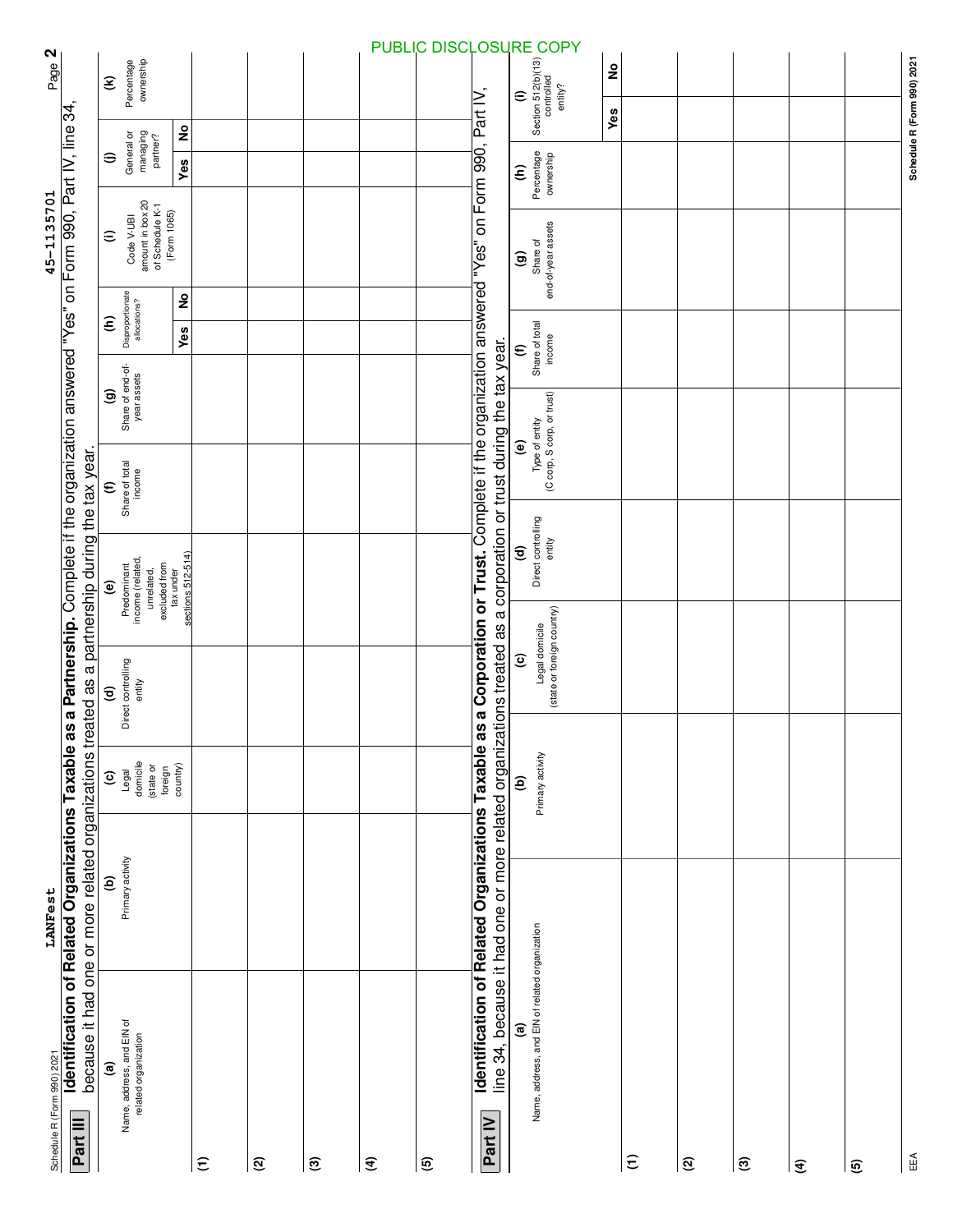Schedule R (Form 990) 2021 Schedule R (Form 990) 2021

LANFest

45-1135701 **LANFest 45-1135701**

<u>ო</u>

Page

| I                                                                                                                                                                                                                                                                                                                                                                                                                                                                                                                           |
|-----------------------------------------------------------------------------------------------------------------------------------------------------------------------------------------------------------------------------------------------------------------------------------------------------------------------------------------------------------------------------------------------------------------------------------------------------------------------------------------------------------------------------|
| ALAN IN TARA OF A CHARA<br>$\frac{1}{2}$<br>.<br>י                                                                                                                                                                                                                                                                                                                                                                                                                                                                          |
|                                                                                                                                                                                                                                                                                                                                                                                                                                                                                                                             |
| ;<br>;<br>;<br>;                                                                                                                                                                                                                                                                                                                                                                                                                                                                                                            |
| ו<br>ג<br>ג                                                                                                                                                                                                                                                                                                                                                                                                                                                                                                                 |
| $\mathsf{S}^{\scriptscriptstyle\mathrm{T}}$ on Form 990.<br>l                                                                                                                                                                                                                                                                                                                                                                                                                                                               |
|                                                                                                                                                                                                                                                                                                                                                                                                                                                                                                                             |
| ס<br>ט                                                                                                                                                                                                                                                                                                                                                                                                                                                                                                                      |
|                                                                                                                                                                                                                                                                                                                                                                                                                                                                                                                             |
|                                                                                                                                                                                                                                                                                                                                                                                                                                                                                                                             |
| $\begin{array}{c} \n\bullet \quad \text{if} \quad \text{if} \quad \text{if} \quad \text{if} \quad \text{if} \quad \text{if} \quad \text{if} \quad \text{if} \quad \text{if} \quad \text{if} \quad \text{if} \quad \text{if} \quad \text{if} \quad \text{if} \quad \text{if} \quad \text{if} \quad \text{if} \quad \text{if} \quad \text{if} \quad \text{if} \quad \text{if} \quad \text{if} \quad \text{if} \quad \text{if} \quad \text{if} \quad \text{if} \quad \text{if} \quad \text{if} \quad \text{if} \quad \text{if$ |
| I                                                                                                                                                                                                                                                                                                                                                                                                                                                                                                                           |
|                                                                                                                                                                                                                                                                                                                                                                                                                                                                                                                             |
|                                                                                                                                                                                                                                                                                                                                                                                                                                                                                                                             |
|                                                                                                                                                                                                                                                                                                                                                                                                                                                                                                                             |
|                                                                                                                                                                                                                                                                                                                                                                                                                                                                                                                             |
| j                                                                                                                                                                                                                                                                                                                                                                                                                                                                                                                           |
| ١                                                                                                                                                                                                                                                                                                                                                                                                                                                                                                                           |
| l<br>l                                                                                                                                                                                                                                                                                                                                                                                                                                                                                                                      |
|                                                                                                                                                                                                                                                                                                                                                                                                                                                                                                                             |
|                                                                                                                                                                                                                                                                                                                                                                                                                                                                                                                             |
|                                                                                                                                                                                                                                                                                                                                                                                                                                                                                                                             |
|                                                                                                                                                                                                                                                                                                                                                                                                                                                                                                                             |
|                                                                                                                                                                                                                                                                                                                                                                                                                                                                                                                             |
|                                                                                                                                                                                                                                                                                                                                                                                                                                                                                                                             |
|                                                                                                                                                                                                                                                                                                                                                                                                                                                                                                                             |

| Note: Complete line 1 if any entity is listed in Parts II, III, or IV of this schedule.                                                                                             |                           |                        |                                       | Yes                             | ş |                        |
|-------------------------------------------------------------------------------------------------------------------------------------------------------------------------------------|---------------------------|------------------------|---------------------------------------|---------------------------------|---|------------------------|
| During the tax year, did the organization engage in any of the following transactions with one or more related organizations listed in Parts II-IV?                                 |                           |                        |                                       |                                 |   |                        |
| Receipt of (I) interest, (II) annuities, (III) royalties, or (Iv) rent from a controlled entity                                                                                     |                           |                        |                                       | $\frac{a}{b}$                   |   |                        |
| Gift, grant, or capital contribution to related organization(s)<br>ء                                                                                                                |                           |                        |                                       | $\frac{a}{b}$                   |   |                        |
| Gift, grant, or capital contribution from related organization(s)<br>ပ                                                                                                              |                           |                        |                                       | $\frac{1}{2}$                   |   |                        |
| Loans or loan guarantees to or for related organization(s)<br>᠊ᠣ                                                                                                                    |                           |                        |                                       | P                               |   |                        |
| Loans or loan guarantees by related organization(s)<br>$\mathbf{Q}$                                                                                                                 |                           |                        |                                       | $\overset{\bullet}{\mathbf{z}}$ |   |                        |
|                                                                                                                                                                                     |                           |                        |                                       |                                 |   |                        |
| Dividends from related organization(s)                                                                                                                                              |                           |                        |                                       | $\ddot{}$                       |   |                        |
| Sale of assets to related organization(s)<br>ರಾ                                                                                                                                     |                           |                        |                                       | $\overline{9}$                  |   |                        |
| Purchase of assets from related organization(s)<br>ᇰ                                                                                                                                |                           |                        |                                       | $\frac{4}{1}$                   |   |                        |
| Exchange of assets with related organization(s)                                                                                                                                     |                           |                        |                                       | Ξ                               |   |                        |
| Lease of facilities, equipment, or other assets to related organization(s)                                                                                                          |                           |                        |                                       | Ξ                               |   |                        |
|                                                                                                                                                                                     |                           |                        |                                       |                                 |   |                        |
| Lease of facilities, equipment, or other assets from related organization(s)<br>×                                                                                                   |                           |                        |                                       | $\breve{+}$                     |   |                        |
| organization(s)<br>Performance of services or membership or fundraising solicitations for related                                                                                   |                           |                        |                                       | ∓                               |   |                        |
| organization(s)<br>Performance of services or membership or fundraising solicitations by related<br>E                                                                               |                           |                        |                                       | $\mathbf{m}$                    |   |                        |
| nization(s)<br>Sharing of facilities, equipment, mailing lists, or other assets with related organ<br>$\mathbf{c}$                                                                  |                           |                        |                                       | $\ddot{=}$                      |   |                        |
| Sharing of paid employees with related organization(s)<br>$\circ$                                                                                                                   |                           |                        |                                       | $\frac{1}{2}$                   |   |                        |
|                                                                                                                                                                                     |                           |                        |                                       |                                 |   |                        |
| Reimbursement paid to related organization(s) for expenses<br>ء                                                                                                                     |                           |                        |                                       | $\frac{1}{2}$                   |   |                        |
| Reimbursement paid by related organization(s) for expenses<br>$\sigma$                                                                                                              |                           |                        |                                       | $\frac{1}{2}$                   |   |                        |
|                                                                                                                                                                                     |                           |                        |                                       |                                 |   | PUBLIC DISCLOSURE COPY |
| Other transfer of cash or property to related organization(s)<br><b>1</b>                                                                                                           |                           |                        |                                       | ≑                               |   |                        |
| $\ddot{\phantom{0}}$<br>Other transfer of cash or property from related organization(s)<br>U)                                                                                       |                           |                        |                                       | n<br>↽                          |   |                        |
| on who must complete this line, including covered relationships and transaction thresholds<br>If the answer to any of the above is "Yes," see the instructions for information<br>2 |                           |                        |                                       |                                 |   |                        |
| ම                                                                                                                                                                                   | ê                         | $\widehat{\mathbf{e}}$ | $\widehat{\mathbf{c}}$                |                                 |   |                        |
| Name of related organization                                                                                                                                                        | Transaction<br>type (a-s) | Amount involved        | Method of determining amount involved |                                 |   |                        |
| ε                                                                                                                                                                                   |                           |                        |                                       |                                 |   |                        |
| ତ୍ର                                                                                                                                                                                 |                           |                        |                                       |                                 |   |                        |
| ම                                                                                                                                                                                   |                           |                        |                                       |                                 |   |                        |
| €                                                                                                                                                                                   |                           |                        |                                       |                                 |   |                        |

**Schedule R (Form 990) 2021**

Schedule R (Form 990) 2021

**(5)**

**(6)** EEA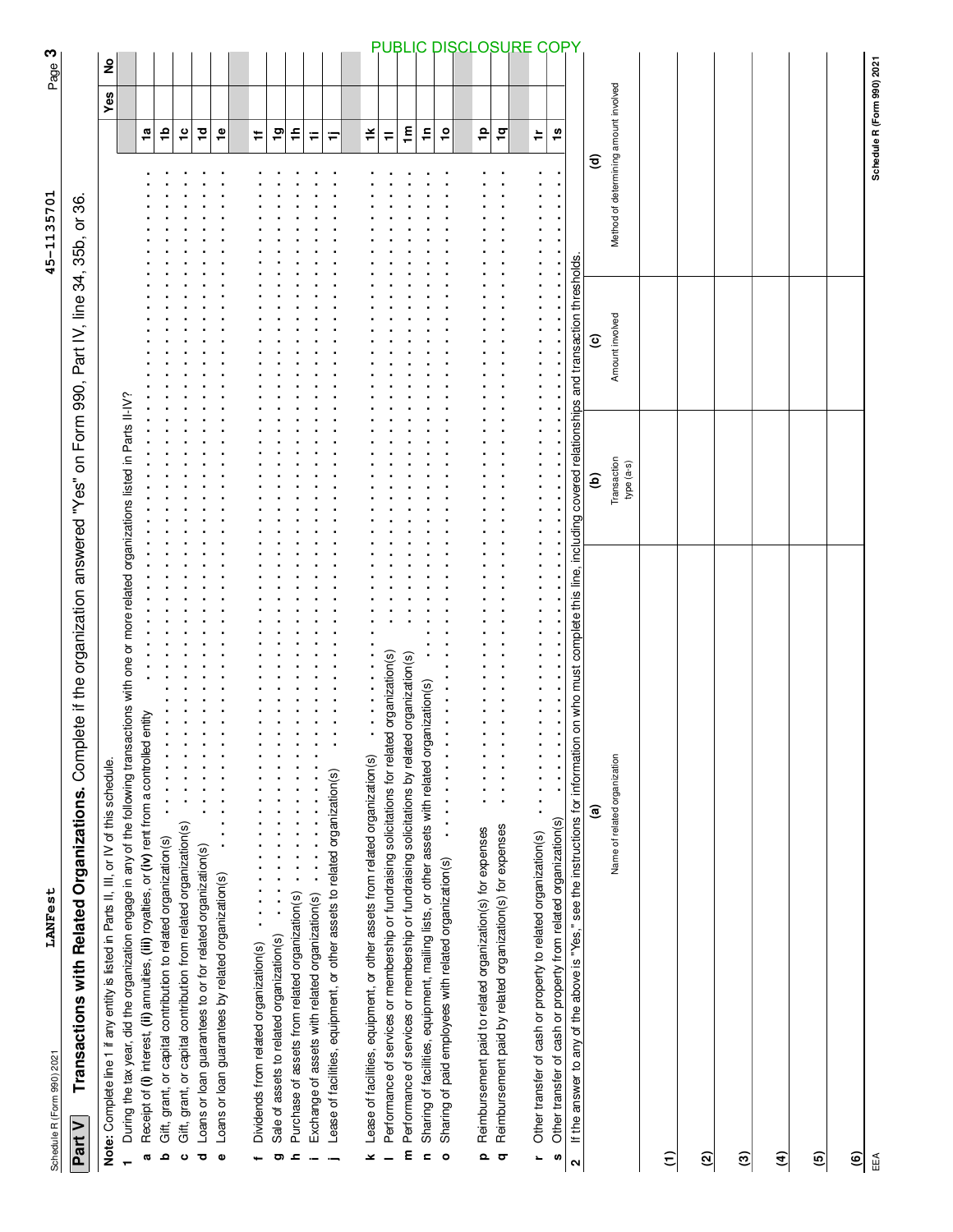| 4                                     |                                                                                                                                    |                                                                                                                                                                                      |                                                                                   |                        |                                                                                               |                   |                 |                |                          | PUBLIC DISCLOSURE COPY |   |                        |   |               |                |               |               |      |                            |
|---------------------------------------|------------------------------------------------------------------------------------------------------------------------------------|--------------------------------------------------------------------------------------------------------------------------------------------------------------------------------------|-----------------------------------------------------------------------------------|------------------------|-----------------------------------------------------------------------------------------------|-------------------|-----------------|----------------|--------------------------|------------------------|---|------------------------|---|---------------|----------------|---------------|---------------|------|----------------------------|
| Page                                  |                                                                                                                                    |                                                                                                                                                                                      |                                                                                   | €                      | Percentage<br>ownership                                                                       |                   |                 |                |                          |                        |   |                        |   |               |                |               |               |      |                            |
|                                       |                                                                                                                                    |                                                                                                                                                                                      |                                                                                   | $\ominus$              | General or<br>managing<br>partner?                                                            | ş<br>Yes          |                 |                |                          |                        |   |                        |   |               |                |               |               |      | Schedule R (Form 990) 2021 |
| 45-1135701                            |                                                                                                                                    |                                                                                                                                                                                      |                                                                                   | $\widehat{\cdot}$      | amount in box 20<br>of Schedule K-1<br>(Form 1065)<br>Code V-UBI                              |                   |                 |                |                          |                        |   |                        |   |               |                |               |               |      |                            |
|                                       |                                                                                                                                    |                                                                                                                                                                                      |                                                                                   |                        |                                                                                               | $\frac{1}{2}$     |                 |                |                          |                        |   |                        |   |               |                |               |               |      |                            |
|                                       |                                                                                                                                    |                                                                                                                                                                                      |                                                                                   | ε                      | Disproportionate                                                                              | Yes               |                 |                |                          |                        |   |                        |   |               |                |               |               |      |                            |
|                                       |                                                                                                                                    |                                                                                                                                                                                      |                                                                                   | ම                      | Share of<br>end-of-year<br>assets                                                             |                   |                 |                |                          |                        |   |                        |   |               |                |               |               |      |                            |
|                                       |                                                                                                                                    |                                                                                                                                                                                      |                                                                                   | $\epsilon$             | Share of<br>total income                                                                      |                   |                 |                |                          |                        |   |                        |   |               |                |               |               |      |                            |
|                                       |                                                                                                                                    |                                                                                                                                                                                      |                                                                                   | $\widehat{\mathbf{e}}$ | Are all partners<br>section<br>501(c)(3)<br>organizations?                                    | $\epsilon$<br>Yes |                 |                |                          |                        |   |                        |   |               |                |               |               |      |                            |
|                                       |                                                                                                                                    |                                                                                                                                                                                      | exclusion for certain investment partnerships.                                    | $\widehat{\mathbf{c}}$ | Predominant<br>income (related,<br>unrelated, excluded<br>from tax under<br>sections 512-514) |                   |                 |                |                          |                        |   |                        |   |               |                |               |               |      |                            |
|                                       |                                                                                                                                    |                                                                                                                                                                                      |                                                                                   | $\widehat{\mathbf{c}}$ | Legal domicile<br>(state or foreign)<br>country)                                              |                   |                 |                |                          |                        |   |                        |   |               |                |               |               |      |                            |
|                                       |                                                                                                                                    |                                                                                                                                                                                      |                                                                                   | $\widehat{\mathbf{e}}$ | Primary activity                                                                              |                   |                 |                |                          |                        |   |                        |   |               |                |               |               |      |                            |
| LANFest<br>Schedule R (Form 990) 2021 | <b>Unrelated Organizations Taxable as a Partnership.</b> Complete if the organization answered "Yes" on Form 990, Part IV, line 37 | Provide the following information for each entity taxed as a partnership through which the organization conducted more than five percent of its activities (measured by total assets | or gross revenue) that was not a related organization. See instructions regarding | $\widehat{\mathbf{e}}$ | Name, address, and EIN of entity                                                              |                   |                 |                |                          |                        |   |                        |   |               |                |               |               |      |                            |
|                                       | Part VI                                                                                                                            |                                                                                                                                                                                      |                                                                                   |                        |                                                                                               |                   | $\widehat{\Xi}$ | $\mathfrak{D}$ | $\widehat{\mathfrak{G}}$ | $\widehat{\mathbf{f}}$ | ම | $\widehat{\mathbf{e}}$ | E | $\circledast$ | $\circledcirc$ | $\frac{6}{5}$ | $\widehat{E}$ | (12) | EEA                        |